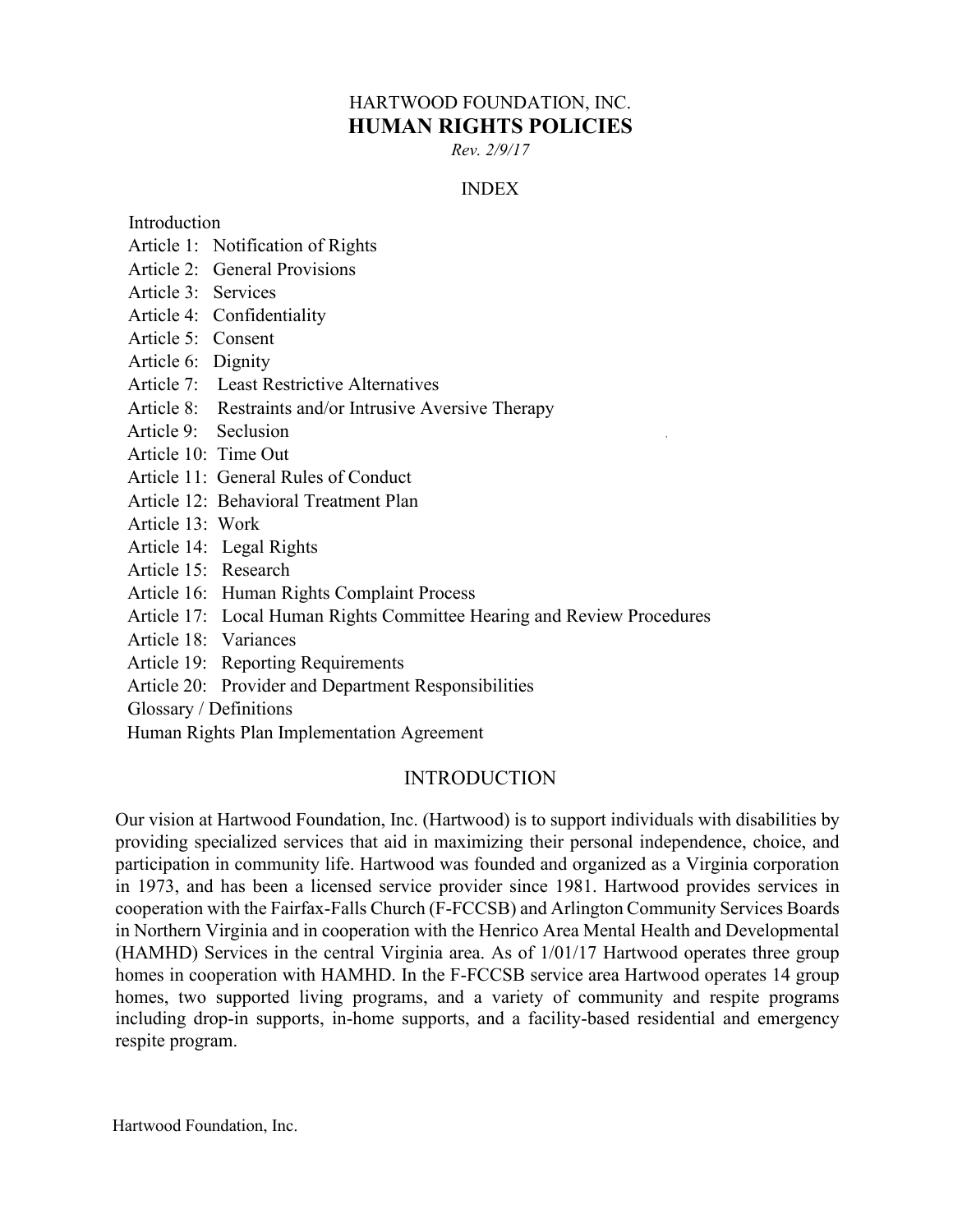For purposes of this document, following descriptions apply to Fairfax-Falls Church area services and may or may not apply to other Hartwood operated services outside the catchment area.

#### Who we Serve

Hartwood is a private, nonprofit organization that is dedicated to providing support to adults who have a primary diagnosis of intellectual disability. Persons served may also have accompanying challenges such as mental health, physical health, behavioral, seizure disorder, and/or other developmental disabilities and/or diagnoses. Hartwood policy precludes service admission, including continuation of service, to individuals that present a danger to self or others beyond the capacity of the Hartwood staff to safely manage.

#### **Mission Statement**

Hartwood's aim is to empower its service participants in achieving their personal goals and to provide opportunities for participation in community life. The Board of Directors (governing body) has elected to pursue this mission primarily through the development and provision of residential services, including comprehensive full time services in group homes that have assistance available 24 hours per day. Service planning is person-centered and follows the Person-Centered Planning (PCP) process. The PCP includes service professionals, family, advocates, and the individual receiving services. This process assures that services are designed to meet demonstrated needs and personal goals important to and for the individual. Progress is reported and discussed routinely and plans are updated to meet changing needs.

Hartwood is licensed by the Virginia Department of Behavioral Health and Developmental Services (DBHD) Office of Licensure for residential and respite services for individuals with intellectual disabilities. Hartwood is enrolled with the Virginia Department of Medical Assistance Services as a provider of congregate residential, community support, and respite services.

#### **HARTWOOD FOUNDATION, INC.**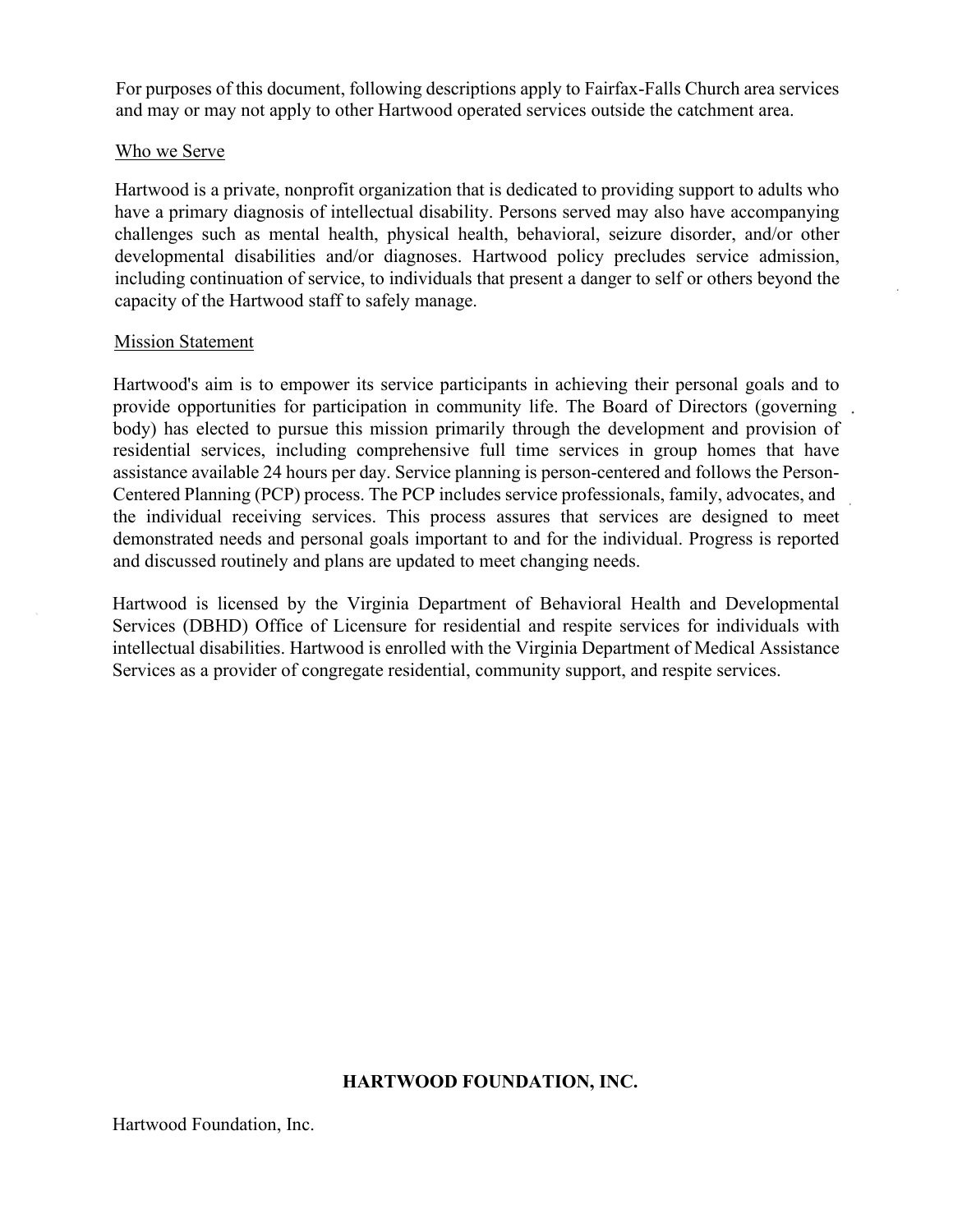## **HUMAN RIGHTS POLICIES**

## ARTICLE 1

## NOTIFICATION OF RIGHTS

## POLICY

Hartwood Foundation, Inc. (Hartwood) recognizes the importance of individuals being informed of their rights as well as being encouraged to exercise the preservation of them.

## PROCEDURES

Hartwood shall prominently post in each location where services are provided, a document setting forth the rights of individuals and the means by which they can contact an advocate should those rights be infringed upon. Hartwood shall also provide a copy of the written notice of the appeals procedure to any applicant who requests it or to any applicant for whom services have been denied.

Hartwood will ensure the following:

- 1. Each person and authorized representative / guardian as applicable, shall be given notice of the rights and the appeal process in writing upon admission. On an annual basis, the individual will again be notified of his/her rights. Written notices of these rights shall include:
	- A. An abbreviated statement of the rights
	- B. Procedures for filing a complaint or allegation
	- C. The name of the advocate and how to contact the advocate
	- D. A brief description of the role of the advocate
- 2. Receipt of this notice shall be acknowledged by each individual and authorized representative or legal guardian (as applicable) in writing and made part of the individual's record. If the individual refuses or is unable to acknowledge receipt of such notice, the person delivering such notice shall document the fact in the individual's record.
- 3. The rights of program participants are presented in language understandable to them. For individuals who do not speak English or are hearing impaired, translation in their native language or in sign language will be provided. Individuals will be encouraged to ask questions about their rights. If an individual is unable to read the written notice of these rights, the notice shall be read to them.
- 4. If there is reason to believe that the individual is unable to comprehend the written notice of these rights, then such notice shall be explained to him/her in so far as he/she is capable of understanding.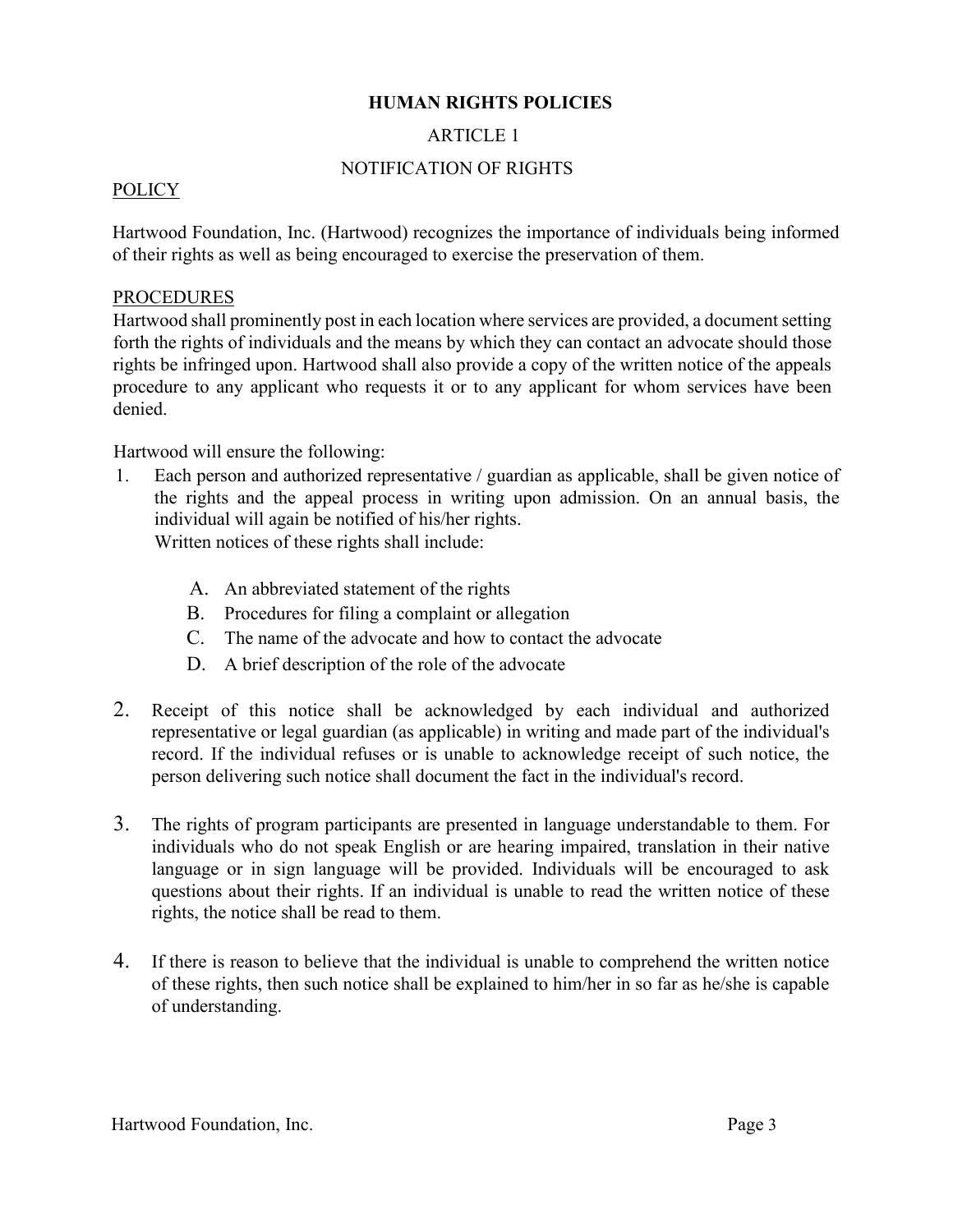- 5. Copies of the Human Rights regulations will be provided to the individual and their authorized representative/ guardian (as applicable) upon request.
- 6. Information from the protection and advocacy agency will be displayed in the program upon that agency's request.
- 7. Records written shall be authentic, accurate, complete, timely, and pertinent.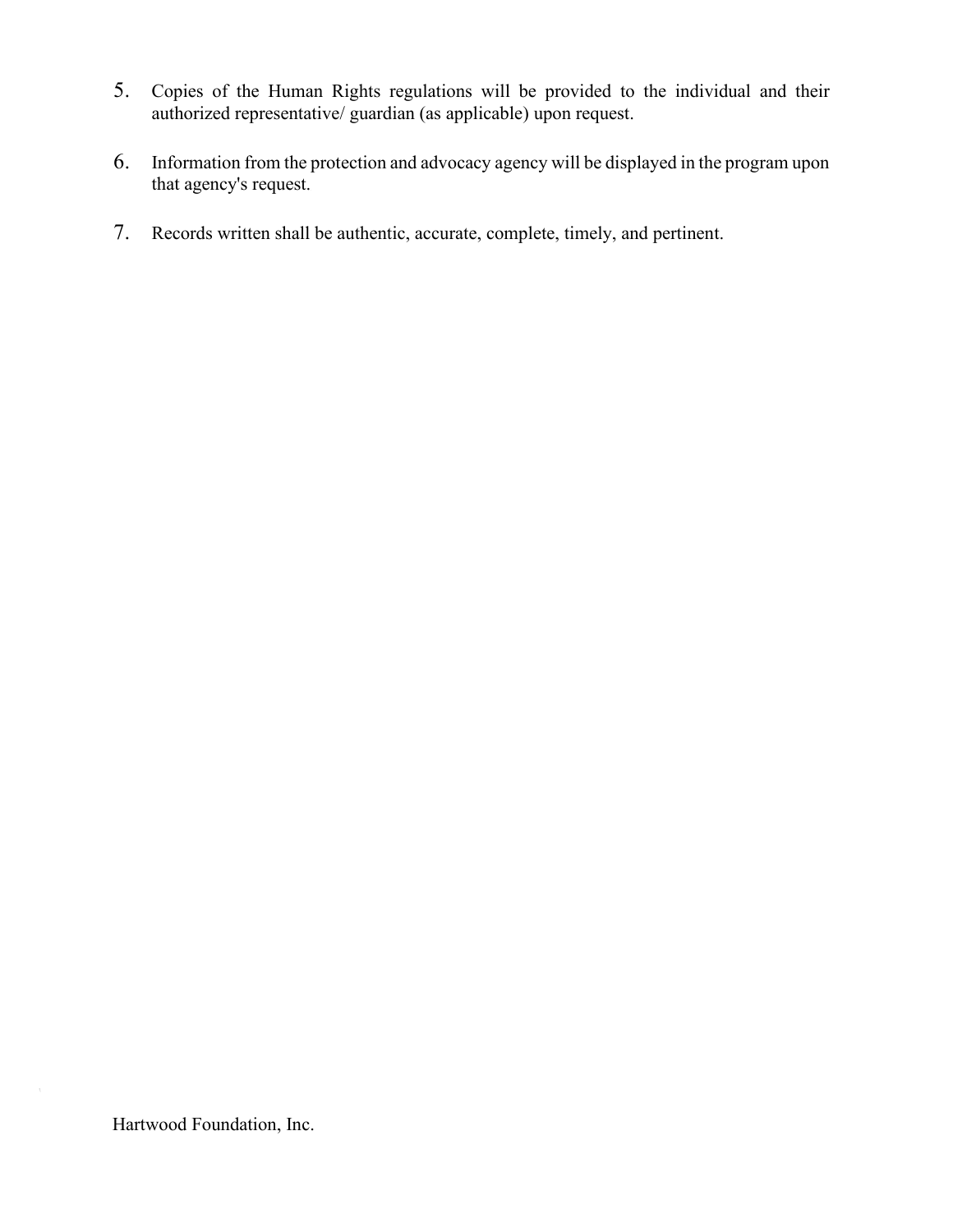#### GENERAL PROVISIONS

#### POLICY

Hartwood adheres to the guidelines and provisions as set forth in the Department of Behavioral and Developmental Services' chapter on human rights for all individuals served.

#### **PROCEDURES**

- 1. Confirmation of authority and applicability.
	- A. Hartwood shall recognize the Code of Virginia's authorization of the human rights regulations and its purpose to further define and protect the individuals receiving services from providers of mental health, developmental, or substance abuse services in Virginia. Hartwood understands it is required to take specific actions as outlined to protect the rights of each individual and agrees to adhere to the established remedies when rights are violated or are in dispute.
	- B. Hartwood understands that, unless otherwise provided by law, the human rights chapter applies to all individuals receiving services funded by the Department of Behavioral Health and Developmental Services, except those operated by the Department of Corrections.

ARTICLE 3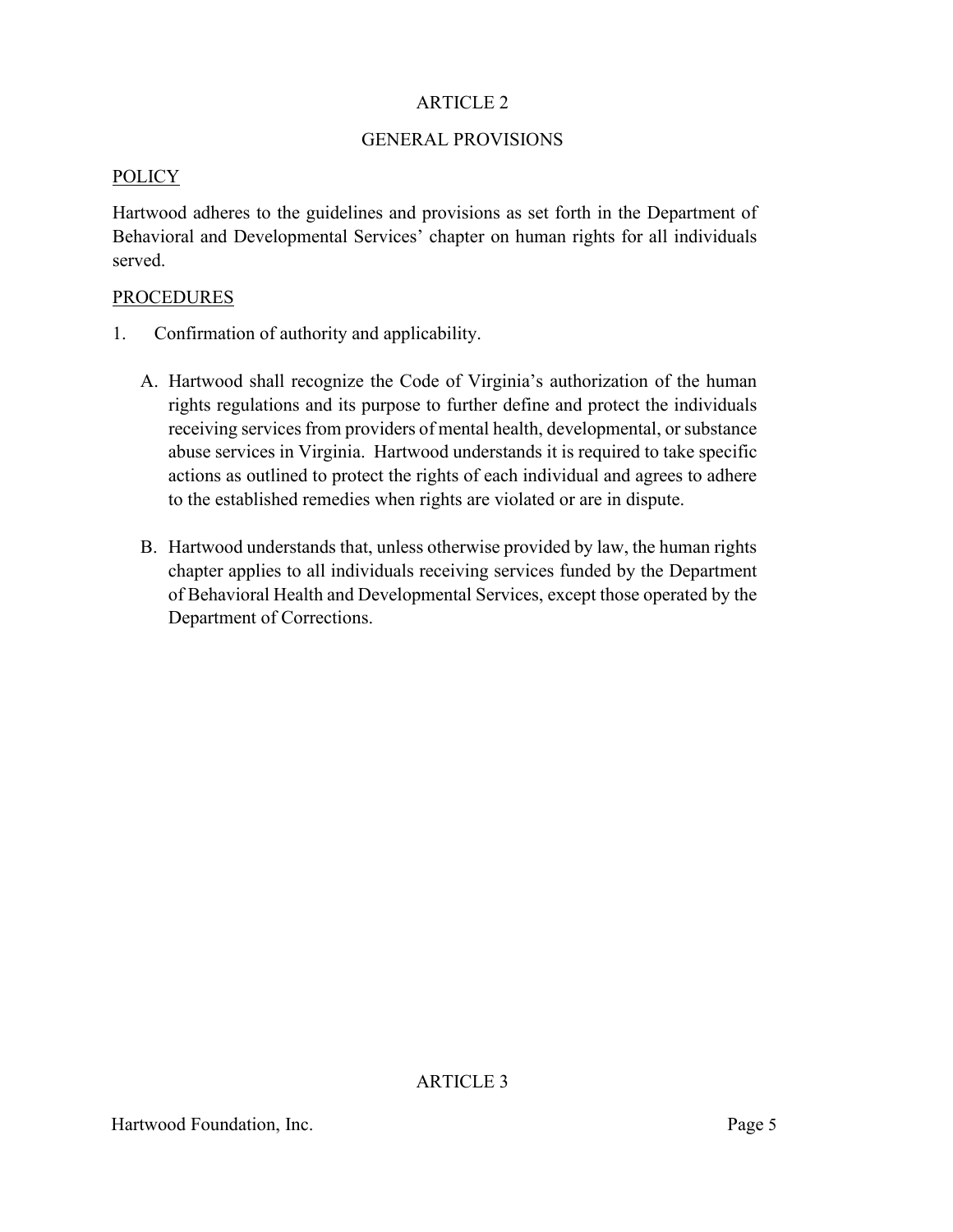#### **SERVICES**

## POLICY

Hartwood will make reasonable accommodations to serve the handicapped, aged, blind, etc. Individuals are provided services in accordance with their needs and every individual and the individual's authorized representative / guardian (as applicable) participates in the planning of his/her treatment based on his/her ability, need, and preference. It is Hartwood's policy not to deny services to any individual based on their race, national origin, sex, elderliness, religion, or disabilities.

## PROCEDURES

- 1. Fee schedule and reimbursement policies shall be set forth in writing and publicly posted.
- 2. These schedules and policies shall take into account the individual's need for services and their ability to pay.
- 3. The individual and authorized representative / guardian (as applicable) shall be encouraged to provide input in the development and review of the plan for supports, including an initial assessment plan and annual plans thereafter. Plans shall include medical, mental and behavioral screenings and assessments as may be applicable. Participation of the individual and authorized representative / guardian (as applicable) shall be documented in the case record.
- 4. Hartwood employs no medical/clinical staff. All applicable medical, mental and behavior screenings and assessments will be provided by qualified professionals upon admission and during the provision of service by Hartwood as may be needed to assure the health and safety and proper treatment of the individuals.
- 5. The initial assessment plan shall be developed prior to admission and the initial annual service plan will be developed within 60 days after admission.
- 6. Each individual service/treatment plan shall be designed to integrate to the maximum extent possible with all treatment being provided to the individual.
- 7. Each individual will be encouraged to participate in his/her services and discharge planning. All participation will be documented in the services and discharge summaries.
- 8. Each individual's service/treatment plan will be reviewed quarterly and modified to be responsive to the changing needs and expressed preferences of the individual and according to sound therapeutic practices. The individual will be encouraged to participate in service/treatment plan reviews.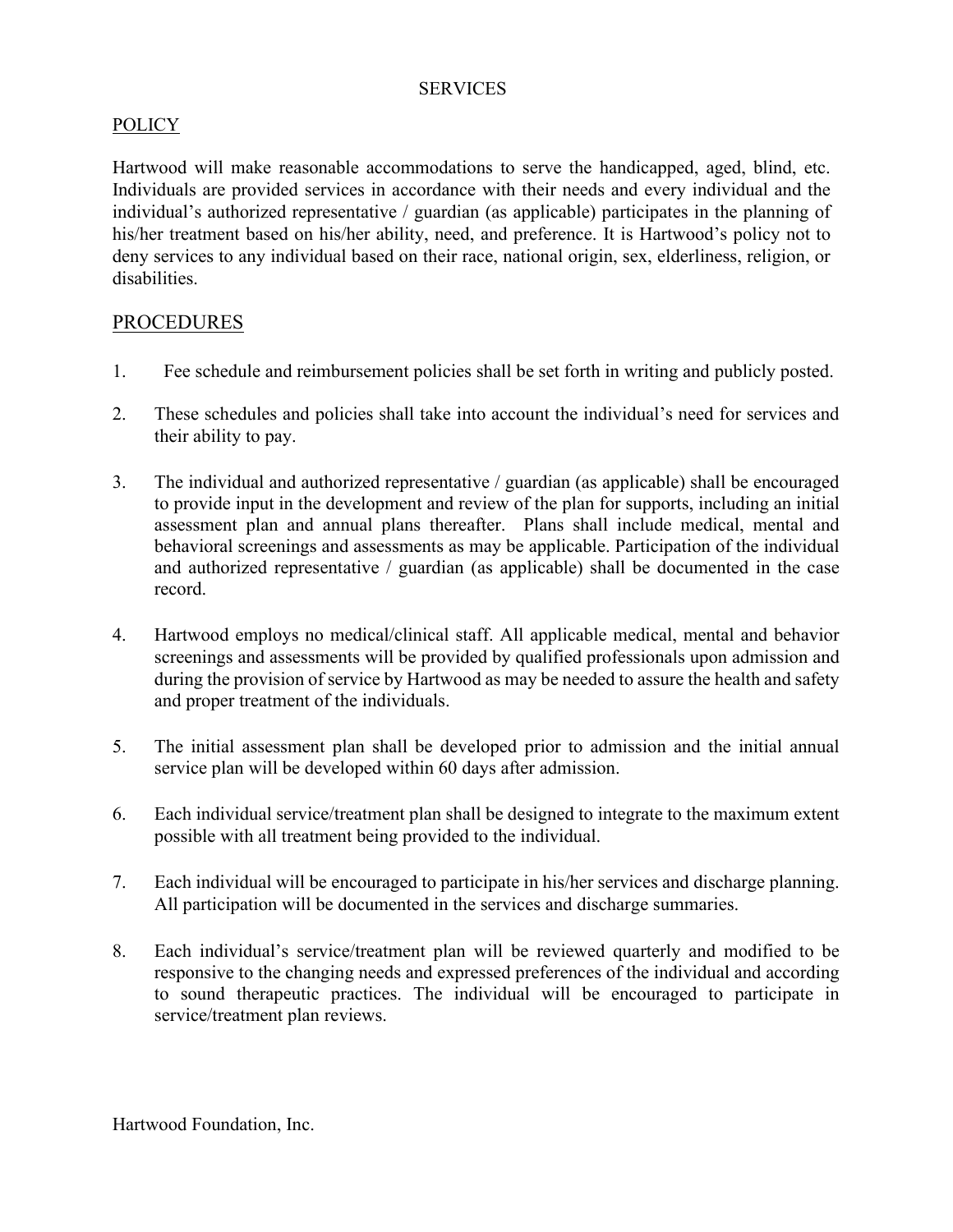- 9. Hartwood will not deny services to an individual or applicant because he/she asserts rights protected by these regulations or any other laws, nor shall the provision of services be conditioned on the waiver by an applicant or individual of these rights.
- 10. Hartwood shall develop, carry out, and regularly monitor policies and procedures governing discrimination in the provision of services. Hartwood shall comply with all state and federal laws, including any applicable provisions of the Americans with Disabilities Act (42 USC § 12101 et seq.), that prohibit discrimination on the basis of race, color, religion, ethnicity, age, sex, disability, or ability to pay. These policies and procedures shall require, at a minimum, the following:
	- A. An individual or anyone acting on his behalf may complain to the director if he believes that his services have been limited or denied due to discrimination.
	- B. If an individual makes a complaint of discrimination, the director shall assure that an appropriate investigation is conducted immediately. The director shall make a decision, take action, and document the action within 10 working days of receipt of the complaint.
	- C. A written copy of the decision and the director's action shall be forwarded to the individual, the human rights advocate, and any employee or employees involved.
	- D. If the individual or authorized representative / guardian (as applicable) is not satisfied with the director's decision or action, he or she may file a petition for an LHRC hearing.
- 11. Hartwood may restrict a particular service to individuals of the same gender, similar age, or handicap, where that restriction is reasonably related to treatment goals.
- 12. Individuals' plans for support shall be written in clear, understandable language.
- 13. All entries in the Service Recipient's records (written and digital) shall be authentic, accurate, and pertinent.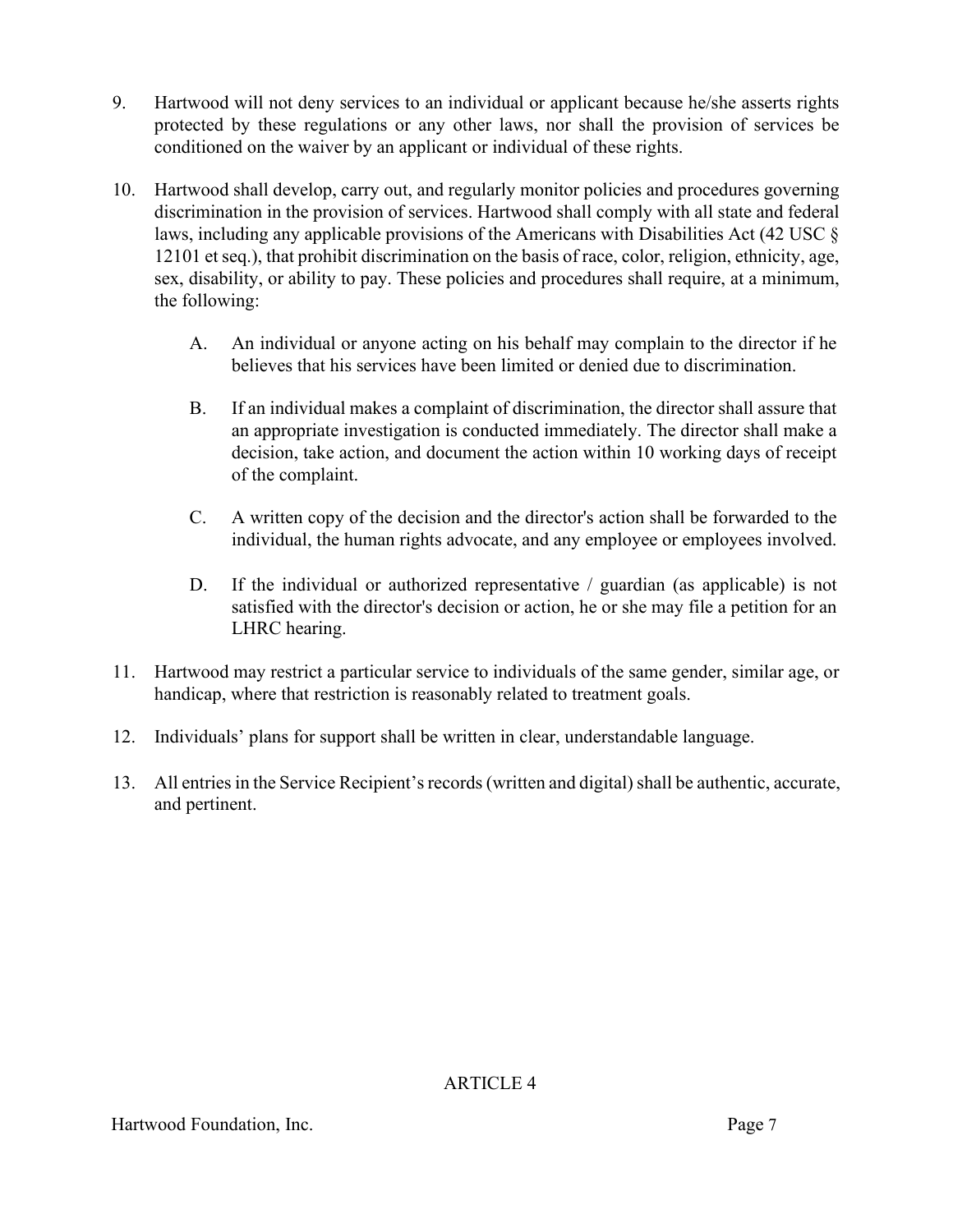## CONFIDENTIALITY

### POLICY

It is the policy of Hartwood to promote and ensure the confidentiality of all service recipients' treatment, including records. It is Hartwood's policy to inform individuals receiving or applying to receive services about their rights to confidentiality.

#### PROCEDURES

- 1. Hartwood limits access to an individual's records to only those to whom consent has been given or for those whom the law allows, except in emergencies where failure to release pertinent information may negatively impact the health and safety of the individual or community. The decision to release information without consent will be made by the Executive Director.
- 2. Documentation of such action will be signed, dated and placed in the individual's record. When information is disclosed without consent, Hartwood shall adhere to the requirements set forth in the regulations. When requested, Hartwood shall inform the individual about the source of information in the record and those who have requested and received information from the record.
- 3. All staff shall have knowledge of the agency's policies and procedures related to confidentiality.
- 4. The individual and his/her authorized representative/ guardian (as applicable) may request to inspect and copy his/her record (except as specified in No. 5), make corrections (as acknowledged by the program) or additional statements in the record rectifying any alleged error. Hartwood shall provide assistance, without charge, to individuals as may be requested in reading, understanding and providing corrections to their service records.
- 5. Only upon review of the record and documentation by the treating physicians that release of the record would be injurious to the individual's physical health, mental health or general well-being, shall such information be withheld from the individual. When access is denied, Hartwood shall notify the advocate and inform the individual of others who may review the record. Hartwood will also document in the record and inform the individual of the reason for the denial, time limits, and conditions for removal of the limitations.
- 6. Hartwood shall comply with the Virginia Privacy-Protection Act of 1976.
- 7. Hartwood shall comply with the applicable federal regulations governing the release of information of substance abuse client treatment, pursuant to 42C.FR., Part 2.
- 8. Where disclosure to the individual is limited or denied, disclosure shall be made upon request, to the individual's authorized representative/ guardian (as applicable), or any lawyer, physician, or psychologist designated by that individual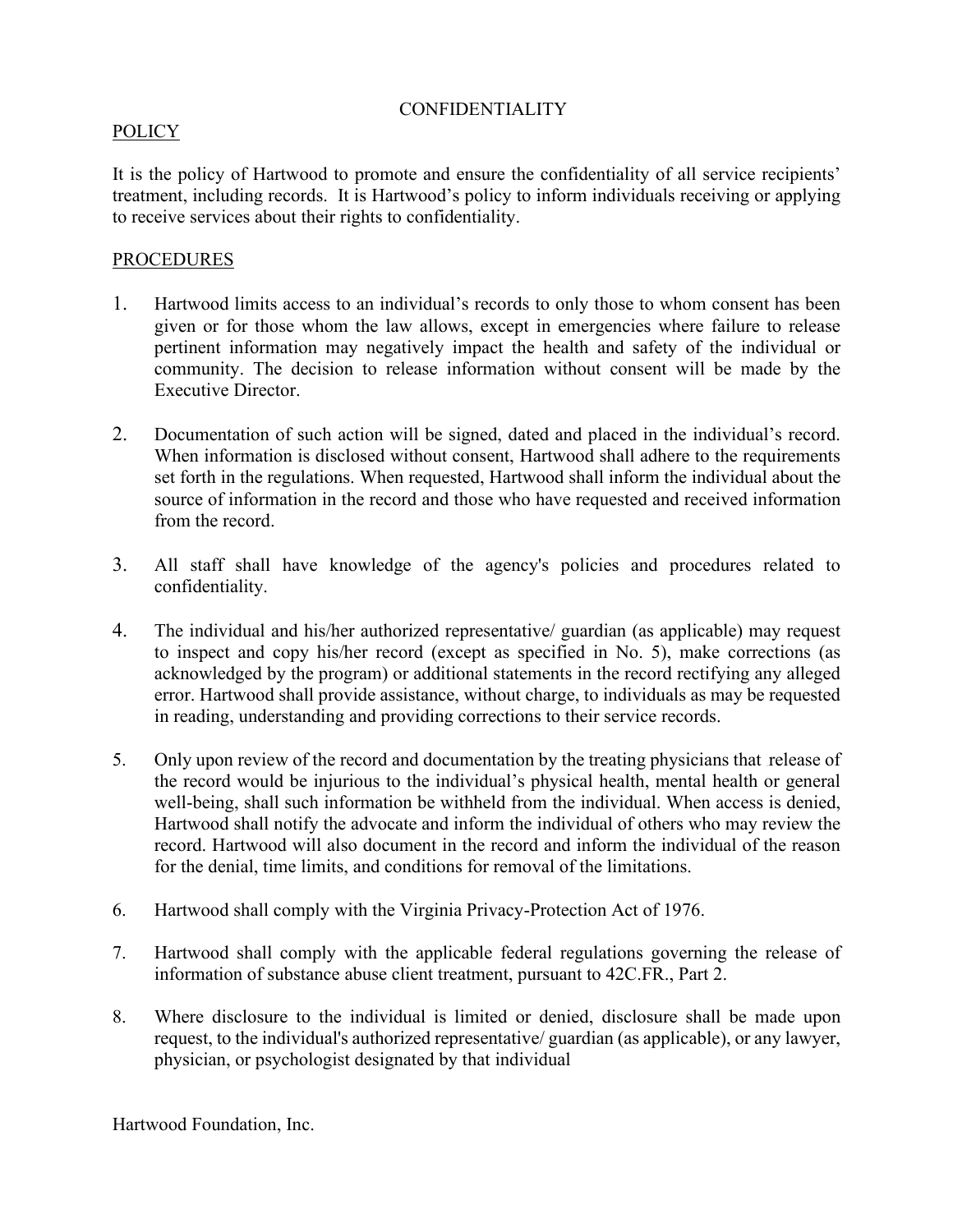## **CONSENT**

## POLICY

It is the policy of Hartwood to make every effort to ensure that all treatment, treatment planning, and management of confidential information is carried out with the informed consent of service participants.

Except in emergencies, Hartwood shall not administer treatment or any other service presenting a significant risk to an individual without his/her informed consent. If the individual is incapable of giving informed consent, an authorized representative / legal guardian (as applicable) shall give the informed consent. All consent to such treatment shall be documented by the person obtaining the consent, with the treatment involved and the consent being specified in writing.

Hartwood shall involve service recipients to the extent of the individual's capacity in decision making regarding all aspects of services.

#### PROCEDURES

- 1. Policies regarding individuals' concerns of treatment, treatment planning, and confidentially will be stated in clear language and readily accessible to individuals and their authorized representatives / guardians (as applicable).
- 2. Treatment decision-making will be documented in plans for supports. Individuals will be actively involved in the development, review and revision of their plans. Hartwood shall ask the individual to express his/her preferences and honor those preferences to the extent possible. Where treatment involves the administration of psychotropic medications, that specific medication and its potential side effects must be discussed with the individual by medical staff.
- 3. In cases where the capacity of the individual to give informed consent is in doubt, Hartwood will provide a review conducted by a qualified professional who is not otherwise engaged in providing or offering treatment to the individual
	- A. Hartwood shall make sure that an individual's capacity to consent is reviewed at least every six months or as the individual's condition warrants according to sound therapeutic practice to assess the continued need for a surrogate decision maker. Such reviews, or decisions not to review, shall be documented in the individual's service record and communicated in writing to the surrogate decision maker. Hartwood shall also consider an individual's request for review in a timely manner.
	- B. Hartwood shall inform the human rights advocate when the individual or family objects to the qualified professional's determination of capacity.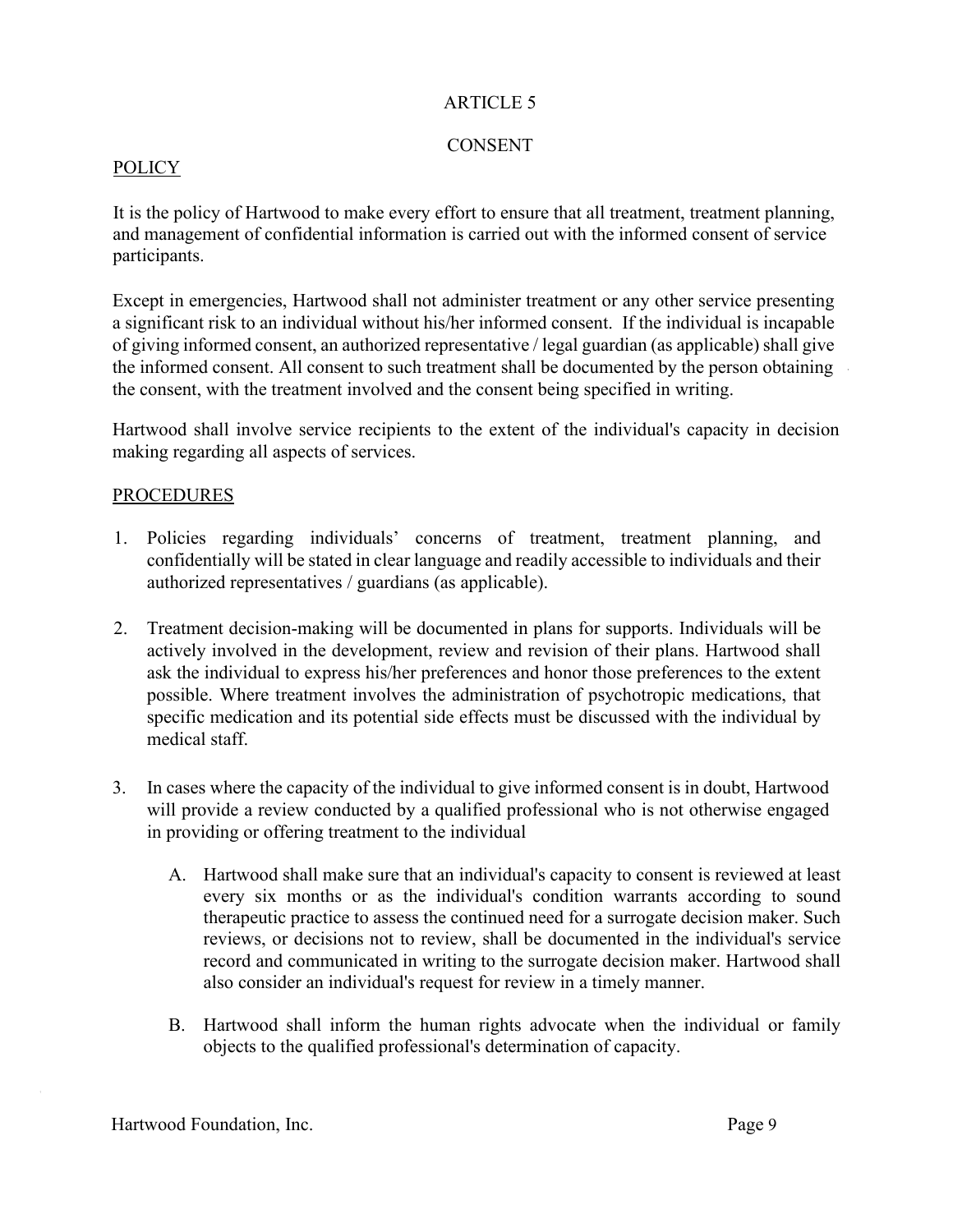- C. Hartwood shall delay all actions which require consent until an independent evaluation is obtained.
- 4. In the event that the individual is determined incapable of giving informed consent, and does not have an appointed authorized representative or guardian, an authorized representative will then be appointed by the Executive Director, or in his absence an authorized designee. The authorized representative will be the person best situated by law and relationship to make a decision on behalf of that individual. The order of priority for designating the authorized representative will be as follows:
	- A. An attorney-in-fact currently authorized to give consent under the terms of a durable power of attorney, or a person designated in writing executed pursuant to Code Section 54.1-2984, if the individual has a terminal condition, or a legal guardian of the individual not employed by the residential program and currently authorized to give consent.
	- B. The individual's next of kin. In designating the next of kin, the director shall select the best qualified person, if available, according to the following order of priority unless, from all information available to the director, another person in a lower priority is clearly better qualified: spouse, an adult child, a parent, an adult brother or sister, any other relative of the individual. If the individual expresses a preference for one family member over another in the same category, the director shall appoint that family member.
	- C. If no other person specified in subdivisions a. and b. is available and willing to serve, a provider may appoint a "next friend" of the individual. After a review and finding that the proposed next friend has shared a residence with or provided support and assistance to the individual for a period of at least six months prior to the designation and the proposed next friend has agreed to accept these responsibilities, has been reviewed and approved by the LHRC, and the individual has no objection, the proposed "next friend" shall be appointed authorized representative.
- 5. Where an authorized representative has been designated for an individual, such representative shall be informed whenever the individual objects to a proposed treatment, which presents a "significant risk" to the individual. The original plan, the individual's objection, and the stated reasons for such objection shall be made part of the service record.
- 6. Hartwood will not administer treatment or any other service, which presents a significant risk to an individual without the informed consent of the individual except in cases of emergencies. An emergency is defined as "a situation in which an individual's condition has deteriorated to the point that there is a reason to believe that he/she presents an imminent danger of inflicting serious physical harm to self or others, or where that individual is so substantially unable to care for him/herself that there is imminent risk of serious harm or deterioration."
- 7. Where an authorized representative is involved, the authorized representative will be informed of all emergencies as defined above, and kept apprised of the results of treatment. All facts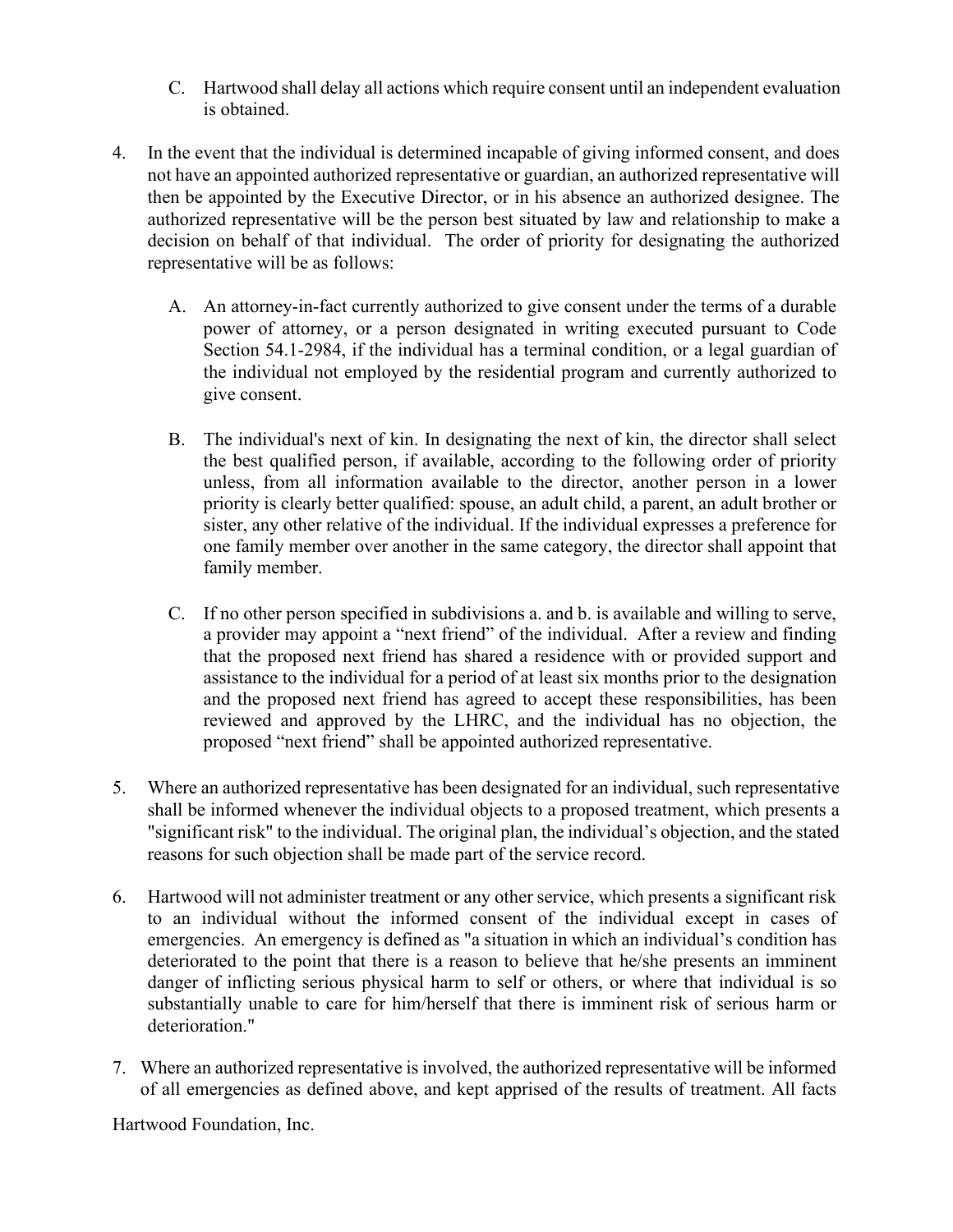and circumstances of the emergency and any related treatment will be documented in the individual's record by appropriate staff and reviewed by the Executive Director or designee within one business day. Hartwood shall obtain and document the individual's informed consent to continue any emergency treatment that lasts longer than 24 hours after the emergency began. Hartwood staff will respond to such emergencies by contacting emergency services for immediate assistance as may be appropriate.

- 8. Consent forms authorizing the disclosure of confidential information to persons or agencies outside of Hartwood must be signed in the presence of a witness, bear the signature of the witness and the signature of the individual and his/her authorized representative / guardian (as applicable) prior to any release of information, except as otherwise permitted or required by law. The completed consent form must be specific with regard to:
	- A. The nature of the information to be disclosed, and the purpose for disclosure
	- B. The name of the organization and /or person(s) to whom disclosure to be made
	- C. The effective date of consent
	- D. The date of expiration of consent
	- E. The name of the organization making the disclosure.
- 9. When information is disclosed, Hartwood shall attach information regarding further disclosure.
- 10. Hartwood shall notify the human rights advocate when the individual or authorized representative/ guardian (as applicable) objects to the disclosure of specific information or a proposed treatment.
- 11. Hartwood shall respond to requests for discharge in accordance with regulations set forth by the Code of Virginia. Hartwood shall ensure that individuals requesting discharge are not subject to reprisal, punishment or reduction in services.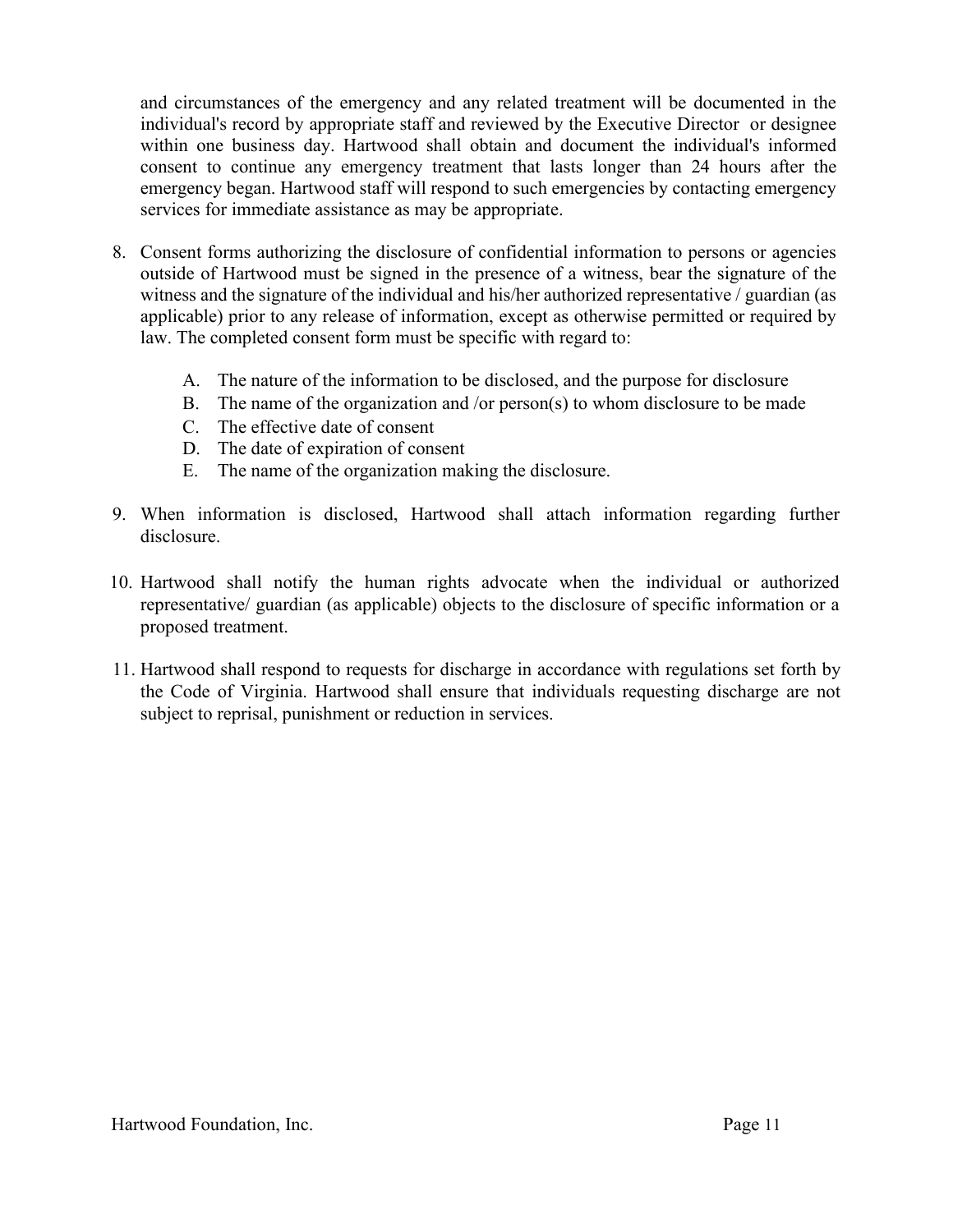## **DIGNITY**

#### POLICY

Hartwood will operate its programs in such a manner that the dignity of each individual as a human being will be respected at all times, regardless of his/her need for treatment or services.

## PROCEDURES

- 1. All individuals shall be called by their preferred or legal name.
- 2. All employees of Hartwood shall make all reasonable efforts to protect individuals from harm or abuse and exploitation.
- 3. All individuals have the right to apply for and to receive any reasonable assistance in applying for or making full use of any public services or benefits to which they may be entitled, including but not limited to educational or vocational services, housing assistance, welfare benefits, services or benefits under Title XI, XVI, XVIII and XIX of the Social Security Act, and services from legal and/or advocacy service agencies.
- 4. Hartwood will be responsible for ensuring that staff display appropriate respect for individuals in speaking with or about them, and that all individual preferences with regard to such things as menus, clothing, religious activities, and activity programs are taken into account to the degree possible in daily activities.
- 5. Procedures for reporting suspected instances of abuse, neglect or exploitation will be followed in accordance with state and federal law.
- 6. Rules and codes of conduct pertaining to all Hartwood programs shall be provided to individuals as appropriate.
- 7. The residential program will replicate as closely as possible a normalized living arrangement in a setting which is livable, defined as being safe, clean and with freedom of movement appropriate to the individual's condition and competence. Other minimum criteria of autonomy, such as the right to communicate in private with anyone outside of the facility, to include any lawyer, judge, legislator, clergyman, licensed health practitioner, authorized representatives / guardian, advocates, the Inspector General, and employees of the protection and advocacy agency will not be infringed. Religious and political opinions will be respected as well as the individual's right to privacy.
- 8. Hartwood will ensure that all service recipients have sufficient and suitable clothing for their exclusive use.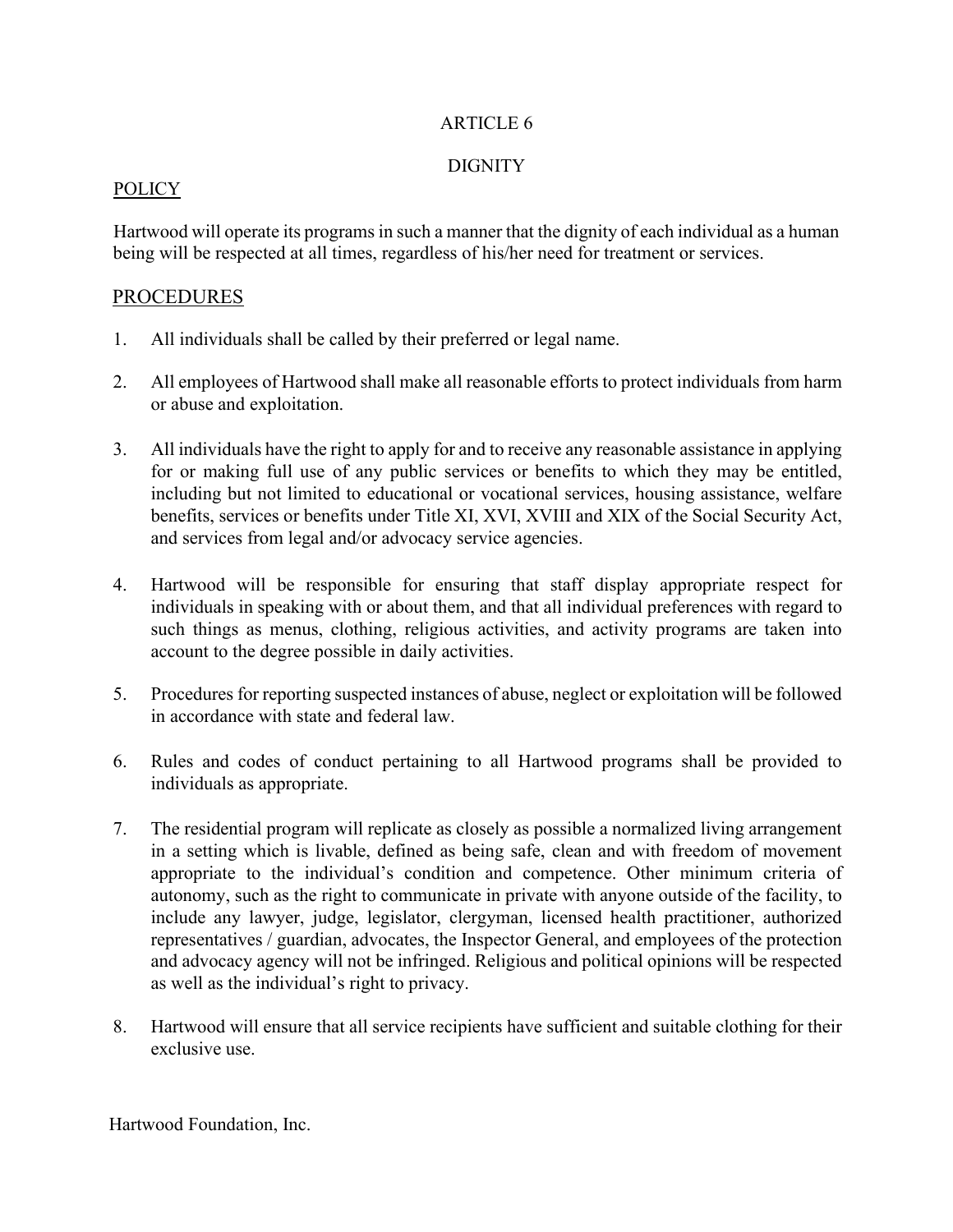- 9. Each individual has the right to have paper, pencil and stamps provided free of charge for at least one letter every day upon request.
- 10. An individual, when necessary, shall receive assistance in writing and reading mail.
- 11. Whenever a staff member has probable cause to believe that mail received by an individual contains contraband or anything that could create a danger to him/her or others, the mail may be opened, but not read by the staff member in the presence of the individual.
- 12. Upon request and subject to appropriate management limitation, the individual shall have the right to make, without charge, local telephone calls from a telephone within the program.
- 13. To assure equal access to the telephone, individuals may have designated times to make personal telephone calls, so that others can eat, sleep, or participate in planned program activities. This restriction does not apply to emergency or business calls.
- 14. Individuals shall have the right to practice a religion and participate in religious services subject to their availability, provided that such services are not dangerous to self or others and do not infringe on the freedom of others.
- 15. Hartwood shall assure that individuals are provided with general information regarding program services and policies in a manner easily understood by the individual.
- 16. Hartwood shall assure that individuals receive a nutritionally adequate varied and appetizing diet prepared and served under sanitary conditions and served at appropriate times and temperatures.
- 17. Hartwood shall assure that residential settings are well maintained and assure that individuals residing in group homes live in a safe, sanitary and humane physical environment which provides each individual, at minimum;
	- A. Reasonable privacy and private storage space
	- B. An adequate number and design of private, operating toilets, sinks, showers and tubs
	- C. Direct outside air provided by a window that opens or by an air conditioner
	- D. Windows or skylights in all major areas used by individuals
	- E. Clean air, free of bad odors
	- F. Room temperatures that are comfortable year round and compatible with health requirements

Hartwood Foundation, Inc. **Page 13** 18. Hartwood shall assure individuals have the right to have or refuse visitors.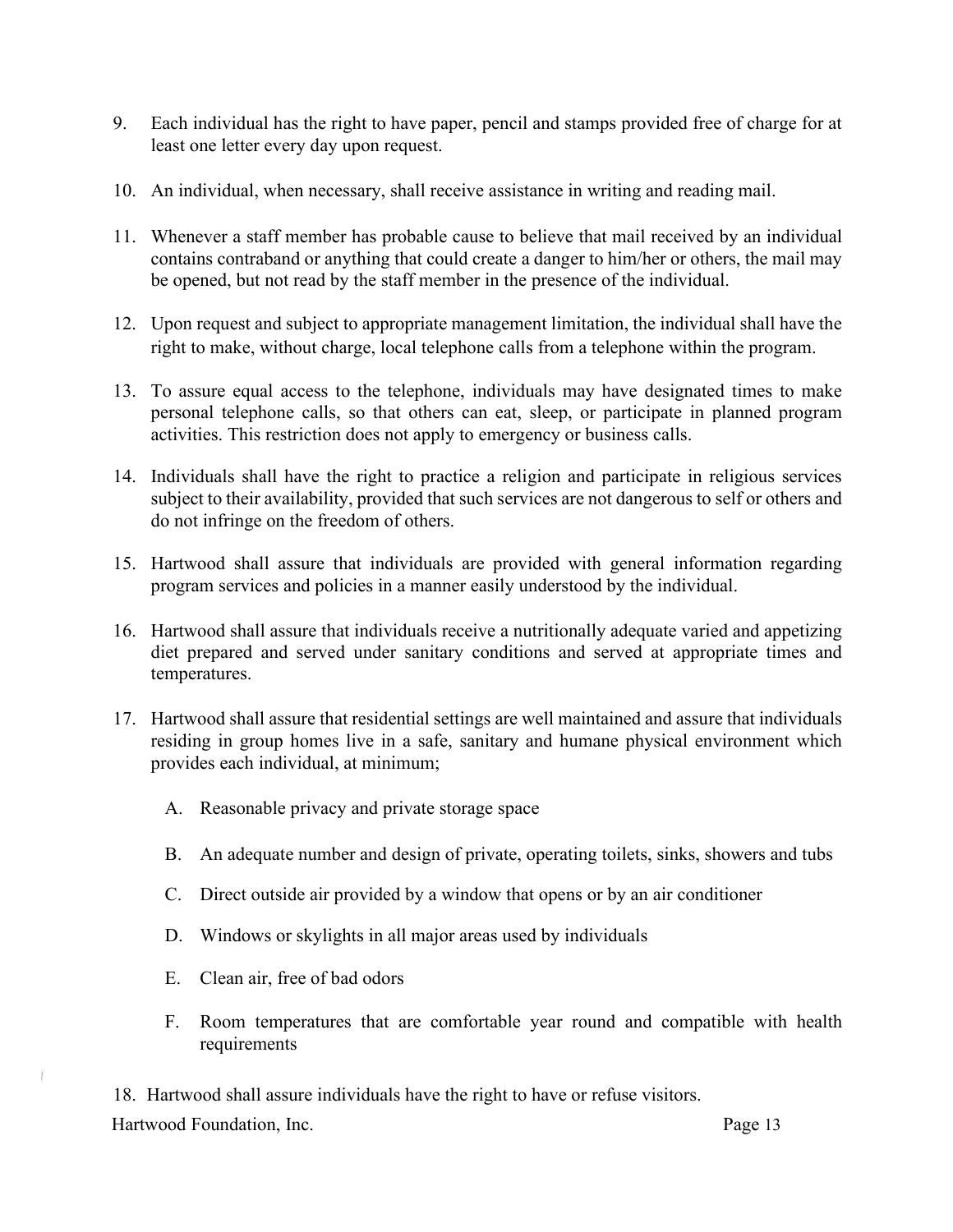- 19. As provider Hartwood shall:
	- A. Recognize, respect, support, and protect the dignity rights of each individual at all times.
	- B. Develop, carry out, and regularly monitor policies and procedures that assure the protection of each individual's rights.
	- C. Assure the following relative to abuse, neglect, and exploitation:
		- i. Policies and procedures governing harm, abuse, neglect and exploitation of individuals receiving services from Hartwood shall require that as a condition of employment or volunteering, any employee, volunteer, consultant or student who knows of or has reason to believe that an individual may have been abused, neglected, or exploited at any location covered by these regulations, shall immediately report this information directly to the director. All staff / employees / volunteers shall be considered mandated reporters.
		- ii. The director shall immediately take necessary steps to protect the individual receiving services until an investigation is complete. This may include the following:
			- a. Direct the employee or employees involved to have no further contact with the individual
			- b. Temporarily reassign or transfer the employee or employees involved to a position that has no direct contact with the individuals receiving services
			- c. Temporarily suspend the involved employee or employees pending completion of an investigation
- 20. Exceptions and conditions to provider's duties:
	- A. If an individual has funds for clothing and to buy paper, pencils, and stamps to send a letter every day, the provider does not have to pay for them.
	- B. The provider may prohibit any religious services or practices that present a danger of bodily injury to any individual of interfere with another individual's religious beliefs or practices. Participation in religious services or practices may be reasonably limited by the provider in accordance with other general rules limiting privileges or times or places of activities.
	- C. If a provider has reasonable cause to believe that an individual's mail contains illegal material or anything dangerous, the director or designee may open the mail, but not read it, in the presence of the individual. The director or designee shall inform the individual of the reasons for the concern. An individual's ability to communicate by mail shall be limited if, in the judgement of a licensed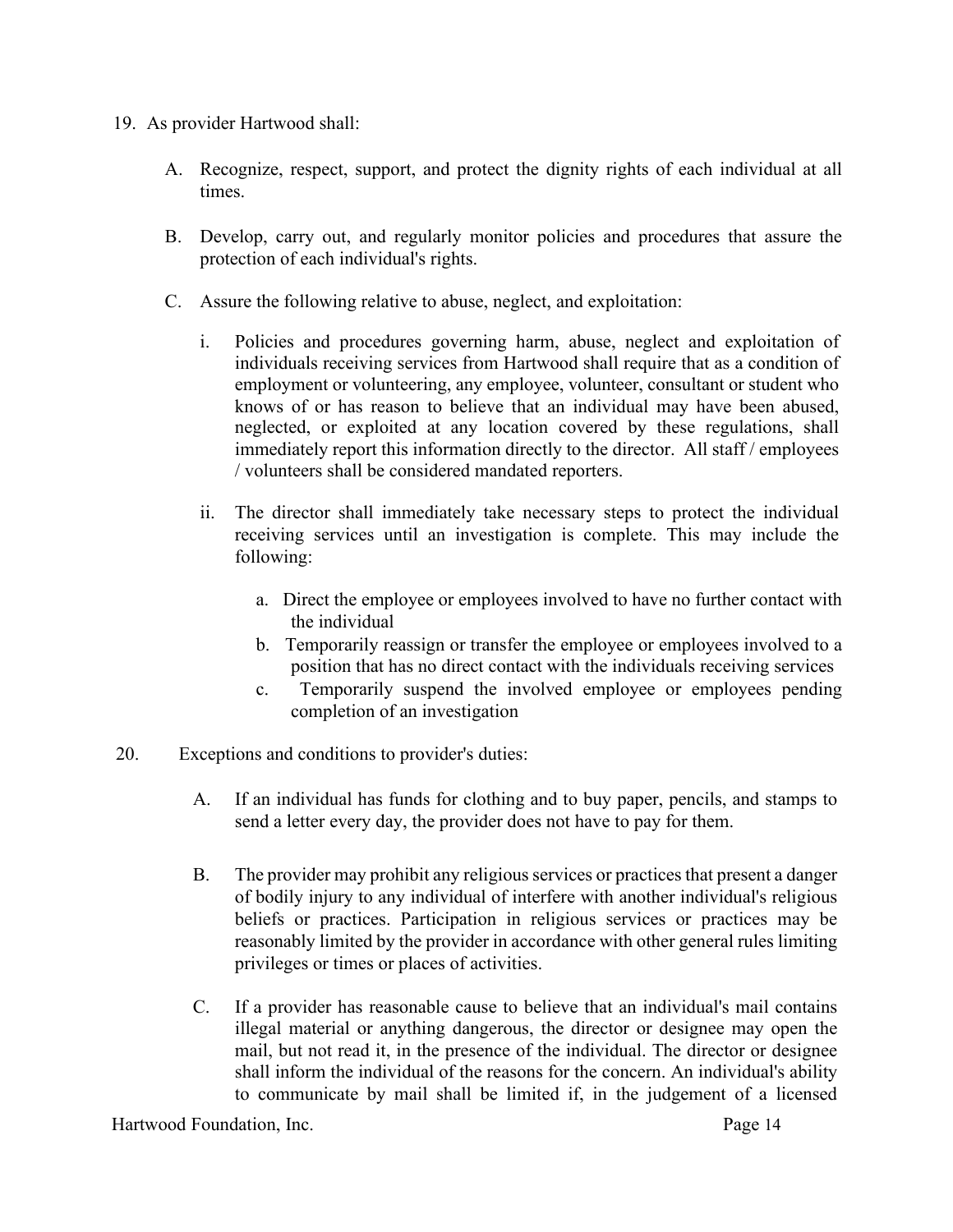physician or doctoral level psychologist (in the exercise of sound therapeutic practice), the individual's communication with another person or persons will result in demonstrable harm to the individual's mental health. The reasons for the restriction shall be documented in the individual's service record and the human rights advocate shall be notified prior to implementation.

- D. Hartwood may limit the use of the telephone in the following ways:
	- i. Limit use to certain times and places to make sure that other individuals have equal access to the telephone and that they can eat, sleep, or participate in an activity without being disturbed.
	- ii. Limit use by individuals receiving services for substance abuse, but only if sound therapeutic practice requires the restriction and the human rights advocate is notified.
	- iii. Limit an individual's access to the telephone if communication with another person or persons will result in demonstrable harm to the individual and is significantly impacting treatment in the judgement of a licensed physician or doctoral level psychologist. The reasons for the restriction shall be documented in the individual's service record and the human rights advocate shall be notified prior to implementation.
- E. Hartwood may limit or supervise an individual's visitors when, in the judgement of a licensed physician or doctoral level psychologist, the visits result in demonstrable harm to the individual and significantly impact the individual's treatment; or when the visitors are suspected of bringing contraband or are in any other way threatening harm to the individual. The reasons for the restriction shall be documented in the individual's service record and the human rights advocate shall be notified prior to implementation.
- F. Hartwood may stop, report, or intervene to prevent any criminal act.

# ARTICLE 7

## LEAST RESTRICTIVE ALTERNATIVE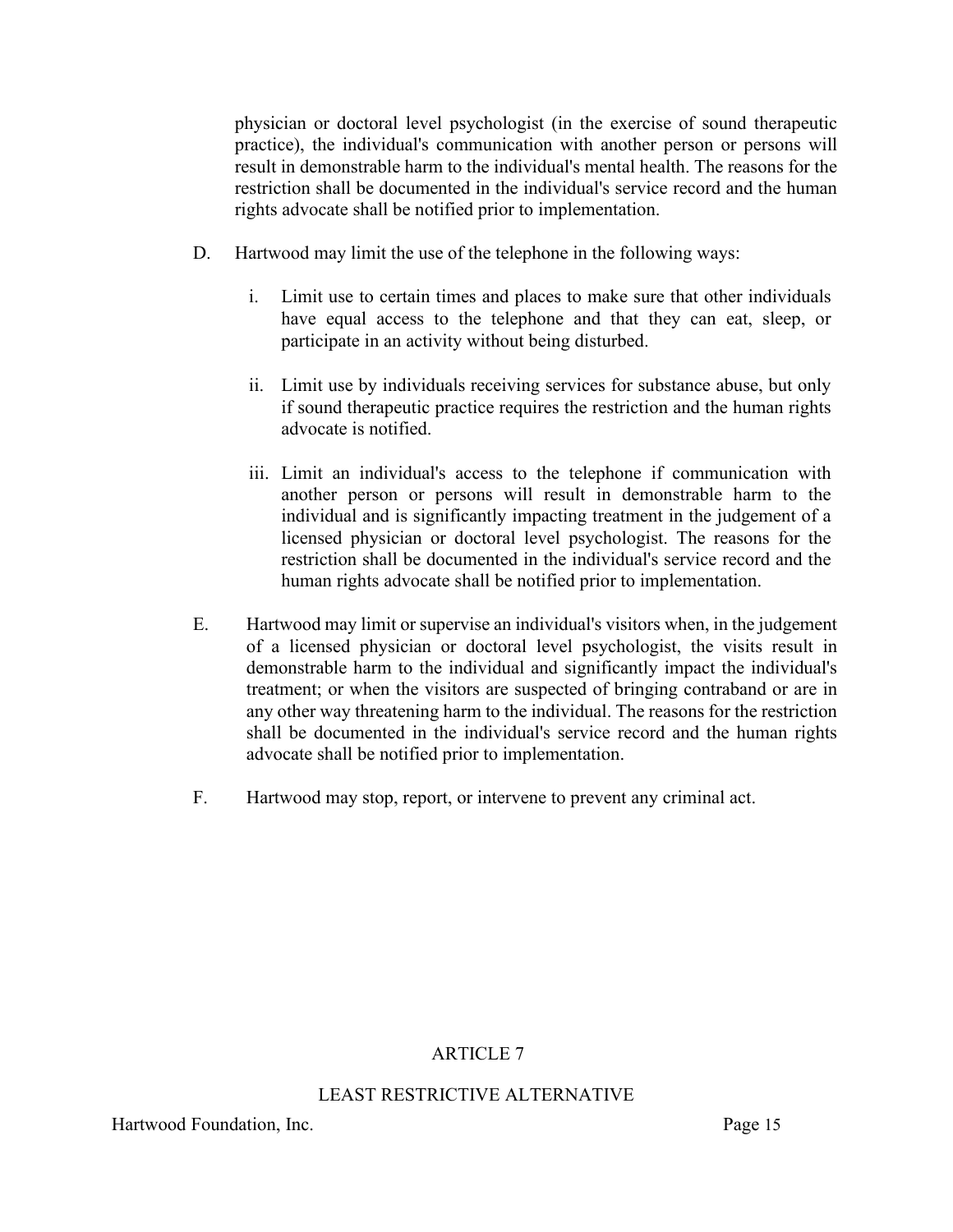## **POLICY**

Each program participant shall be offered services/treatment in a program setting, which is no more restrictive of the individual's physical or social liberties than is necessary to achieve a substantial therapeutic benefit or to significantly reduce a foreseeable risk to the individual or others when alternative kinds of treatment or treatment settings are reasonably available. Therapeutic restriction may be used only on the basis of therapeutic or administrative necessity demonstrated and documented in accordance with the Rules and Regulations to Assure the Rights of Individuals Receiving Services from Providers of the Department of Behavioral Health and Developmental Services.

#### PROCEDURES

- 1. Each program participant's activities shall be reviewed at least quarterly by the appropriate staff to assure that his/her program placement is in accordance with his/her level of functioning.
- 2. Staff may determine that a therapeutic restriction is necessary when other less restrictive alternatives have been tried and have failed. Only then, a specific restriction will be documented as necessary, with provisions made for the review of the therapeutic need for the restriction every seven (7) days.
	- A. No restrictions shall conflict with provisions of the Human Rights Regulation, Hartwood policies implementing these regulations, or the individual's plan for supports.
	- B. Therapeutic restrictions shall be time limited, have appropriate consequences and be clearly documented in the service recipient's file, including reasons for restrictions.
	- C. Behavior criteria for imposing and /or removing a therapeutic restriction will be communicated in an appropriate manner to the individual and /or the authorized representative / guardian (as applicable).
	- D. Clear documentation of the attempt of less restrictive alternatives must be made.
- 3. From admission until discharge from a service, each individual is entitled to:
	- A. Enjoy all the freedoms of everyday life that are consistent with his/her need for services, protection, and the protection of others; and that do not interfere with his/her services or the services of others. These freedoms include the following:
		- i. Freedom to move within the service setting, its grounds and the community.
		- ii. Freedom to communicate, associate, and meet privately with anyone the individual chooses.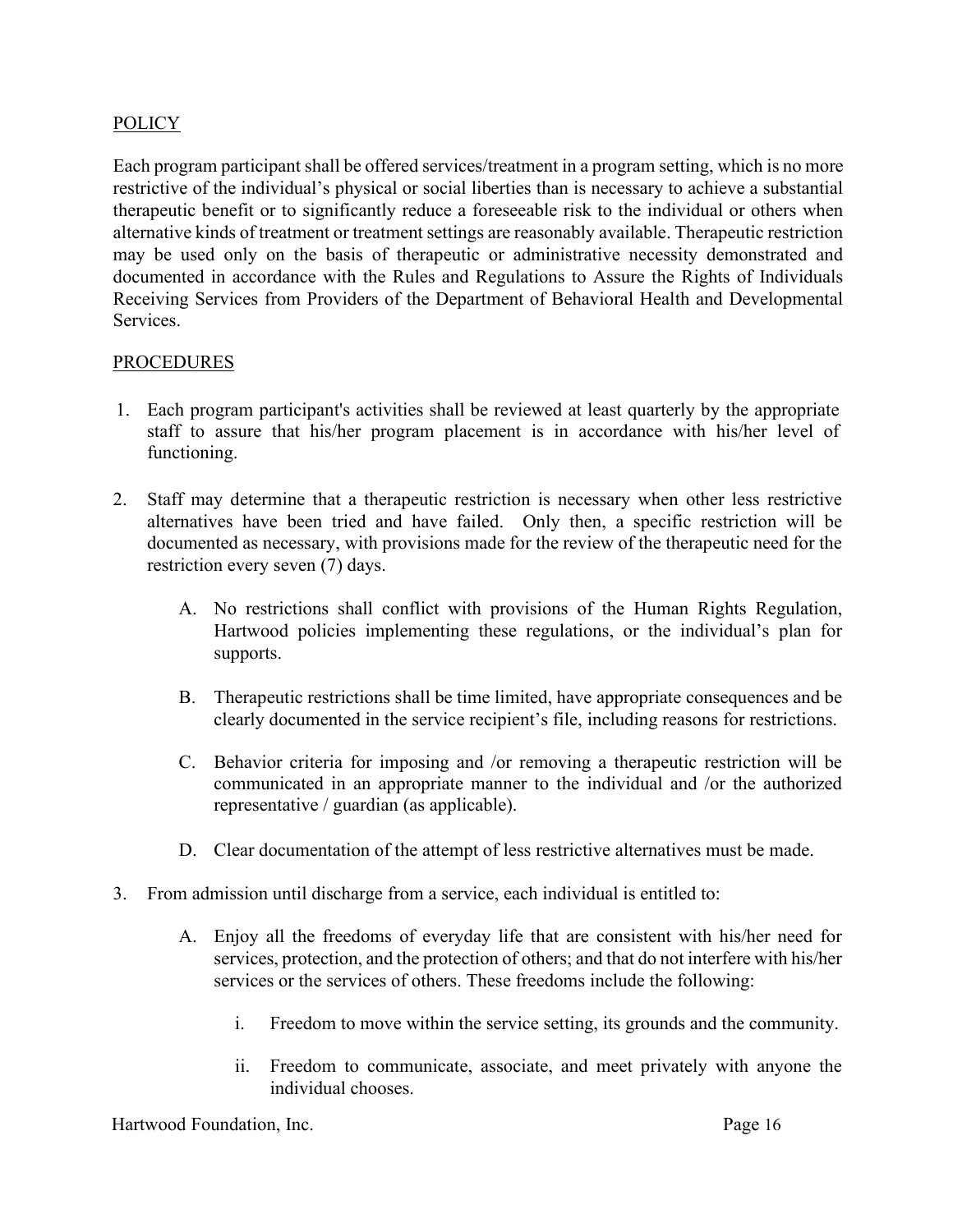- iii. Freedom to have and spend personal money.
- iv. Freedom to see, hear, or receive television, radio, books, and newspapers whether privately owned or in a library or public area of the service setting.
- v. Freedom to keep and use personal clothing and other personal items.
- vi. Freedom to use recreational facilities and enjoy the outdoors.
- vii. Freedom to make purchases in canteens, vending machines or stores selling a basic selection of food and clothing.
- B. Receive services in that setting and under those conditions that are least restrictive of his/her freedom.
- 4. Hartwood's duties:
	- A. Hartwood shall encourage each individual's participation in normal activities and conditions of everyday living and support each individual' s freedoms.
	- B. Hartwood shall not limit or restrict any individual's freedom more than is needed to achieve a therapeutic benefit, maintain a safe and orderly environment, or intervene in an emergency.
	- C. Hartwood shall not impose any restriction on an individual unless the restriction is justified and carried out according to these regulations.
	- D. Hartwood shall make sure that a qualified professional regularly reviews every restriction and that the restriction is discontinued when the individual has met the criteria for removal.
	- E. Hartwood shall not place any restriction on the physical or personal freedom of any individual solely because criminal or delinquency charges are pending against that individual, except in the situation where the individual is transferred directly from jail or detention for the purpose of receiving an evaluation or treatment.
- 5. Exceptions and conditions on Hartwood's duties:
	- A. Except as provided in 12 VAC 35-115-50 E, Hartwood may impose restrictions if a qualified professional involved in providing services to the individual has, in advance:
		- i. Assessed and documented all possible alternatives to the proposed restriction, taking into account the individual's medical and mental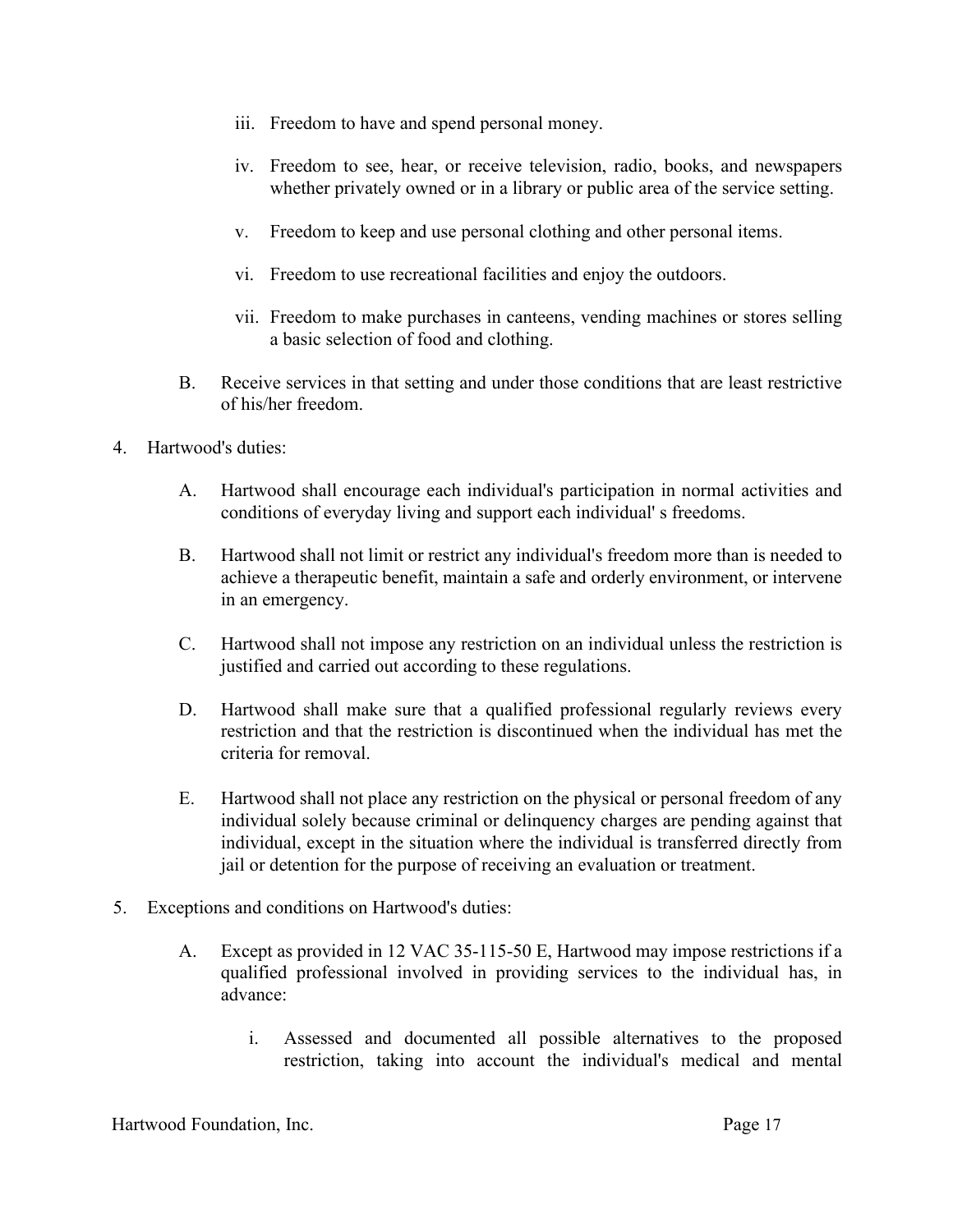condition, behavior, preferences, nursing and medication needs, and the ability to function independently;

- ii. Determined that the proposed restriction is necessary for effective treatment of the individual or to protect him or others from personal harm, injury or death.
- iii. Documented in the individual's services record the specific reason for the restriction; and
- iv. Explained, so the individual can understand, the reason for the restriction, the criteria for removal, and the individual's right to a fair review of whether the restriction is permissible.
- B. Hartwood may impose a restriction if a court has ordered Hartwood to impose the restriction or if Hartwood is otherwise required by law to impose such restriction. Such restrictions shall be documented in the individual's service record.
- C. Hartwood may develop and enforce written rules of conduct, but only if the rules do not conflict with these regulations or any individual's plan for support, and the rules are needed to maintain a safe and orderly environment.
- D. Hartwood shall, in the development of these rules of conduct:
	- i. Get as many suggestions as possible from individuals who are expected to obey the rules.
	- ii. Apply these rules in the same way to each individual.
	- iii. Give the rules to and review them with each individual and his authorized representative / guardian (as applicable) in a way that the individual can understand them. This includes explaining possible consequences for violating the rules.
	- iv. Post the rules in summary form in all areas to which individuals and their families have regular access.
	- v. Submit the rules to the LHRC for review and approval before putting them into effect, before any changes are made to the rules, and upon request of the advocate.
	- vi. Prohibit individuals from disciplining other individuals, except as part of an organized self-government program conducted according to a written policy approved in advance by the LHRC.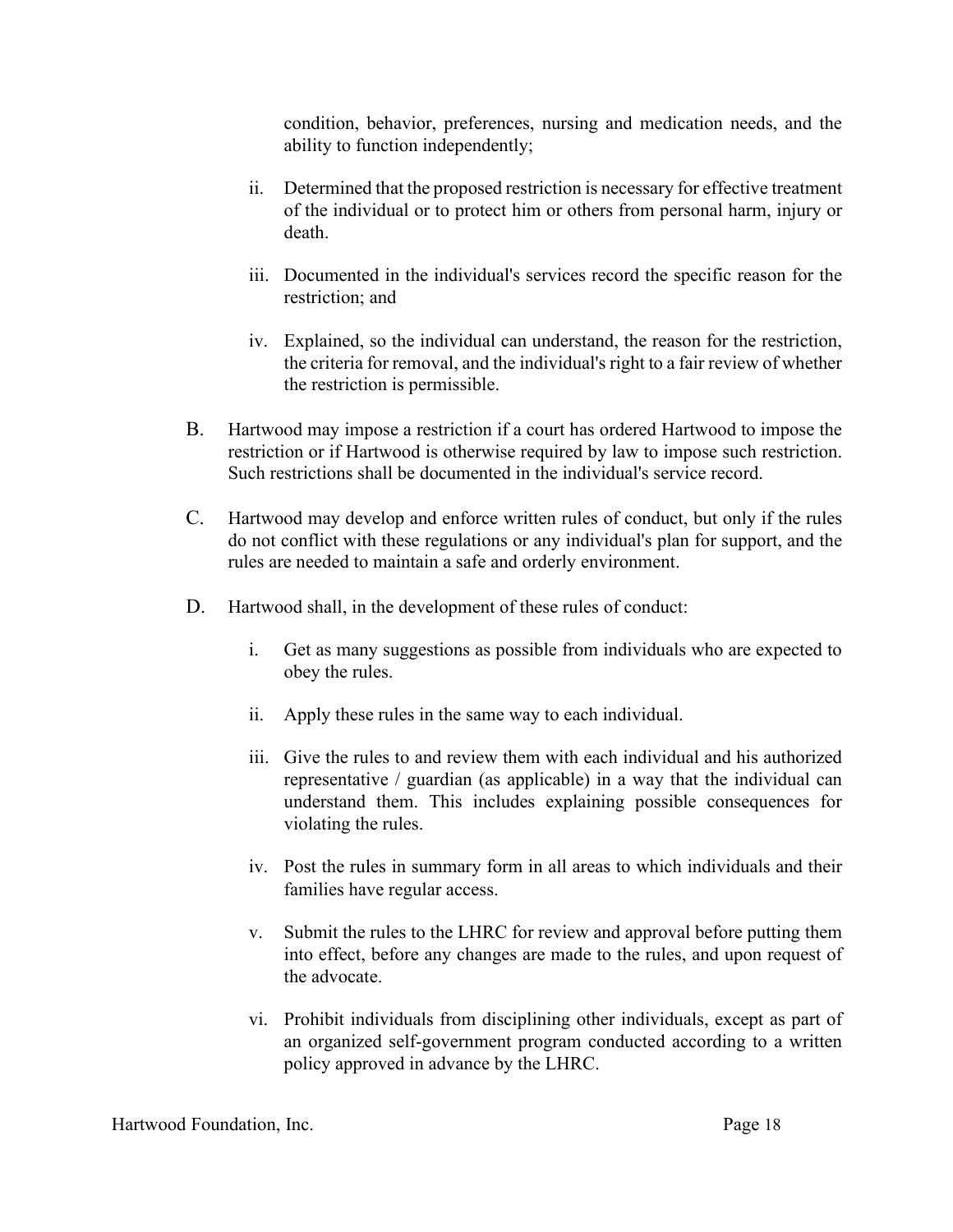## RESTRAINT / INTRUSIVE AVERSIVE THERAPY

#### POLICY

It is the policy of Hartwood that restraint shall not be permitted, except in emergency situations where an individual appears to present an immediate danger to him/herself or others.

It is also the policy of Hartwood to not use restraints in providing care. In circumstances where an adaptive device (helmet, bed railings, walkers, etc.) is needed for the health, safety, and /or welfare of any individual residing in a Hartwood operated program, a written doctor's order must be obtained for such device. The monitoring of the continued need for such device must be documented in the individual's record no less than quarterly and a new doctor's order must be obtained annually.

It is the policy of Hartwood that intrusive aversive therapy shall not be permitted.

## **PROCEDURES**

- 1. Physical restraints are not permitted except in situations where there is reason to believe the individual presents an imminent danger of inflicting serious physical harm to him /herself or others.
- 2. When staff is unable to safely manage aggressive acting-out behavior without additional resources, they will contact law enforcement authorities. Except in emergency situations, only staff that maintain current certification in an approved behavior management program (which includes training in the appropriate use of physical restraints) are permitted to utilize physical restraints.
- 3. Physical restraints may be used in emergency situations for no longer than 30 minutes.
- 4. Providers shall obtain approval of the LHRC of any restriction imposed on an individual's rights under subsection 12VAC35-115-50 that lasts longer than seven days or is imposed three or more times during a 30-day time period. If the LHRC finds that the restriction is not being implemented in accordance with the regulation, the director shall be notified and the LHRC shall provide recommendations.
- 5. All applications of restraint will be documented on an incident report within four (4) hours by appropriate staff and will include:
	- A. Date and time of incident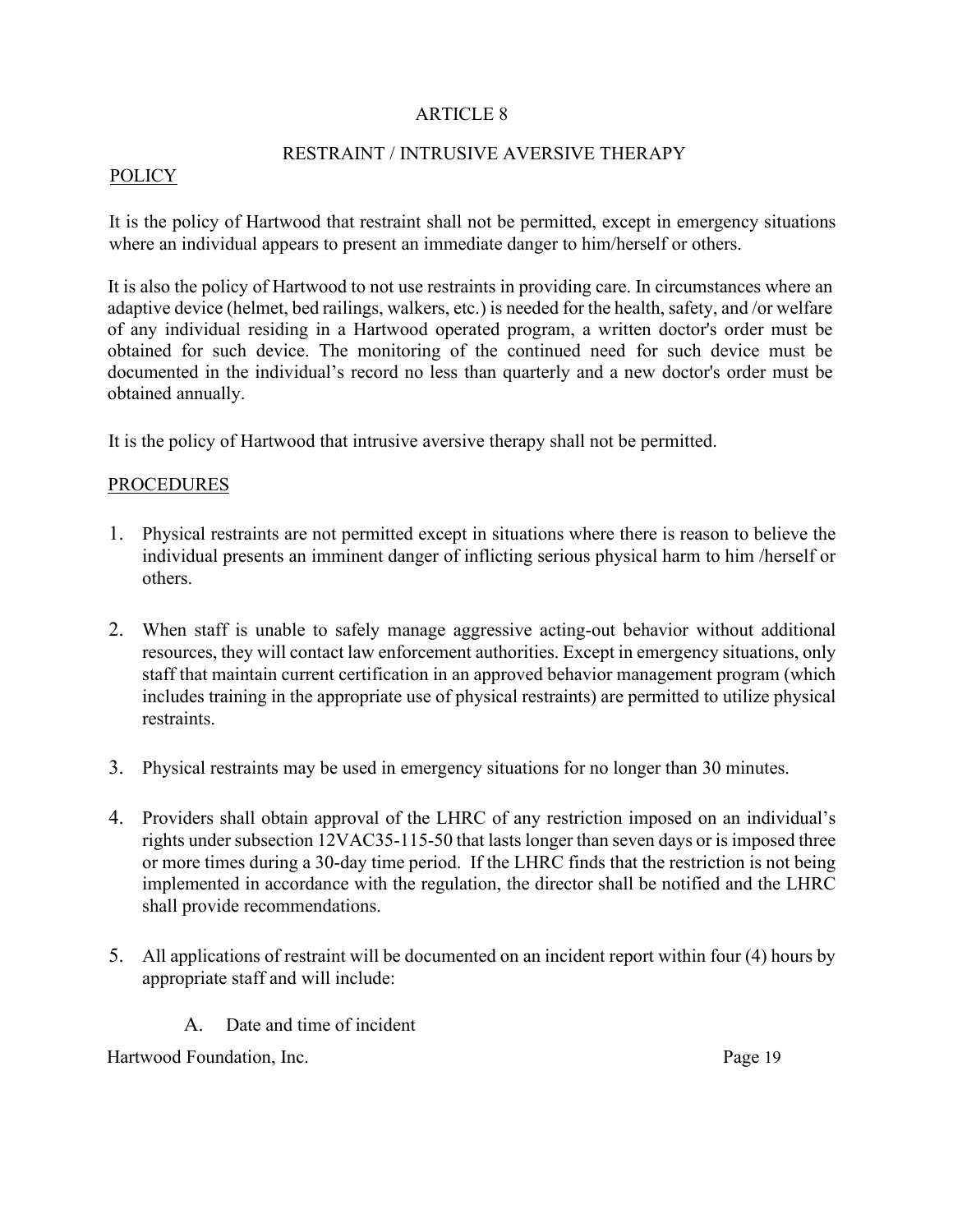- B. Staff involved
- C. Circumstances and reasons for restraint, including any other less restrictive behavior management techniques attempted;
- D. Duration of the restraint
- E. Type of techniques used (i.e. One arm T restraint, etc.)
- F. Outcome(s)
- 6. A copy of the incident report will be forwarded to the Senior Services Coordinator and Executive Director. The incident reports will be reviewed within 1 business day to ensure that the use and documentation of physical restraint is in accordance with program procedures.
- 7. Any individual subjected to physical restraint will be given an opportunity to obtain an independent clinical review of the necessity and propriety of its use if so desired.
- 8. Hartwood will monitor the program to ensure that intrusive aversive therapy is not used and will investigate any reports of its use. The Human Rights Advocate will be notified as required.
- 9. Hartwood shall not use a restraint that places the individual's body in a prone (face down) position.
- 10. Hartwood shall assure that less restrictive measures are considered and attempted prior to the use of restraint and assure that such measures are clearly documented in the individual's record.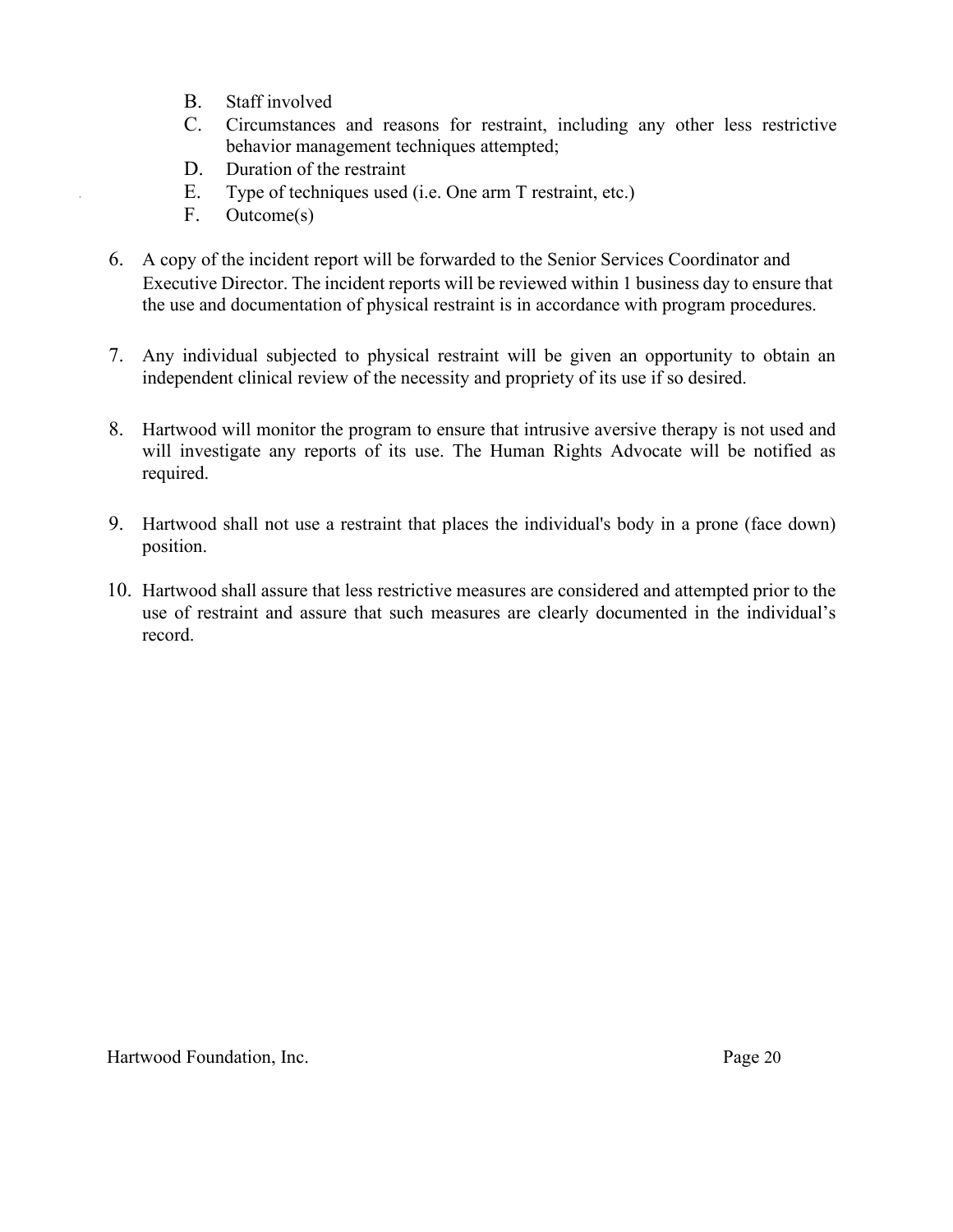### SECLUSION

## **POLICY**

It is the policy of Hartwood that seclusion shall not be permitted.

## **PROCEDURES**

- 1. Hartwood shall comply with all applicable state and federal laws and regulations, accreditation standards, and third party payer requirements as they relate to seclusion. Whenever an inconsistency exists between these regulations and federal regulations, accreditation standards, or the requirements of third party payers, the provider will be held to the higher standard.
- 2. Hartwood shall the department whenever a regulatory or accreditation agency or third party payer identifies problems in Hartwood's compliance with any applicable seclusion standard.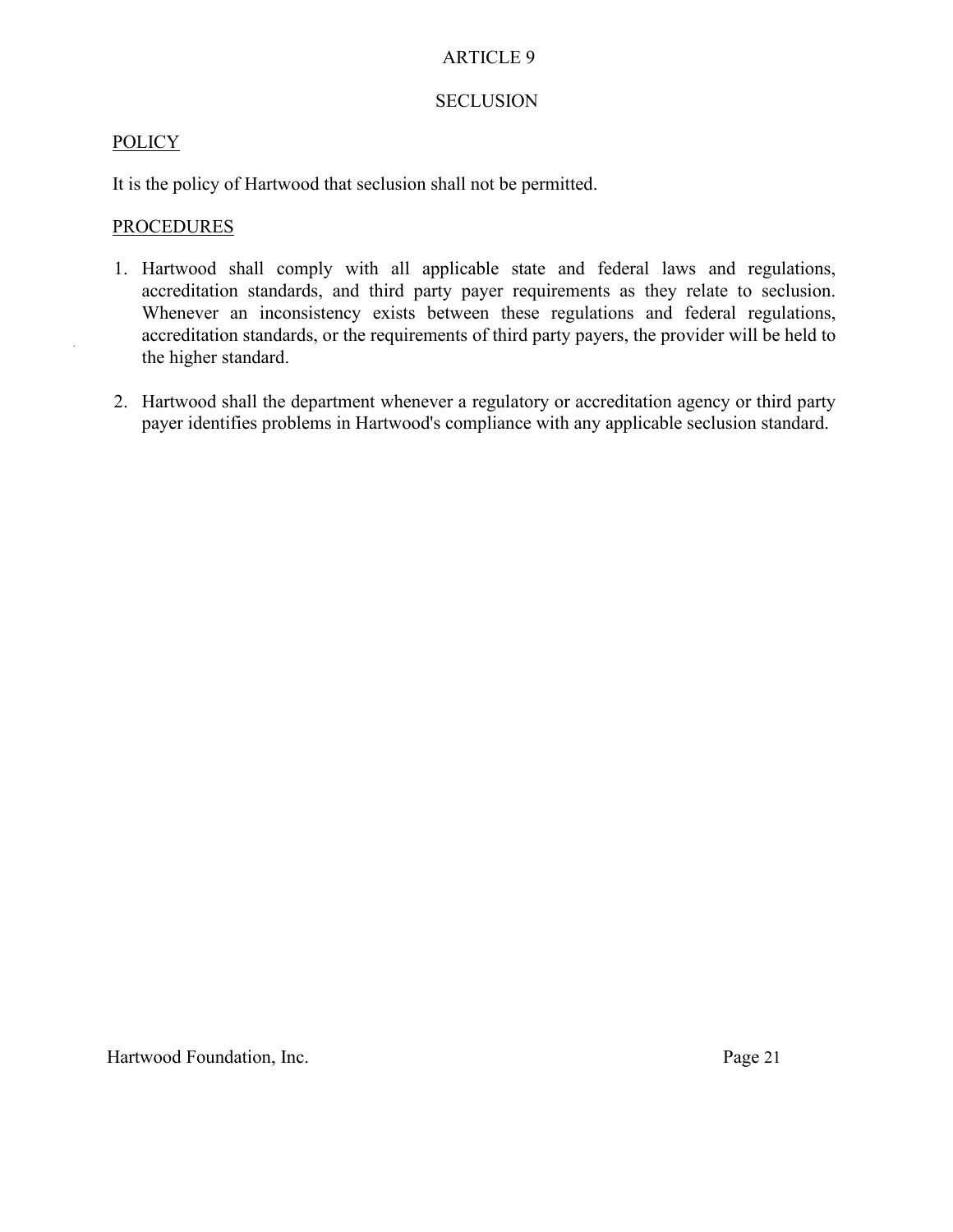## TIME OUT

## POLICY

It is the policy of Hartwood that time out shall not be permitted.

## PROCEDURES

- 1. Hartwood shall comply with all applicable state and federal laws and regulations, accreditation standards, and third party payer requirements as they relate to time out. Whenever an inconsistency exists between these regulations and federal regulations, accreditation standards, or the requirements of third party payers, the provider will be held to the higher standard.
- 2. Hartwood shall notify the department whenever a regulatory or accreditation agency or third party payer identifies problems in Hartwood's compliance with any applicable time out standard.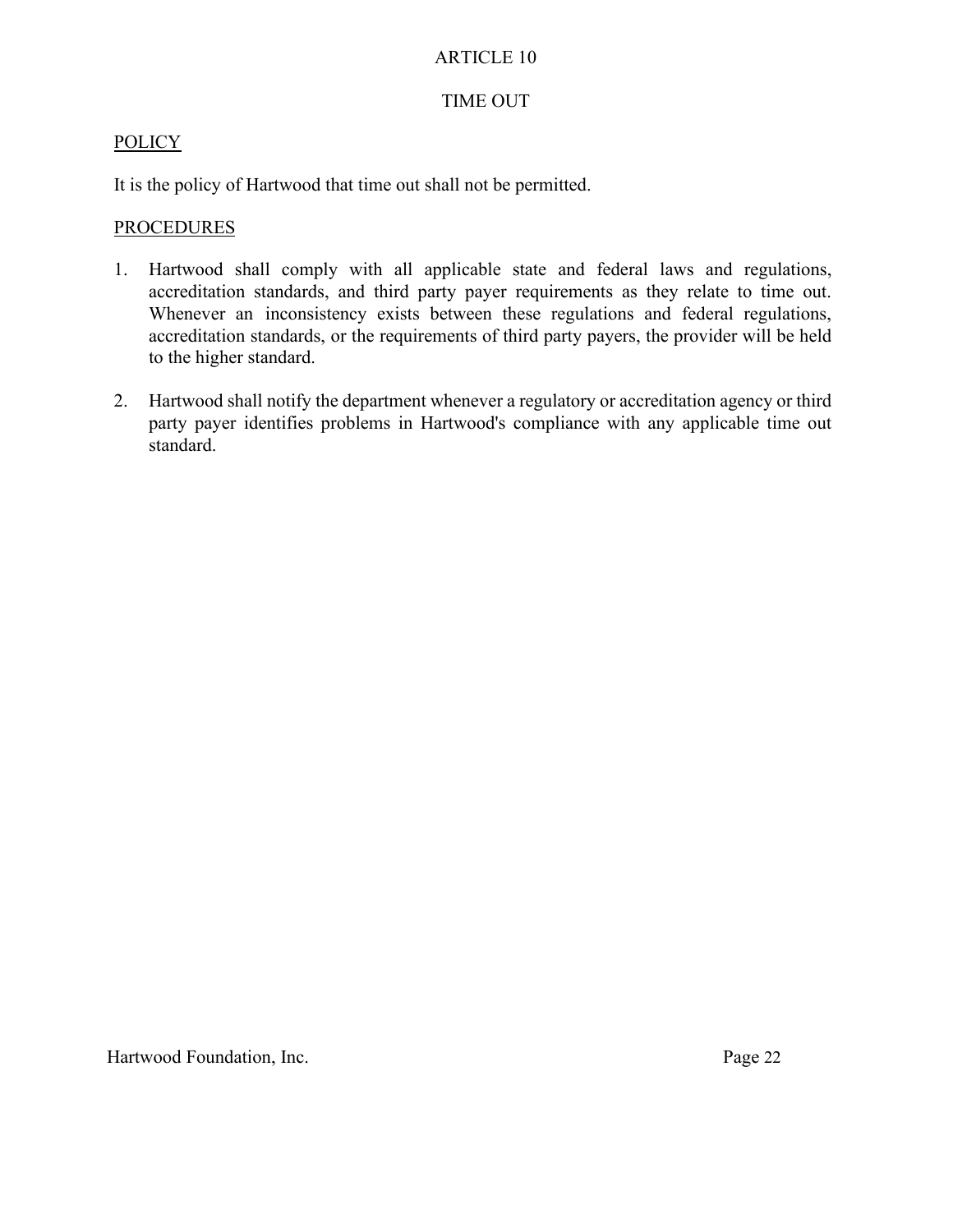#### GENERAL RULES OF CONDUCT

## POLICY

It is the policy of Hartwood that restrictions of individuals' rights shall be avoided unless there is documented evidence that a person's behavior or actions impose safety risks within the therapeutic environment or upon other program participants and staff.

#### **PROCEDURES**

- 1. The restriction shall not conflict with any of the other provisions of the regulations, the program's written policies implementing the regulations, or the individual's plan for supports.
- 2. The restriction shall be communicated to the individual and authorized representative / guardian (as applicable), and the use of and reasons for its use documented in the individual's record.
- 3. The restriction shall be fairly applied to other similarly situated individuals in Hartwood programs.
- 4. The restriction shall be defined and enforced with the maximum involvement of the individual.
- 5. The restriction of rights shall not involve the use of restraint, seclusion, time out, or intrusive aversive therapy.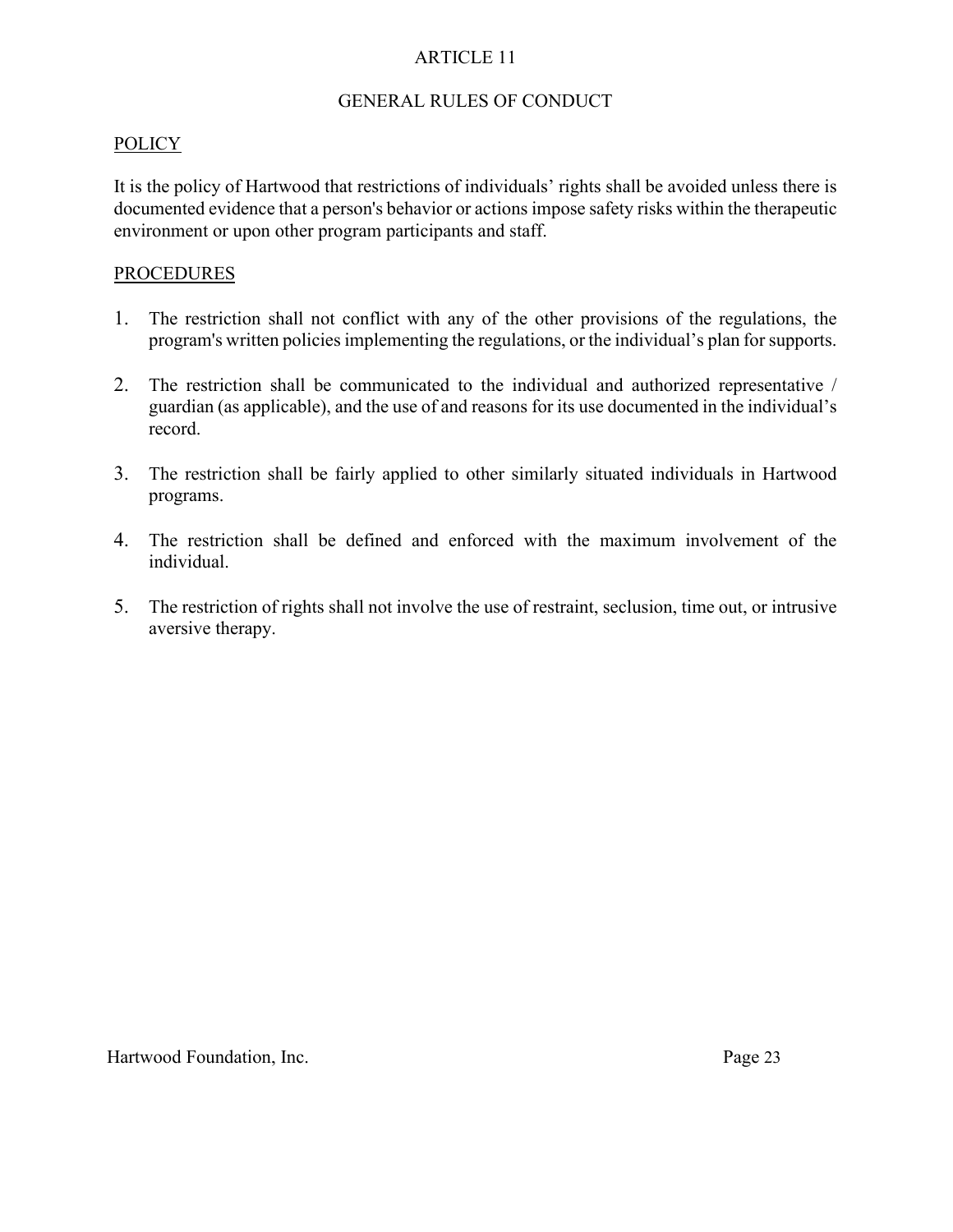## BEHAVIORAL TREATMENT PLANS

#### **POLICY**

It is the policy of Hartwood that behavioral treatment plans will be used as needed to support individuals in improving participate in normal activities and conditions of everyday living, reduce challenging behaviors, alleviate symptoms of psychopathology and maintain a safe and orderly environment.

#### **PROCEDURES**

- 1. Hartwood may use individualized restrictions such as restraint or time out in a behavioral treatment plan to address challenging behaviors that present an immediate danger to the individual or others, but only after a licensed professional has conducted a detailed and systematic assessment of the behavior and the situations in which the behavior occurs.
- 2. Hartwood shall document in the individual's services record that the lack of success or probable success of less restrictive procedures attempted or considered, and the risks associated with not treating the behavior, are greater than any risks associated with the use of the proposed restrictions.
- 2. Hartwood will ensure:
	- A. Behavioral treatment plans are initiated, developed, carried out, and monitored by professionals who are qualified by expertise, training, education, or credentials to do so;
	- B. Behavioral treatment plans include nonrestrictive procedures and environmental modifications that address the targeted behavior; and
	- C. Behavioral treatment plans are submitted to an independent review committee, prior to implementation, for review and approval of the technical adequacy of the plan and data collection procedures.
- 4. Hartwood shall submit any behavioral treatment plan to the LHRC, which shall determine whether the plan is in accordance with this chapter prior to implementation.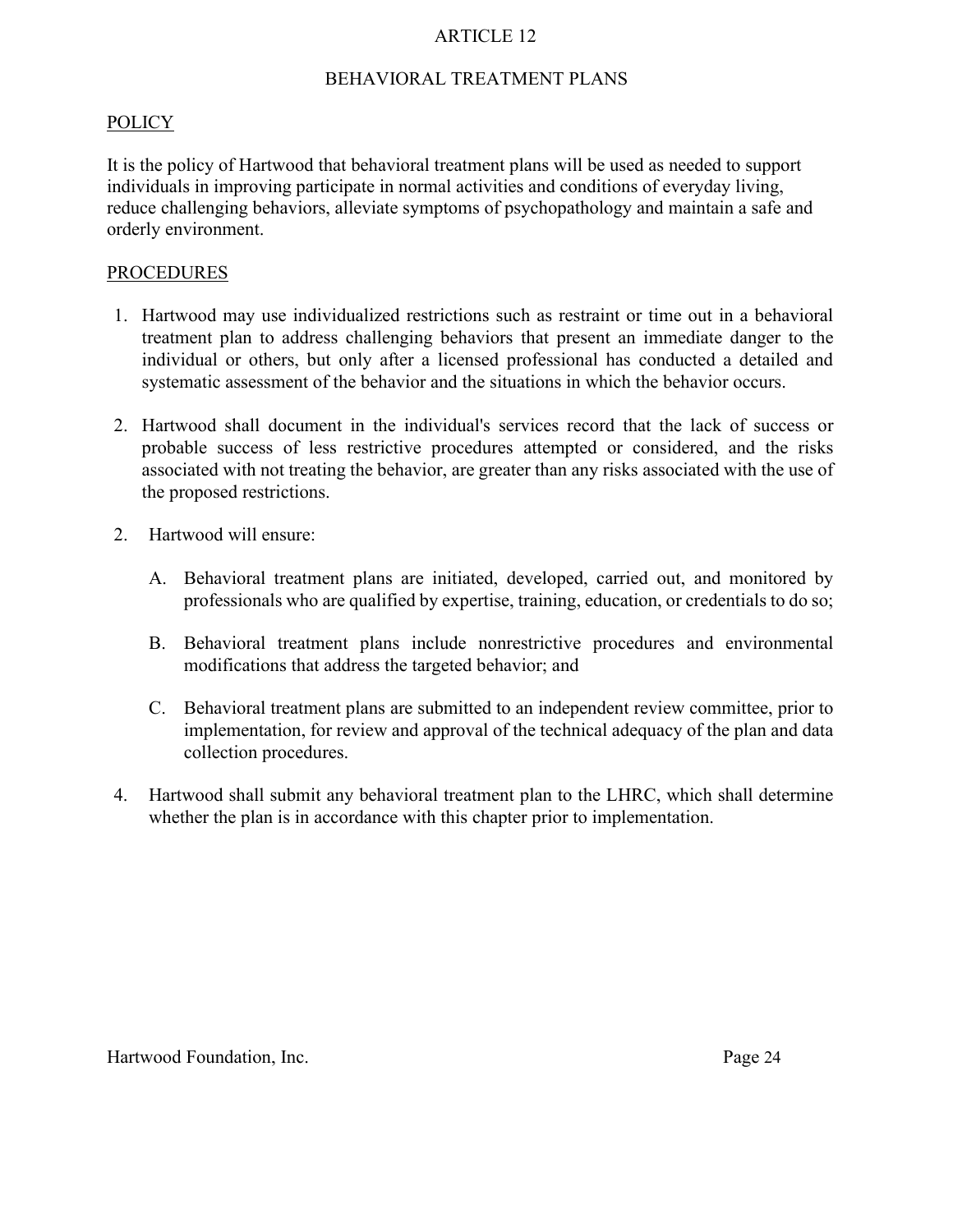- 5. If either the LHRC or SCC finds that the behavioral treatment plan violates the rights of the individual or is not being implemented in accordance with the regulations, the LHRC or SCC shall notify the director and provide recommendations regarding the proposed plan.
- 6. Behavioral treatment plans involving the use of restraint or time out shall be reviewed quarterly by the independent review committee and the LHRC to determine if the use of restraint has resulted in improvements in functioning of the individual.
- 7. Providers shall not use seclusion in a behavioral treatment plan.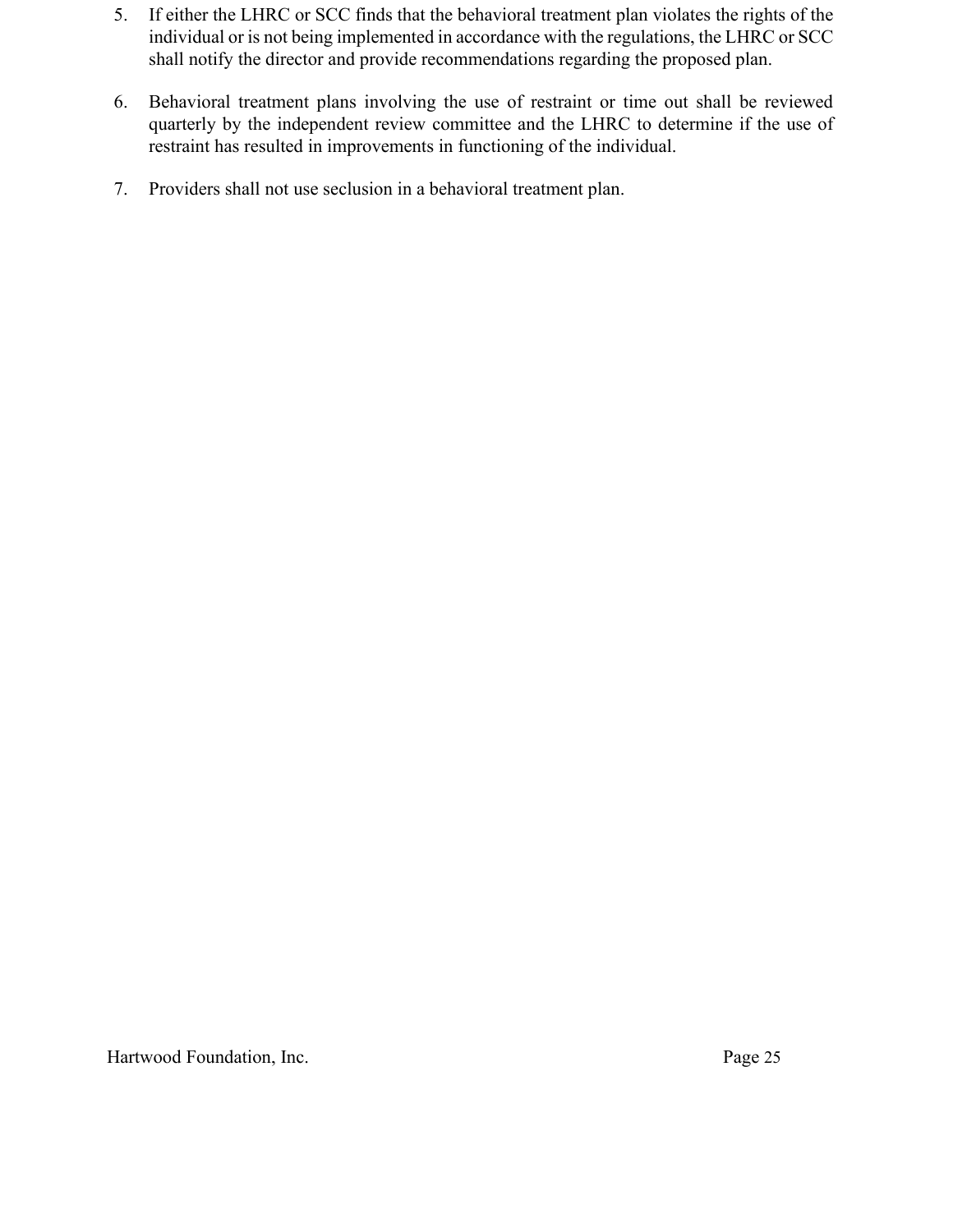# WORK

# **POLICY**

Individuals have a right to engage or not engage in work or work related activities consistent with their service needs while receiving services. Personal maintenance and personal housekeeping by individuals receiving services in residential settings are not subject to this provision. As a provider of residential services, Hartwood shall not require program participants to perform compensable work.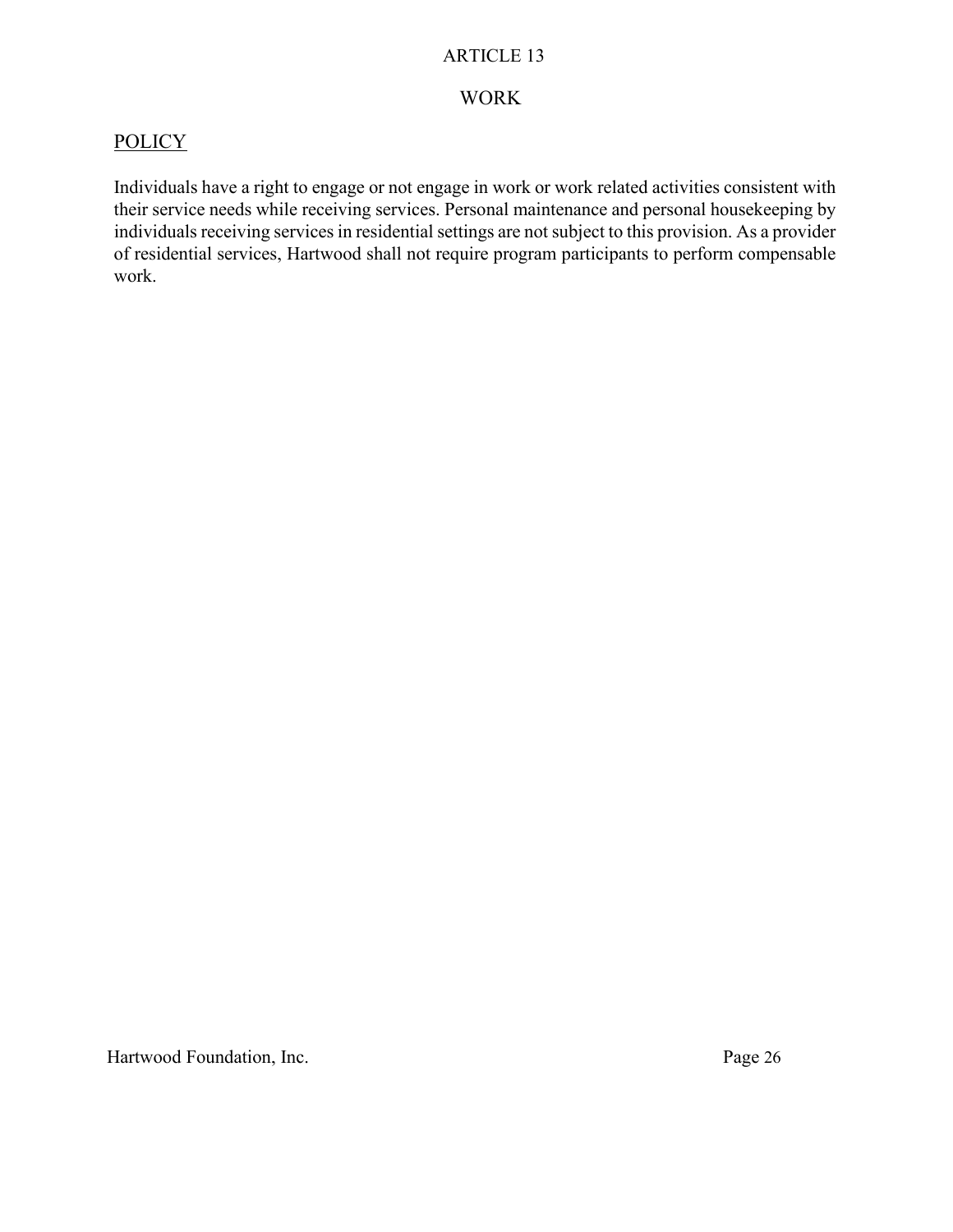## LEGAL RIGHTS

## **POLICY**

It is the policy of Hartwood to ensure that all individuals are afforded the legal rights of all citizens of Virginia and the United States. Such rights include, but are not limited to, the following:

- l. The right to dispose of property
- 2. The right to execute legal instruments
- 3. The right to buy or sell
- 4. The right to enter into contractual relationships
- 5. The right to register and vote
- 6. The right to marry and obtain a separation, divorce, or annulment
- 7. The right to hold a professional, occupational, or vehicle operator's license
- 8. The right to make a will
- 9. The right to access to legal counsel and to the courts

ARTICLE 15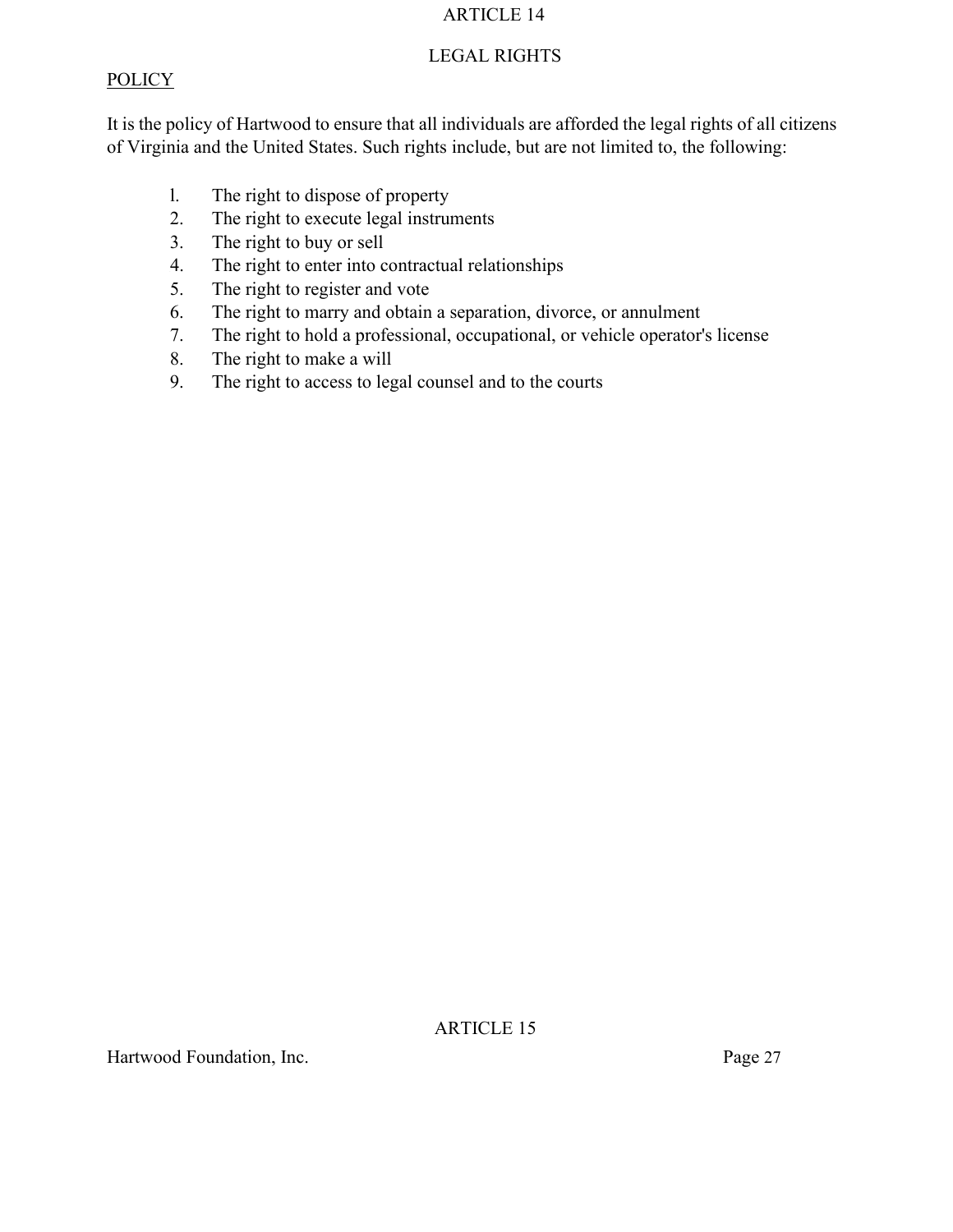## **POLICY**

Hartwood does not involve any individual in research.

## PROCEDURES

- 1. Each individual has a right to choose to participate or not participate in human research outside of Hartwood.
- 2. Hartwood's duties:
	- A. Provided that Hartwood is informed of the individual's decision to participate in research, Hartwood shall inform the Local Human Rights Committee regarding the individual's decision to participate in any human research project and, as information may be made available to Hartwood, provide periodic updates on the status of the individual's participation to the committee.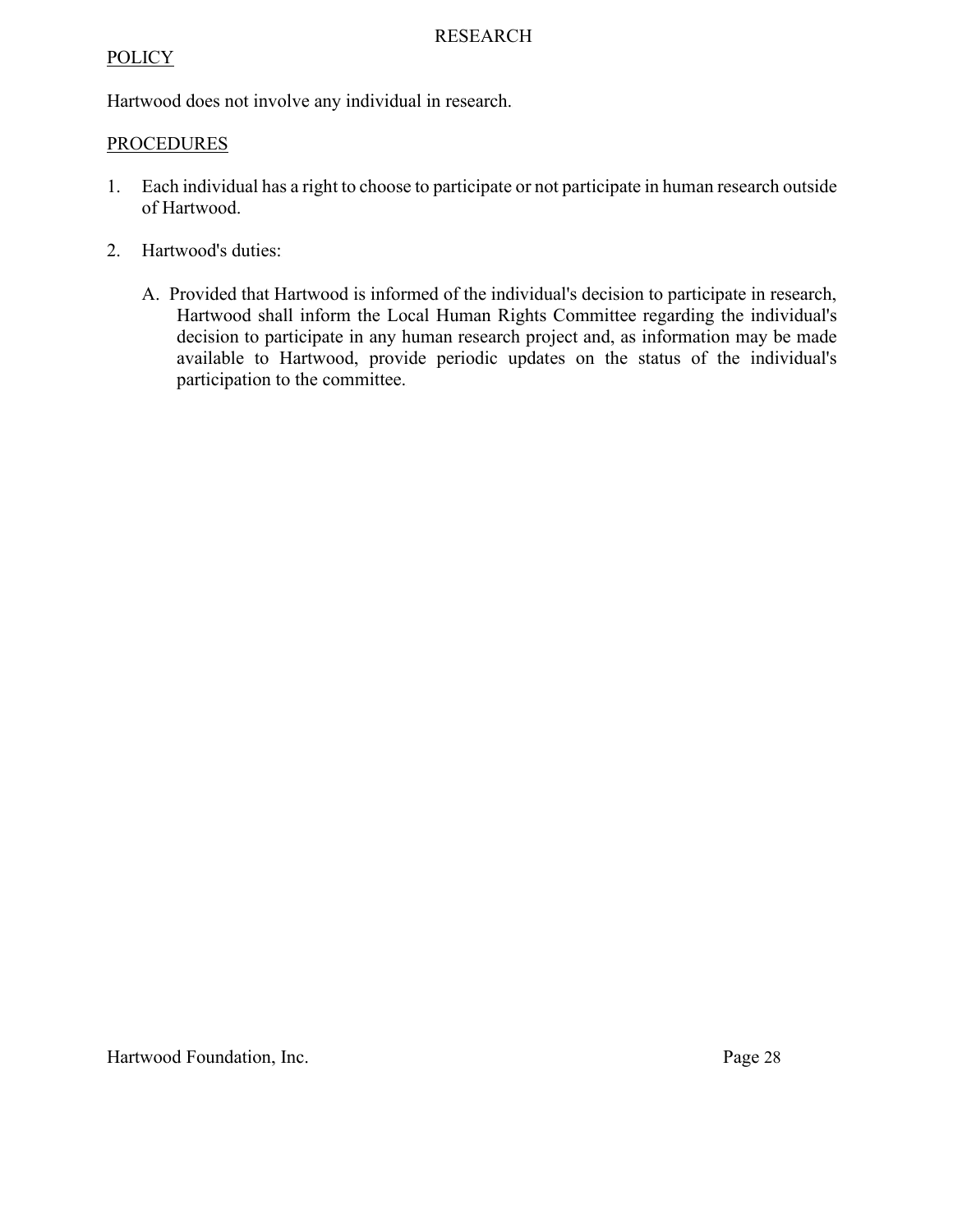## HUMAN RIGHTS COMPLAINT PROCESS

#### POLICY

Hartwood will ensure that individuals have access to an effective procedure by which complaints and grievances related to the alleged abridgement of human rights shall be fairly and objectively reviewed.

## PROCEDURES

- 1. Complaint and fair hearing.
	- A. Each individual has a right to:
		- i. Complain that Hartwood has violated any of the rights assured under the Human Rights regulations.
		- ii. Have a timely and fair review of any complaint according the Human Rights chapter (regulations).
		- iii. Have someone file a complaint on his/her behalf.
		- iv. Use these and other complaint procedures.
		- v. Complain under any other applicable law, including to the protection and advocacy agency.
	- B. The individual shall:
		- i. Be contacted by the director or the director's designee regarding the complaint within 24 hours.
		- ii. Have access to a human rights advocate for assistance with the complaint.
		- iii. Be protected from retaliation and harm.
		- iv. Have the complaint reviewed, investigated, and resolved as soon as possible.
		- v. Receive a report with the director's decision and action plan within 10 working days.
		- vi. Be notified in writing of his/her right to and the process for appealing the director's decision and action plan to the LHRC.
	- C. Upon receipt of a complaint, Hartwood shall: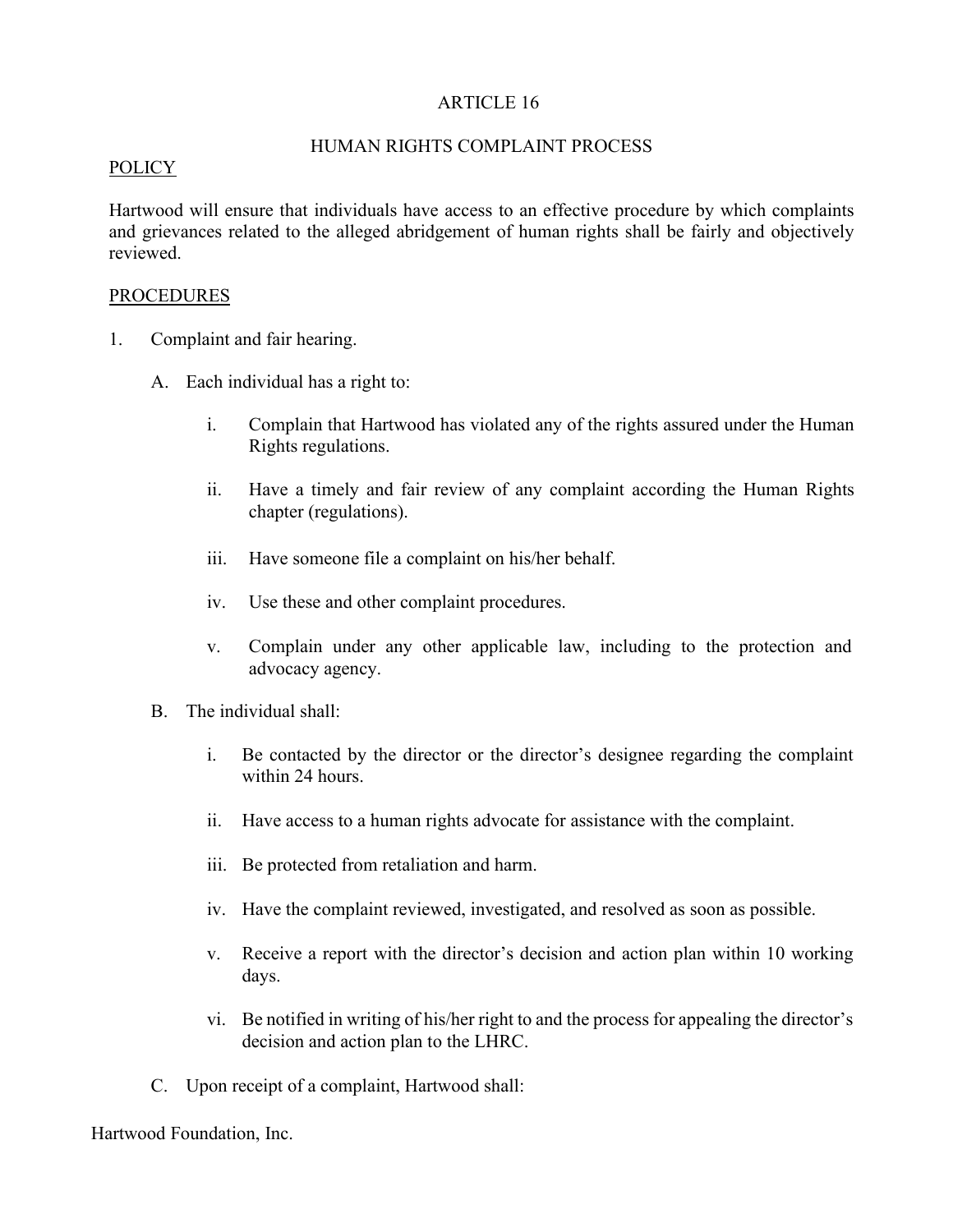- i. Notify the department of the complaint as soon as possible, but no later than the next business day.
- ii. Ensure that the director or the director's designee contacts the individual regarding the complaint within 24 hours.
- iii. Initiate an impartial investigation into, or resolution of, the complaint as soon as possible, but no later than the next business day.
- iv. Take all steps necessary to ensure that individuals involved in the complaint are protected from retaliation and harm.
- v. Assist the individuals making a complaint in understanding the human rights complaint process, Hartwood's complaint resolution policies and procedures, and the confidentiality of involved information.
- vi. Ensure that all communications to the individual are in the manner, format, and language most easily understood by the individual.
- vii. Adhere to the reporting requirement in 12VAC35-115-230.
- viii. Report the director's decision and action plan within 10 working days to the individual, authorized representative / guardian (as applicable) and human rights advocate, if applicable.
- D. Hartwood shall have complaint resolution policies and procedures that address all of the requirements of the human rights subsections C and E under 12VAC35-115-175.
- E. Hartwood's complaint resolution policies shall be in writing and approved by the department prior to implementation. The policies and procedures shall:
	- i. Ensure that anyone who believes Hartwood has violated an individual's rights under the human rights regulations chapter can report it to the director or the human rights advocate for resolution.
	- ii. Ensure that employees shall not take, threaten to take, permit or condone any action a) to punish or retaliate against anyone filing a complaint or b) to prevent anyone from filing or helping an individual file a complaint either under the human rights regulations chapter or with an outside entity.
	- iii. Ensure that every attempt is made to resolve an individual's complaint as quickly as possible.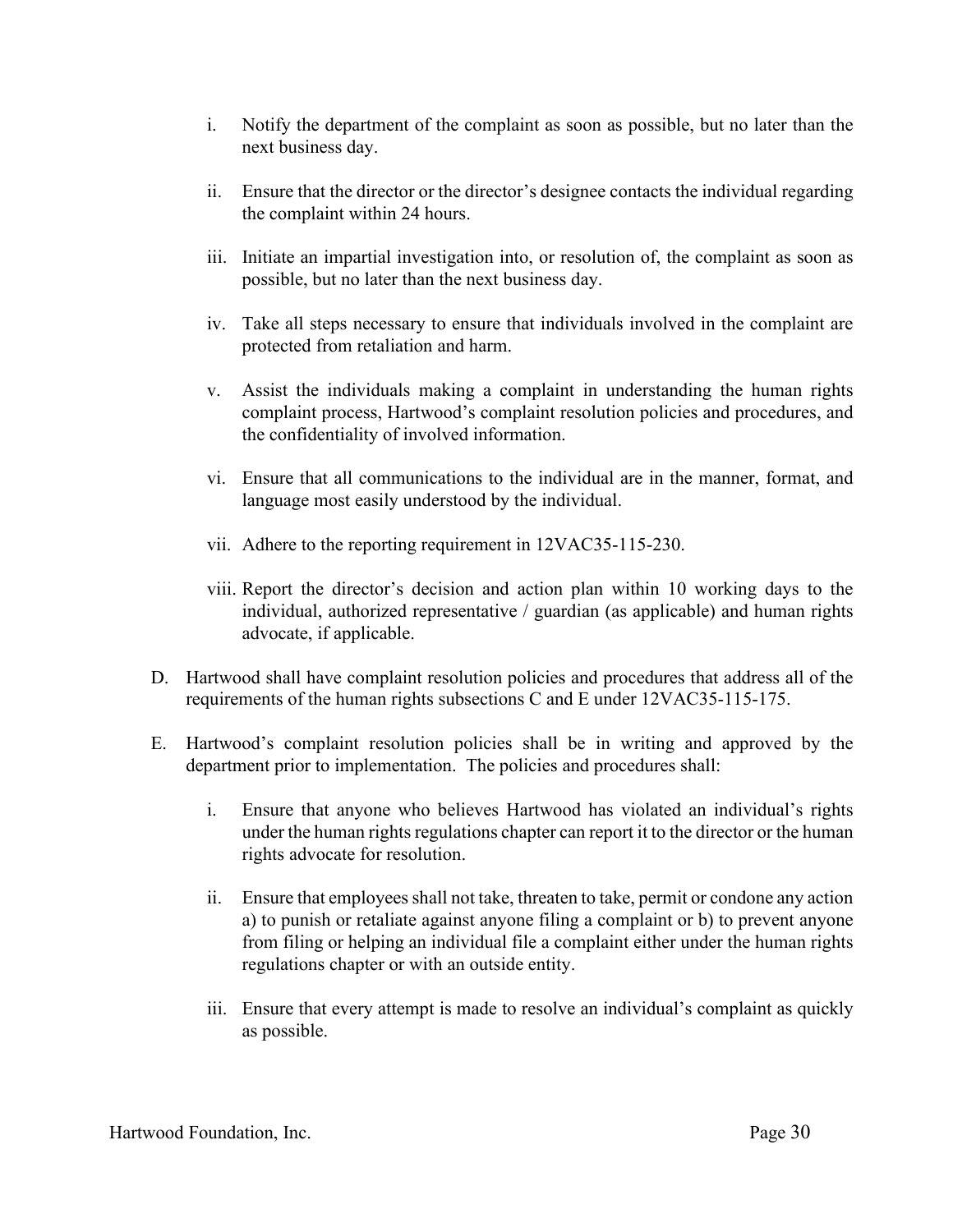- iv. Provide opportunities for timely negotiation and resolution for all complaints, including the additional requirements related to abuse, neglect or exploitation in 12VAC35-115-175 subsection F.
- v. Establish a process for designating the director's responsibilities to ensure timely complaint reporting and resolution.
- vi. Detail the program's complaint review or investigation process, including a) specific actions the program will take to protect the individual and gather and document relevant information and b) how and when the individual and his authorized representatives, if applicable, will receive updates on the progress of the review.
- vii. Detail notification requirements and deadlines including procedures for providing:
	- a. Hartwood's complaint policies and procedures to all individuals and authorized representatives at admission to service.
	- b. Written notification to the individual regarding his right to and the process to appeal the director's decision and action plan to the LHRC.
- viii. Detail staff training requirements regarding Hartwood's complaint resolution process and requirements.
- F. Additional requirements for complaints involving abuse, neglect, or exploitation:
	- i. Hartwood's director shall take immediate steps to protect the individual until the investigation is complete, including appropriate personnel actions.
	- ii. Any instance of seclusion or restraint that does not comply with the human rights regulations or an approved variance, or that results in injury to an individual, shall be reported to the authorized representative / guardian (as applicable) and the department in accordance with the requirements for reporting allegations of abuse.
	- iii. The director shall notify the department and authorized representatives / guardian (as applicable) of an allegation of abuse or neglect within 24 hours of the receipt of the allegation.
	- iv. The director shall ensure that the investigation is conducted by a person trained to do investigations and who is not involved in the issues under investigation.
	- v. The investigator shall provide a written report of the results of the investigation of abuse or neglect to the director and the human rights advocate within 10 working days from the date the investigation began unless and extension has been granted.
	- vi. The director shall decide, based on the investigator's report and any other available information, whether the abuse, neglect, or exploitation occurred. Unless otherwise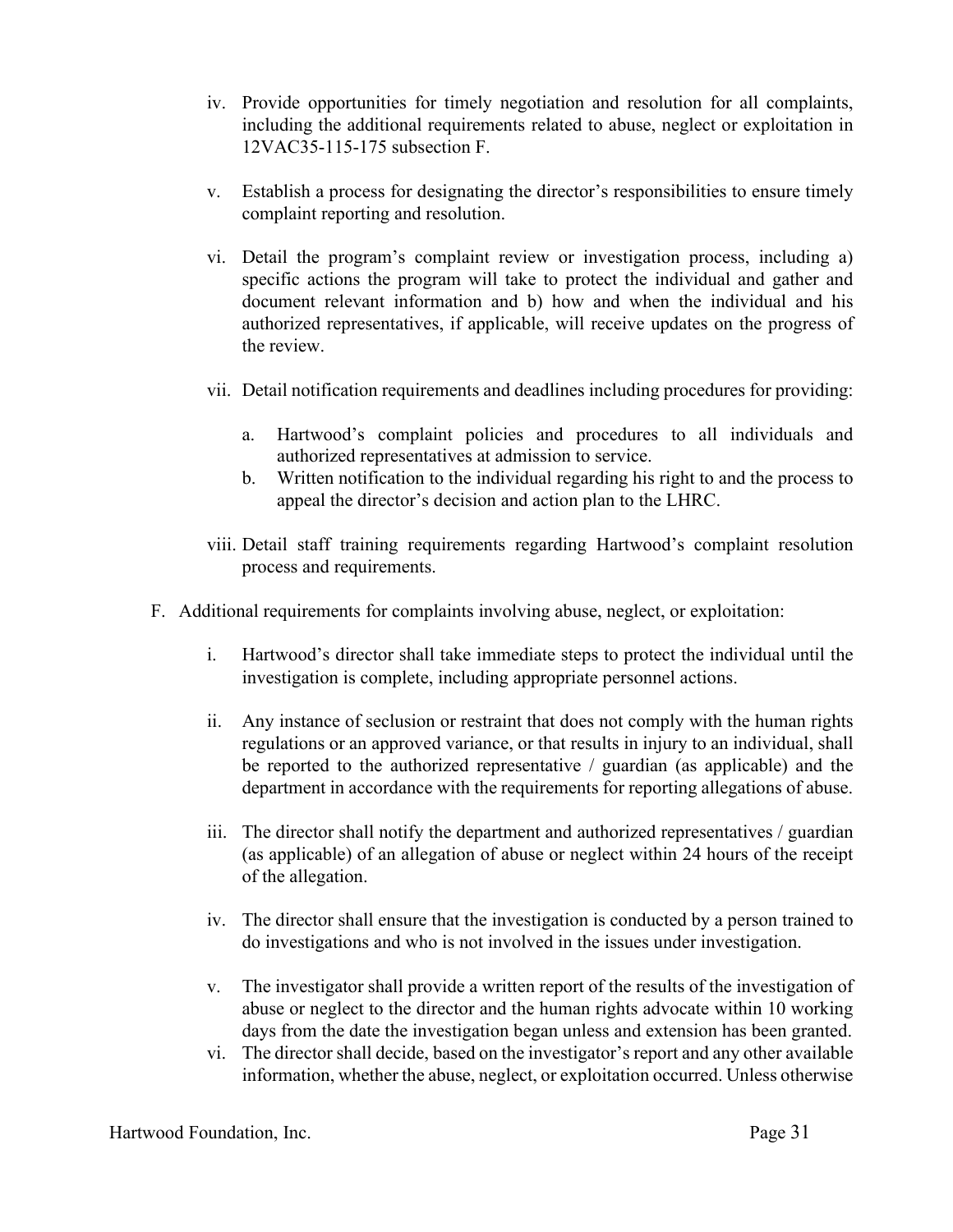provided by law, the standard for deciding whether abuse, neglect or exploitation has occurred is preponderance of the evidence.

- vii. The director shall submit the final decision and action plan, if applicable, to the individual, authorized representative/ guardian (as applicable) and human rights advocate within 10 working days of its completion.
- G. If the human rights advocate concludes that there is substantial risk that serious or irreparable harm will result if the complaint is not resolved immediately, the human rights advocate shall inform the director, Hartwood's governing body, and the LHRC. The LHRC shall conduct a hearing according to the special procedures for emergency hearings in 12VAC35-115-190.
- H. The director shall cooperate fully with any abuse or neglect complaint investigation conducted by a local department of social services.
- I. If at any time the director has reason to suspect that the abusive, neglectful, or exploitive act is a crime and that it occurred on the program premises, the director or designee shall immediately contact the appropriate law-enforcement authorities and cooperate fully with any investigation that may result.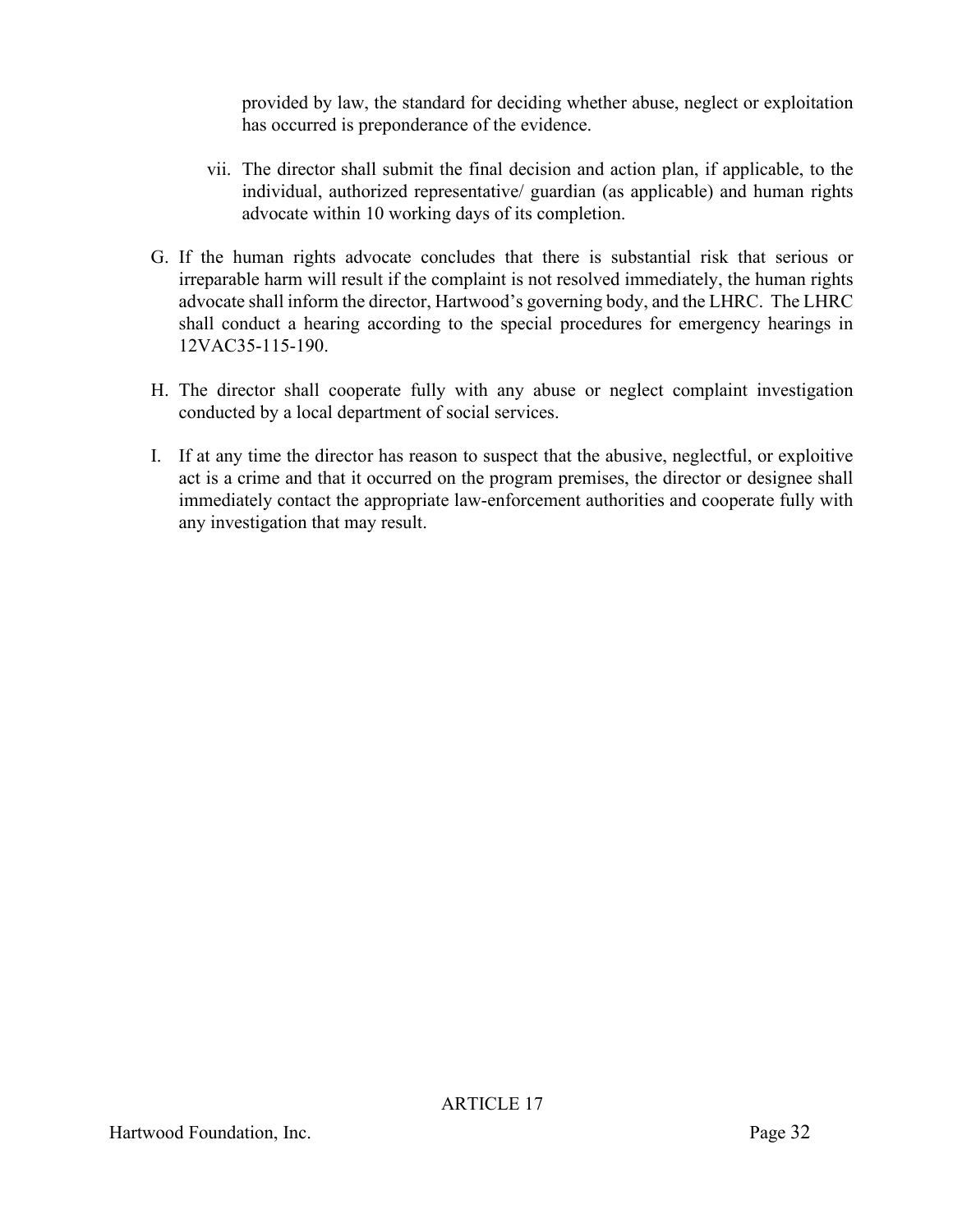## LOCAL HUMAN RIGHTS COMMITTEE HEARING AND REVIEW PROCEDURES

## POLICY

Hartwood will ensure that any individual and his/ her authorized representative / guardian (as applicable) has access to and understanding of the LHRC hearing, review, and appeal procedures.

- 1. Any individual or his authorized representative / guardian (as applicable) who disagrees with the director's final decision or action plan resulting from any complaint resolution process under the human rights chapter may request an LHRC hearing by following the procedures described in this section:
	- A. The individual or his authorized representative / guardian (as applicable) shall file the petition for a hearing with the chairperson of the LHRC within 10 working days from receipt of the director's action plan or final decision on the complaint.
		- i. The petition for hearing shall be in writing. It shall contain all facts and arguments surrounding the complaint and reference any section of the human rights chapter that the individual believes Hartwood violated.
		- ii. The human rights advocate or any person the individual chooses may help the individual in filing the petition. If the individual chooses a person other than the human rights advocate to help him/ her, he/she and the chosen representative may request the human rights advocate's assistance in filing the petition.
	- B. The LHRC chair shall forward a copy of the petition to the director and the human rights advocate as soon as he receives it. A copy of the petition shall also be forwarded to Hartwood's governing body.
	- C. Within five working days, the director shall submit to the LHRC:
		- i. A written response to everything contained in the petition.
		- ii. A copy of the entire written record of the complaint.
	- D. The LHRC hearing procedures:
		- i. The LHRC shall hold a hearing within 20 working days of receiving the petition.
		- ii. The parties shall have at least five working days' notice of the hearing.
		- iii. The director or his designee shall attend the hearing.
		- iv. The individual or his authorized representative / guardian (as applicable) making the complaint shall attend the hearing.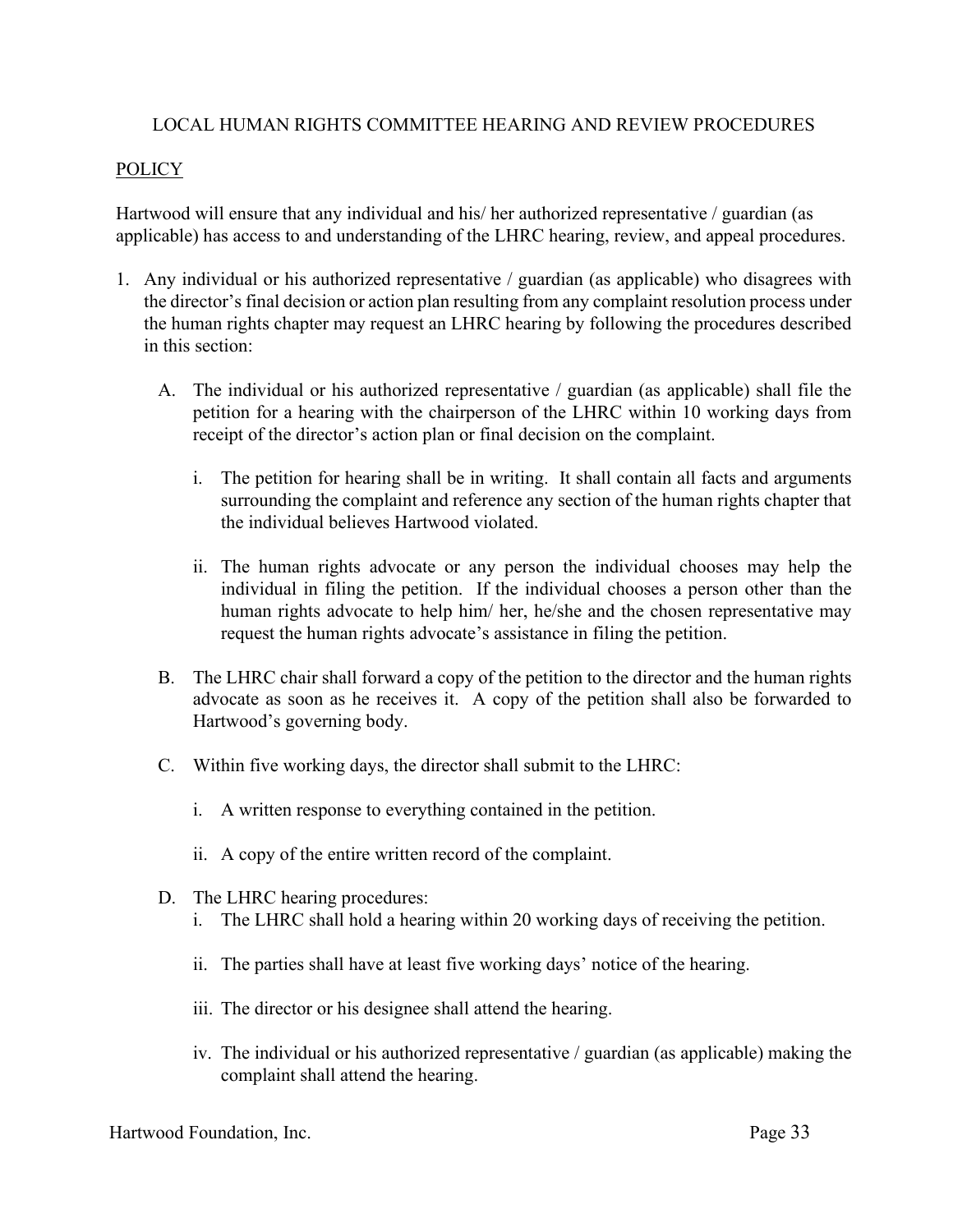- v. The hearing is an informal process and as such, the rules [of evidence] are not applicable.
- vi. At the hearing, the parties and chosen representatives and designees have the right to present witnesses and other evidence and the opportunity to be heard.
- vii. The hearing shall be conducted in a non-adversarial manner.
	- a. Each party shall be provided the opportunity to present its facts.
	- b. Each party shall direct questions to the LHRC rather than to the other party.
	- a. The LHRC shall ask questions, as appropriate to each party.
- E. Within 10 working days after the hearing ends, the LHRC shall give its written findings of fact and recommendations to the parties and their representatives. Whenever appropriate, the LHRC shall identify information that it believes the director shall take into account in making decisions concerning discipline or termination of personnel.
- F. Within five working days of receiving the LHRC's findings and recommendations, the director shall give the individual, the individual's chosen representative, the human rights advocate, the government body, and the LHRC a written action plan he intends to implement to respond to the LHRC's findings and recommendations. Along with the action plan, the director shall provide written noticed to the individual about the timeframe for the individual's response and a statement that if the individual does not respond, then the complaint will be closed. The plan shall not be implemented for five working days after it is submitted, unless the individual agrees to its implementation sooner.
- G. The individual, chosen representative, the human rights advocate, or the LHRC may object to the action plan within five working days by stating the objection and what the director can do to resolve the objection.
	- i. If an objection is made, the director may not implement the action plan until the objection is resolved. The provider, may however, implement any portion of the plan to which the individual making the complaint agrees.
	- ii. If no one objects to the action plan, the director shall begin to implement the plan on the sixth working day after he submitted, or as otherwise provided in the plan.
- H. If an objection to the action plan is made and the director does not resolved the objection to the action plan to the individual's satisfaction within two working days following its receipt by the director, the individual may appeal to the SHRC under 12VAC35-115-210.
- 2. Special Procedures for Emergency Hearings by the LHRC.
	- A. If the human rights advocate informs the LHRC of a substantial risk that serious and irreparable harm will result if a complaint is not resolved immediately, the LHRC shall hold and conclude a preliminary hearing within 72 hours of receiving this information.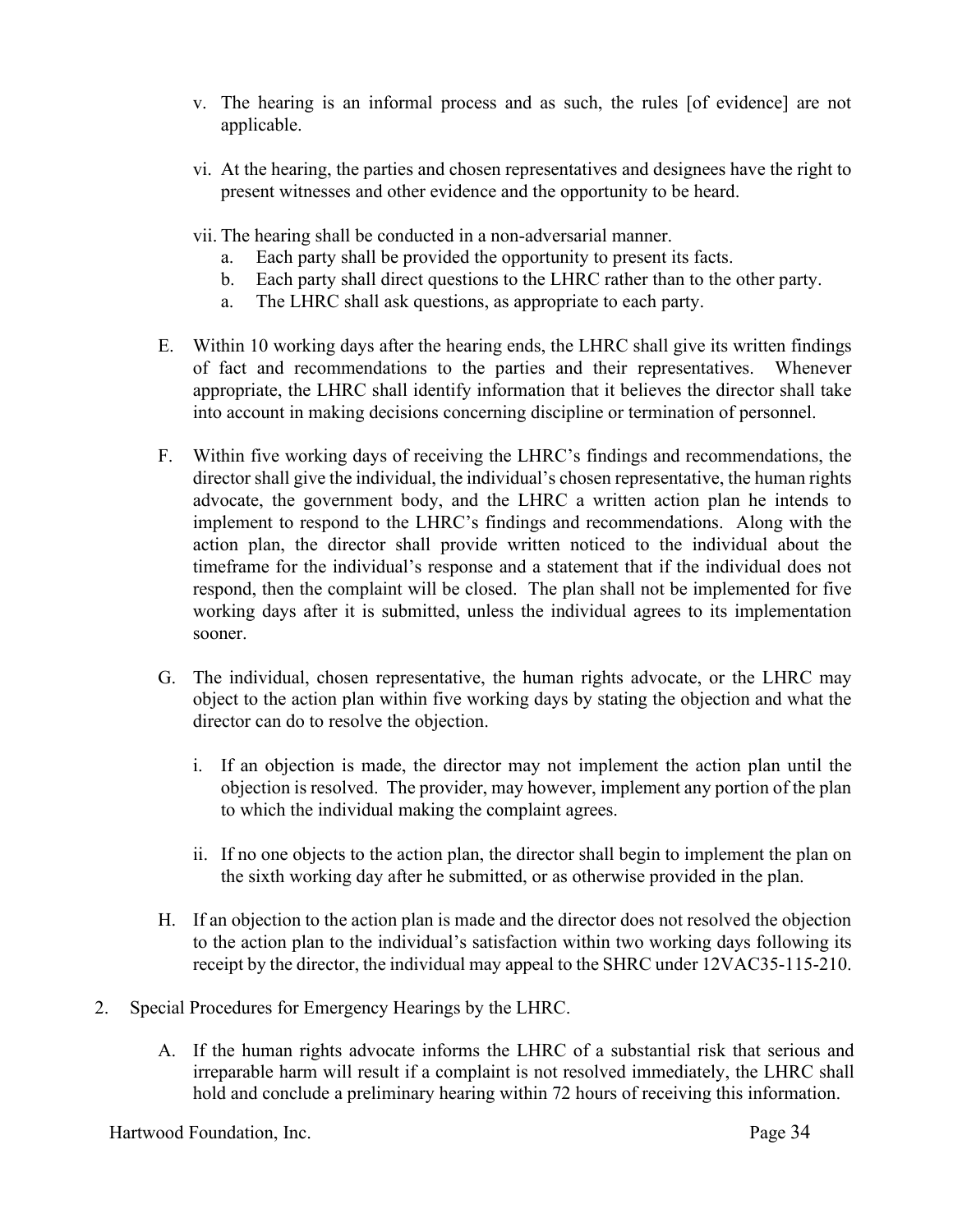- i. The director and the human rights advocate shall attend the hearing. The individual and the legally authorized representative may attend the hearing.
- ii. The hearing shall be conducted according to the procedures in 12 VAC 35-115-180, but it shall be conducted on an expedited basis.
- B. At the end of the hearing, the LHRC shall make preliminary findings and, if a violation is found, shall make preliminary recommendations to the director, Hartwood, and Hartwood's governing body.
- C. The director shall formulate and carry out an action plan within 24 hours of receiving the LHRC's preliminary recommendations. A copy of the plan shall be sent to the human rights advocate, the individual, and the governing body.
- D. If the individual or the human rights advocate objects within 24 hours to the LHRC findings or recommendations or to the director's action plan, the LHRC shall conduct a full hearing within five working days of the objection, following the procedures outlined in 12 VAC 35-115-180.
- E. Either party may appeal the LHRC's decision to the SHRC under 12 VAC 35-115-210.
- 3. Special procedures for LHRC reviews involving consent and authorization.
	- A. The individual, his authorized representative / guardian (as applicable), or anyone acting on the individual's behalf may request in writing that the LHRC review the following situations and issue a decision:
		- i. If an individual objects at any time to the appointment of a specific person as his/her authorized representatives or any decision for which consent or authorization is required and has been given by his authorized representative, other than a legal guardian, he/ she may ask the LHRC to decide whether his/her capacity was properly evaluated, the authorized representatives was properly appointed, or his authorized representative's decision was made based on the individual's basic values and any preferences previously expressed by the individual to the extent that they are known, and if unknown or unclear in the individual's best interests.
			- a. The provider shall take no action for which consent or authorization is required if the individual objects, except in an emergency or as otherwise permitted by law pending the LHRC review.
			- b. If the LHRC determines that the individual's capacity was properly evaluated, the authorized representatives is properly designated, or the authorized representative's decision was made based on the individual's basic values and any preferences previously expressed by the individual to the extent that they are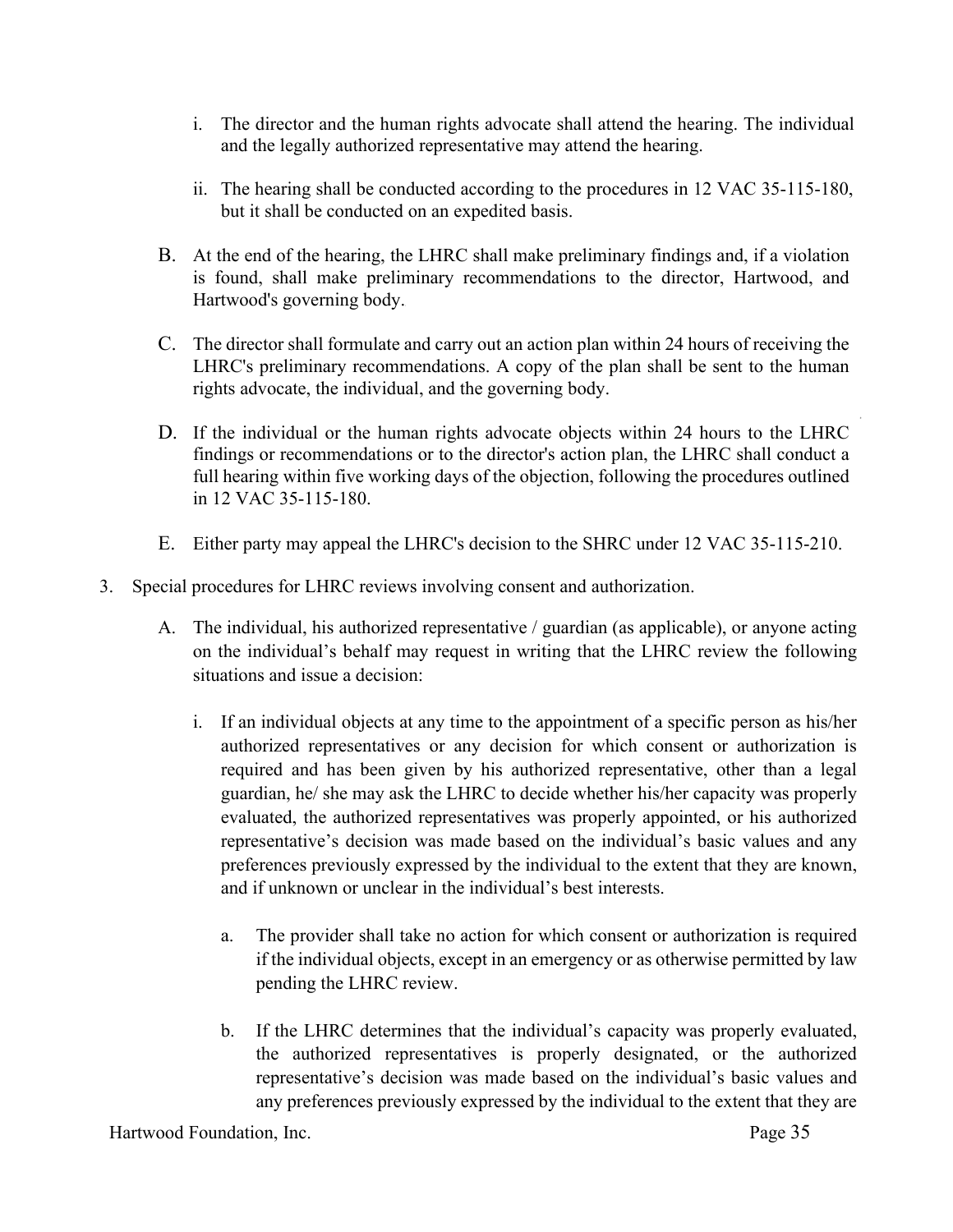known, or if unknown or unclear in the individual's best interests, then the provider may proceed according to the decision of the authorized representative.

- c. If the LHRC determines that the individual's capacity was not properly evaluated or the authorized representative was not properly designated, then the provider shall take no action for which consent is required except in an emergency or as otherwise required or permitted by law; until the capacity review and authorized representative designation are properly done.
- d. If the LHRC determines that that authorized representative's decision was not made based on the individual's basic values and any preference previously expressed by the individual to the extent know, and if unknown r unclear, made in the individual's best interests, then the provider shall take steps to remove the authorized representative pursuant to 12VAC35-115-146.
- ii. If an individual or his family member has obtained an independent evaluation of the individual's capacity to consent to treatment or services or to participate in human research or to authorize the disclosure of information under 12VAC35-115-80, and the opinion of that evaluator conflicts with the opinion of the provider's evaluator, the LHRC may be requested to decide which evaluation will control.
	- a. If the LHRC agrees that the individual lacks the capacity to consent to treatment or services or authorize disclosure of information, the director may begin or continue treatment or research or disclose information, but only with the appropriate consent or authorization of the authorized representative. The LHRC shall advise the individual of his right to appeal this determination to the SHRC under 12CVAC35-115-210.
	- b. If the LHRC does not agree that the individual lacks the capacity to consent to treatment or services or authorize disclosure of information, the director shall not begin any treatment or research, or disclose information without the individual's consent or authorization, or shall take immediate steps to discontinue any actions begun without the consent or authorization of the individual. The director may appeal to the SHRC under 12VAC35-115-210 but may not take any further action until the SHRC issues its opinion.
- iii. If a director makes a decision that affects an individual and the individual believes that the decision requires his personal consent or authorization or that of his / her authorized representative, he/ she may object and ask the LHRC to decide whether consent or authorization is required.

Regardless of the individual's capacity to consent to treatment or services or to authorize the disclosure of information, if the LHRC determines that a decision made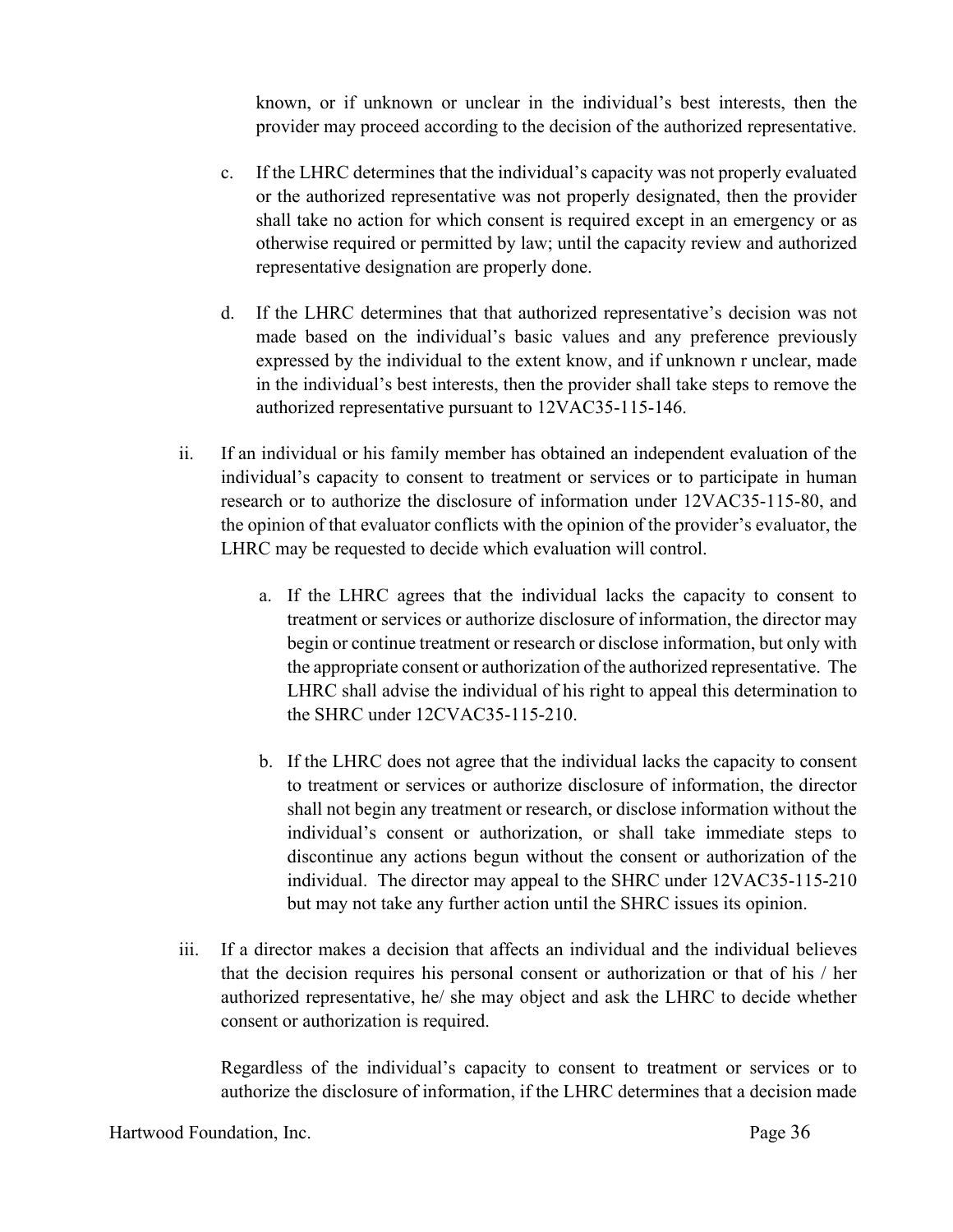by a director requires consent or authorization that was not obtained, the director shall immediately stop such action unless and until such consent or authorization is obtained. The director may appeal to the SHRC under 12VAC35-115-210 but may not take any further action until the SHRC issues its opinion.

B. Before making such a decision, the LHRC shall review the action proposed by the director, any determination of lack of capacity, the opinion of the independent evaluate if applicable, and the individual's or his authorized representative/ guardian's (as applicable) reasons for objecting to that determination. To facilitate its review, the LHRC may ask a physician or licensed clinical psychologist not employed by Hartwood to evaluate the individual at Hartwood's expense and give an opinion about his capacity to consent to treatment or to authorize disclosure information.

The LHRC shall notify all parties and the human rights advocate of the decision within 10 working days of the initial request.

- 4. State Human Rights Committee appeals procedures:
	- A. Any party may appeal to the SHRC if he/she disagrees with any of the following:
		- i. An LHRC's final findings of fact, conclusions, and recommendations following a hearing.
		- ii. A director's final action plan following an LHRC hearing.
		- iii. An LHRC's final decision regarding the capacity of an individual to consent to treatment, services, or research or to authorize disclosure of information.
		- iv. An LHRC's final decision concerning whether consent or authorization is needed for the director to take certain action.
	- B. Appeals shall be filed in writing with the SHRC by a party within 10 working days of receipt of the final decision or action plan.
		- i. The appeal shall explain the reasons for disagreement with the final decision or action plan.
		- ii. The human rights advocate or any other person may help in filing the appeal. If the individual chooses a person other than the human rights advocate to help him/ her, he/she and the chosen representative may request the human rights advocate's help in filing the appeal.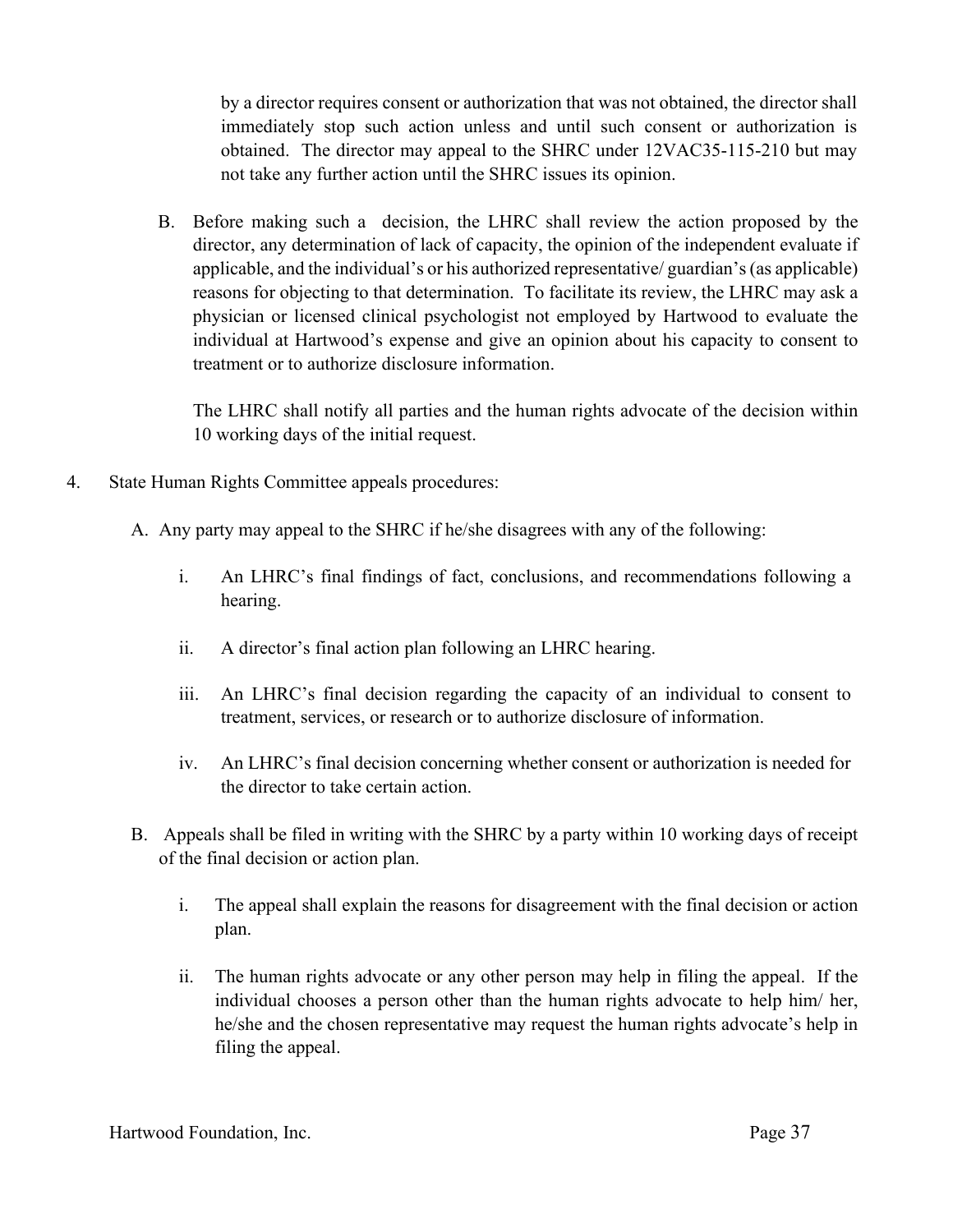- iii. The party appealing shall give a copy of the appeal to the other party, the human rights advocate and the LHRC.
- iv. If the director is the party appealing, he/ she shall first request and get written permission to appeal from the commissioner or HFI's government body, as appropriate. If the director does not get this written permission and note the appeal within 10 working days, his/ her right to appeal is waived.
- C. If the director is appealing, the individual may file a written statement with the SHRC within five working days after receiving a copy of the appeal. If the individual is appealing, the director shall file a written statement with the SHRC within five working days after receiving a copy of the appeal.
- D. Within five working days of noting or being notified of an appeal, the director shall forward a complete record of the LHRC to the SHRC. The record shall include, at a minimum:
	- i. The original petition or information filed with the LHRC and any statement filed by the director in response.
	- ii. Parts of the individual's service record that the LHRC considered and any other parts of the services record submitted to, but not considered by, the LHRC that either party considers relevant.
	- iii. All written documents and materials presented to and considered by the LHRC, including any independent evaluations conducted.
	- iv. A tape or transcript of the LHRC proceedings if available.
	- v. The LHRC's findings of fact, conclusions, and recommendations.
	- vi. The director's action plan (if any).
	- vii. Any written objections to the action plan or its implementation.
- E. The SHRC shall hear the appeal at its next scheduled meeting after the chairperson receives the appeal.
	- i. The SHRC shall give the parties at least 10 working days' notice of the appeal hearing
	- ii. The SHRC shall notify the Office of the State Inspector General of the appeal.
	- iii. The following rules govern appeal hearings: a. The SHRC shall not hear any new evidence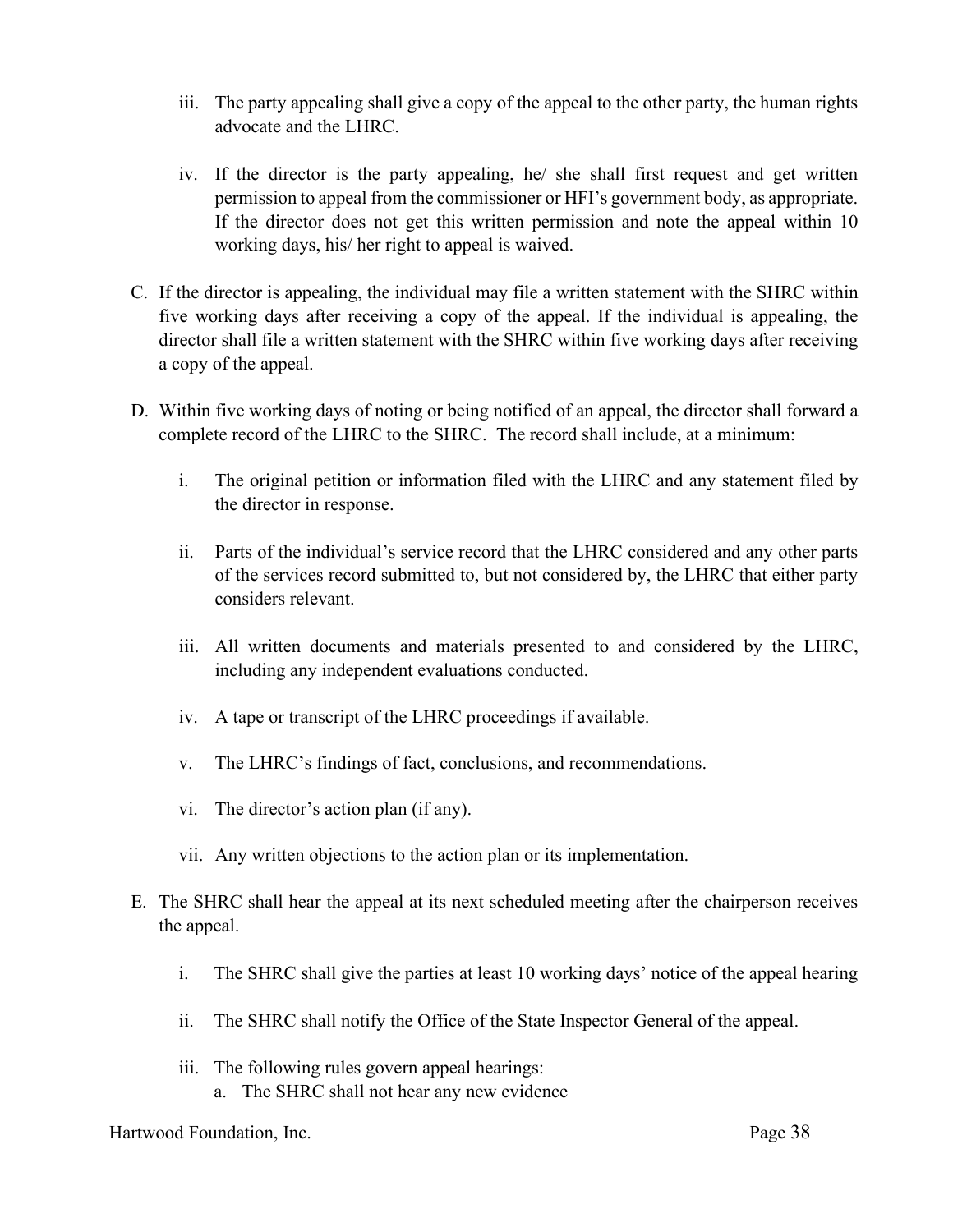- b. The SHRC is bound by the LHRC's findings of fact unless it makes a determination that those findings of fact are clearly wrong or that the hearing procedures of the LHRC were inadequate.
- c. The SHRC shall limit its review to whether the facts, as found by the LHRC, establish a violation of the human rights regulations and a determination of whether the LHRC's recommendations or the action plan adequately address the alleged violation.
- d. All parties and their representatives shall have the opportunity to appear before the SHRC to present their positions and answer questions the SHRC may have.
- iv. If the SHRC decides that the LHRC's findings of fact are clearly wrong or that the hearing procedures employed by the LHRC were inadequate, the SHRC may:
	- a. Send the case back to the LHRC for another hearing to be completed within a time period specified by the SHRC or
	- b. Conduct its own fact-finding hearing. If the SHRC chooses to conduct its own factfinding hearing, it may appoint a subcommittee of at least three of its members as fact finders. The fact-finding hearing shall be conducted within 30 working days of the SHRC's initial hearing.

In either case, the parties shall have 15 working days' notice of the date of the hearing and the opportunity to be heard and to present witnesses and other evidence.

- F. Within 20 working days after the SHRC appeal hearing, the SHRC shall submit a decision containing its findings of fact, if applicable, its conclusions and recommendations to the commissioner and to Hartwood's governing body, with copies to the parties, the LHRC, and the human rights advocate.
- G. Within 10 working days after receiving the SHRC's decision, in the case of appeals involving a state facility, the commissioner shall submit an outline of actions to be taken in response to the SHRC's recommendations. In the case of appeals involving CSBs and private providers, the director shall outline in writing the action or actions that will be taken in response to the recommendations of the SHRC. They shall also explain any reasons for not carrying out any of the recommended actions. Copies of their responses shall be forwarded to the SHRC, the LHRC, the director, the human rights advocate, and the individual.
- H. If the SHRC objects in writing to the commissioner's or director's proposed actions, their actions shall be postponed. The commissioner or director shall meet with the SHRC at its next regularly scheduled meeting to attempt to arrange a mutually agreeable resolution.
- I. Final determination regarding the action plan shall be as follows:
	- i. In the case of services provided directly by the department, the commissioner's action plan shall be final and binding on all parties. However, when the SHRC believes the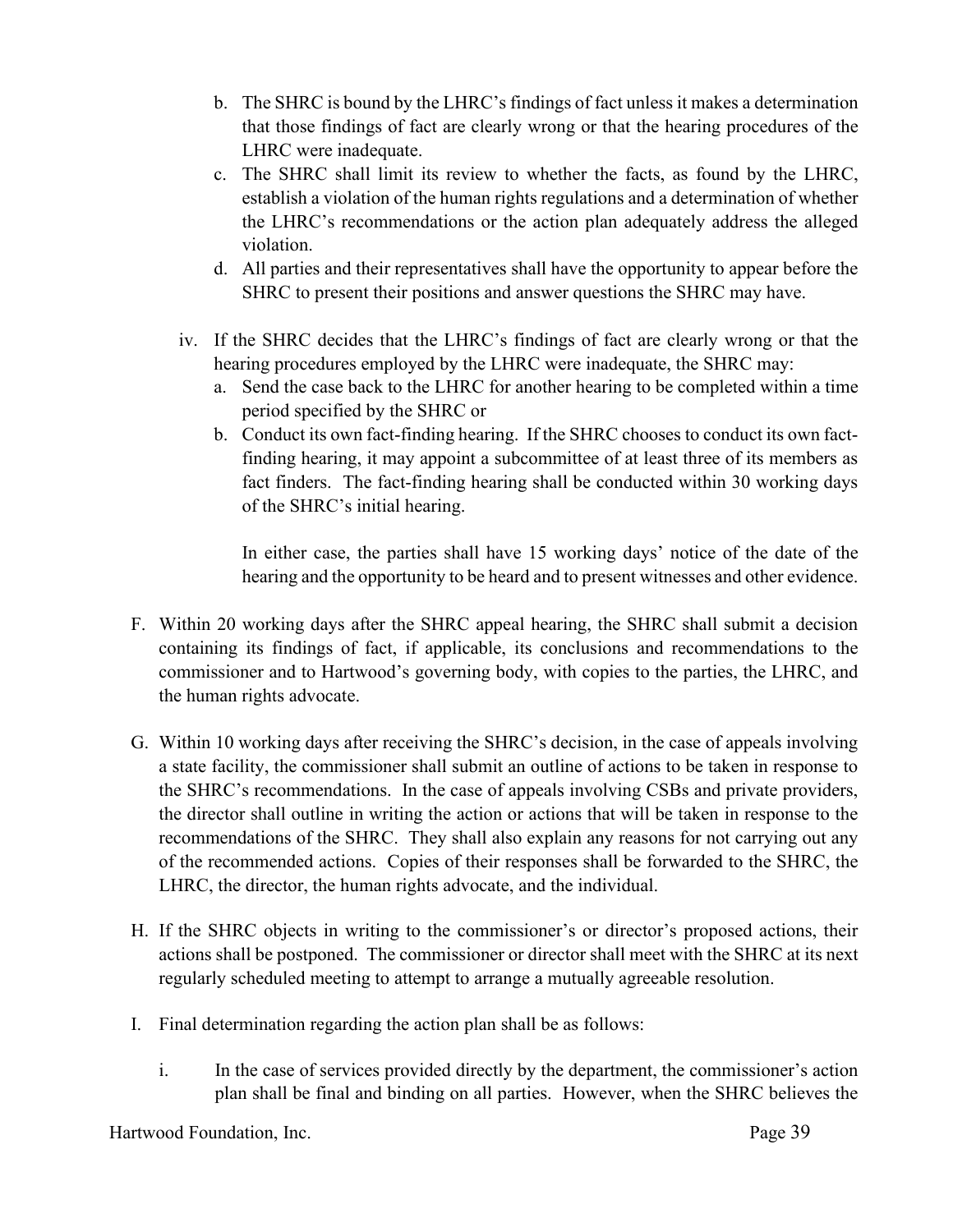commissioner's action plan is incompatible with the purpose of the human rights regulations chapter, it shall notify the board, the protection and advocacy agency, and the Office of the State Inspector General.

- ii. In the case of services delivered by all other providers, the action plan of the director shall be reviewed by the commissioner. If the commissioner determines that the provider has failed to develop and carry out an acceptable action plan, the commissioner shall notify the protection and advocacy agency and shall inform the SHRC of the sanctions the department will impose against the provider.
- J. Upon completion of the process outlined above, the SHRC shall notify the parties and human rights advocate of the final outcome of the complaint.

# ARTICLE 18

## VARIANCES

## POLICY

Hartwood shall request variances as may be necessary to assure the delivery of effective and appropriate services and supports to individuals served.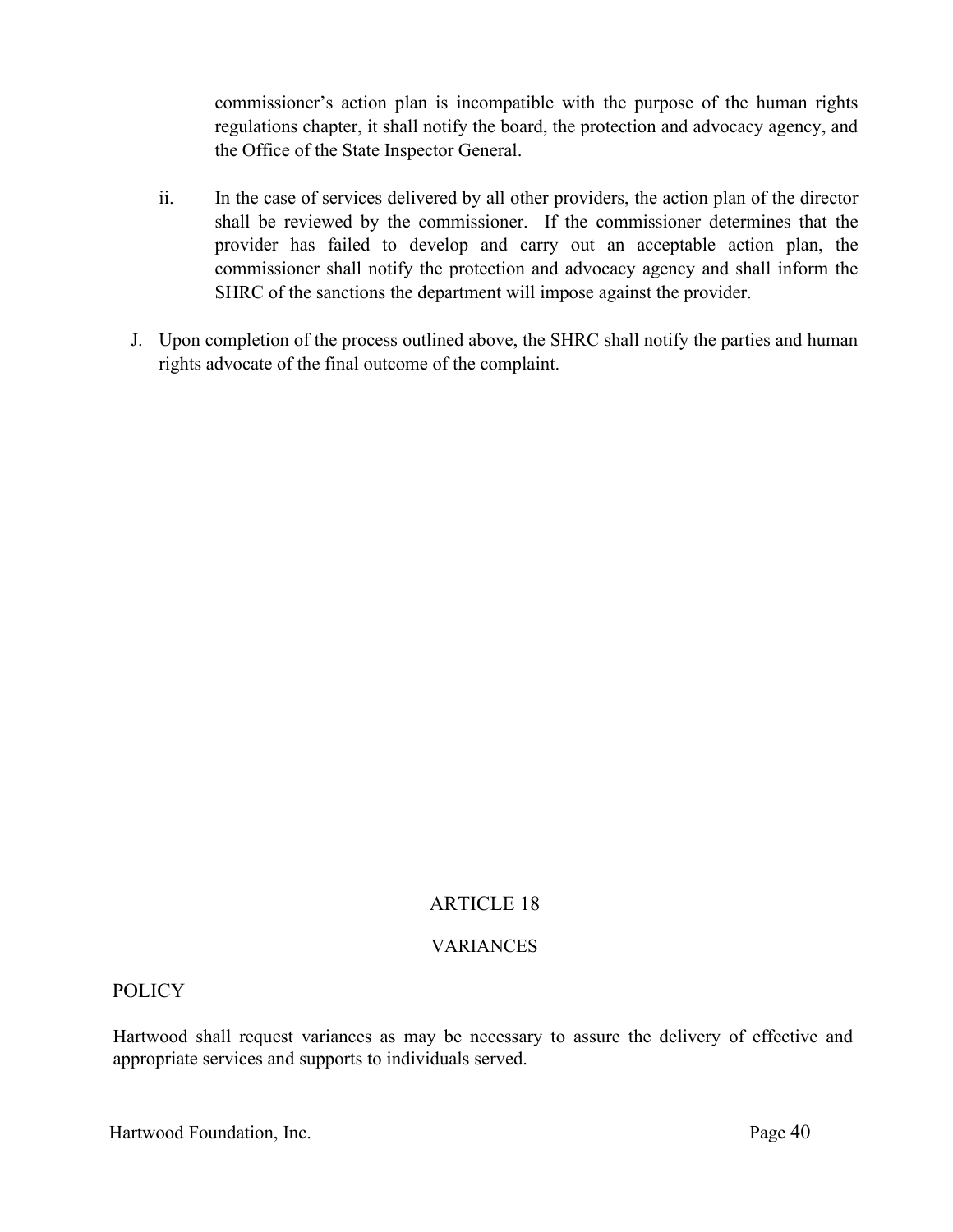## **PROCEDURES**

- 1. Variances to these regulations shall be requested and approved only when Hartwood has tried to implement the relevant requirement without a variance and can provide objective, documented information that continued operation without a variance is not feasible or will prevent the delivery of effective and appropriate services and supports to individuals.
	- 2. Only the director may apply for variances, and they must first be approved by the Board of Directors of Hartwood Foundation, Inc. or the commissioner, as appropriate, before consideration by an LHRC or the SHRC.
	- 3. Upon receiving approval from the Board of Directors, and after notifying the human rights advocate and other interested persons, the director shall file a formal application for variance with the LI-RC. This application shall reference the specific part of these regulations to which a variance is needed, the proposed wording of the substitute rule or procedure, and the justification for seeking a variance. The application shall also describe time limits and other conditions for duration and the circumstances that will end the applicability of the variance.
		- A. When the LHRC receives the application, it shall invite, and provide ample time to receive, oral or written statements about the application from the human rights advocate and other interested persons.
		- B. Upon receipt of the report of the LHRC following their review of the application and preparation of a written report of facts, which shall include its recommendation for approval, disapproval, or modification the director shall review the report and recommend action to the Hartwood Board of Directors.
		- C. Provided that the application is forwarded to the SHRC, the director shall prepare a written and/or oral presentation for the SI-RC.
		- D. Upon receipt of the report of the SHRC following their review of the application and preparation of a written report of facts, which shall include its recommendation for approval, disapproval, or modification the director shall review the report and recommend action to the Hartwood Board of Directors.
		- E. All variances that may be approved shall be approved for a specific time period and will be reviewed at least annually.
	- 4.The director shall review the SHRC report including conditions, time frames, circumstances for removal, and the reasons for the decision and shall implement any approved variance in strict compliance with the written application as amended, modified, or approved by the SHRC.
	- 5. Hartwood shall monitor the implementation of any approved variances.
		- A. At no time will a variance approved for one individual be extended to general applicability.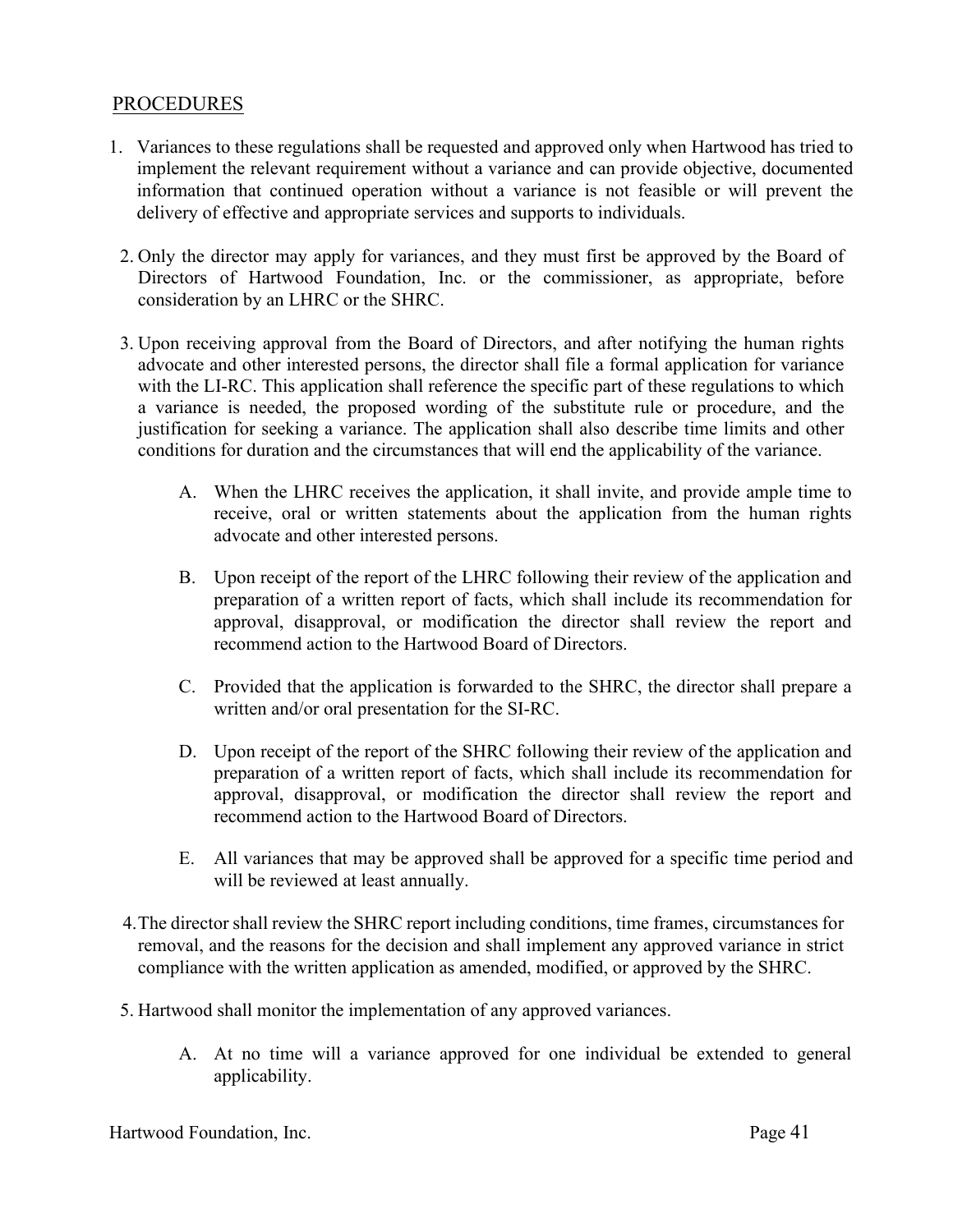- B. Hartwood shall assure the ongoing collection of any data relevant to the variance.
- C. Hartwood shall prepare and make any presentation or report concerning the variance as requested by the commissioner, the State Human Rights Director, the human rights advocate, the LHRC or the SHRC.
- D. Hartwood shall comply with the decision of the SHRC granting or denying a variance.

# REPORTING REQUIREMENTS

# **POLICY**

Hartwood shall collect, maintain, and report information as may be required by regulation or law.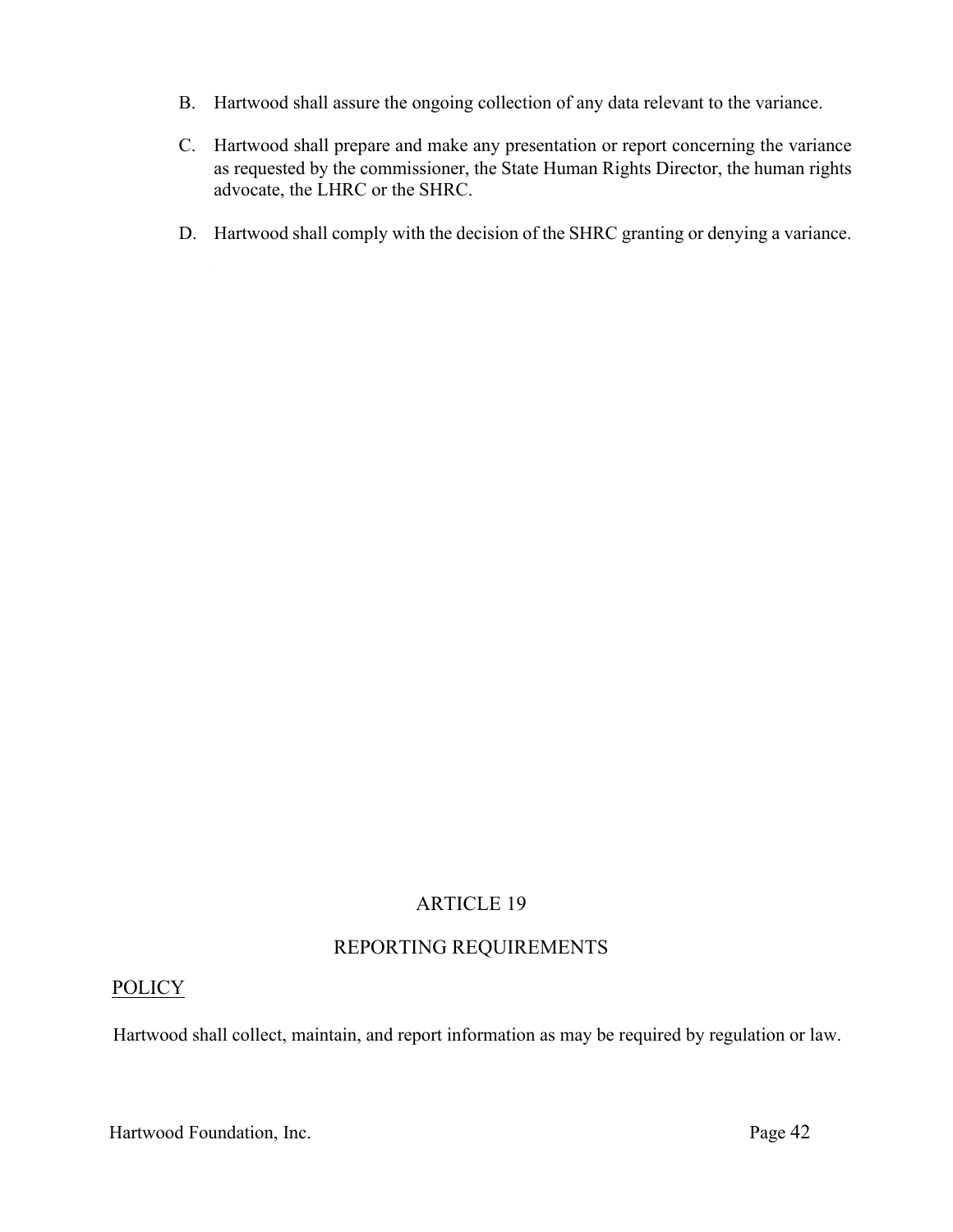## PROCEDURE

- 1. Requirements for reporting to the department:
	- A. Hartwood shall collect, maintain and report the following information concerning abuse, neglect and exploitation:
		- i. The director shall report each allegation of abuse or neglect via the department's web-based reporting application in accordance with all applicable operating instructions issued by the commissioner or his designee.
		- ii. The investigating authority shall provide a written report of the results of the investigation of abuse or neglect to the director and human rights advocate [via the department's web-based reporting application] within 24 hours of the receipt of the allegation.
		- iii. Hartwood's Investigator shall provide a written report of the results of the investigation of abuse or neglect to the director and human rights advocate [via the department's web-based reporting application] within 10 working days from the date the investigation began unless an extension has been granted. This report shall include but not be limited to the following:
			- a. Whether abuse, neglect or exploitation occurred;
			- b. Type of abuse; and
			- c. Whether the act resulted in physical or psychological injury.
	- B. Hartwood shall collect, maintain and report the following information concerning deaths and serious injuries:
		- i. The director shall report deaths and serious injuries in writing to the department within 24 hours of discovery and by telephone to the authorized representative ./ guardian (as applicable) within 24 hours.
		- ii. All reports of death and serious injuries shall include but not be limited to the following:
			- a. Date and place of death/injury;
			- b. Nature of injuries and treatment required; and
			- c. Circumstances of death/serious injury.
	- C. Hartwood shall collect, maintain and report the following information concerning seclusion and restraint:
		- i. The director shall submit an annual report of each instance of seclusion or restraint or both by the  $15<sup>th</sup>$  of January each year, or more frequently if requested by the department.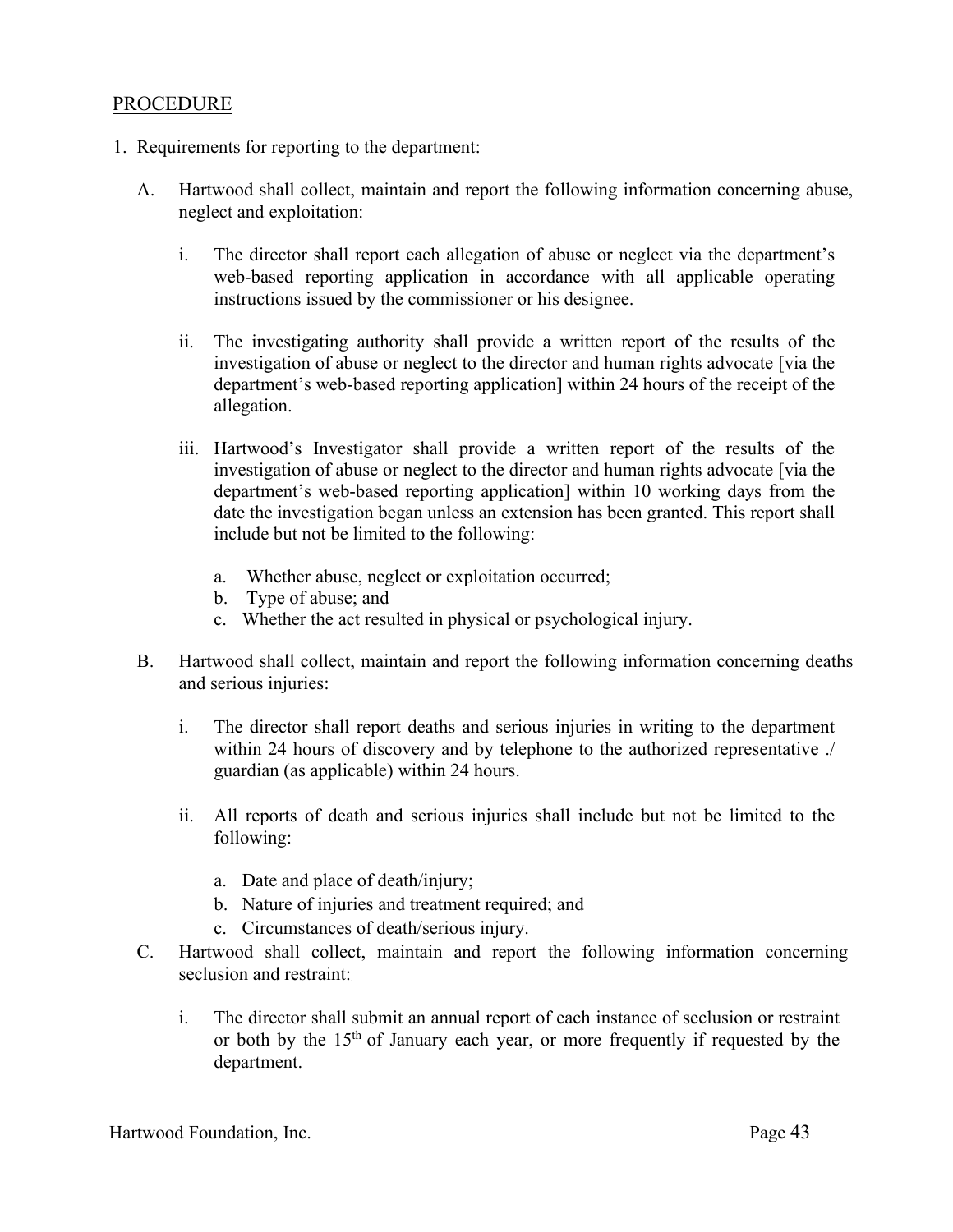- ii. Each instance of seclusion or restraint or both shall be compiled on a monthly basis and the report shall include but not be limited to the following:
	- a. Types
		- 1. Physical restraint (manual hold)
		- 2. Mechanical restraint
		- 3. Pharmalogical restraint
		- 4. Seclusion
	- b. Rationale for the use of seclusion or restraint to include:
		- 1. Behavioral purpose.
		- 2. Medical purpose.
		- 3. Protective purpose.
	- c. Duration of the seclusion or restraint, as follows:
		- 1. The duration of seclusion and restraint used for behavioral purposes is defined as the actual time the individual is in seclusion or restraint from the time of initiation of seclusion or restraint until the individual is released.
		- 2. The duration of restraint for medical and protective purposes is defined as the length of the episode as indicated in the order.
- iii. Any instance of seclusion or restraint that does not comply with the human rights regulations chapter or approved variances, or that results in injury to an individual, shall be reported to the authorized representative / guardian (as applicable) and the department [via the web-based reporting applicable] within 24 hours.
- D. Hartwood shall report to the human rights advocate and LHRC [when requested] information on each complaint of a human rights violation, including a description and its conclusions, and report on implementation of variances in accordance with the LHRC meeting schedule.
	- i. The director shall provide to the human rights advocate, at least monthly, information on the type, resolution level and findings of each complaint of a human rights violation; reports shall be made to the LHRC upon request.
	- ii. The director shall provide to the human rights advocate and the LHRC, at least monthly, reports regarding the implementation of any variances.
	- iii. Reports required under this section shall be submitted to the department on forms or in an automated format or both developed by the department.
	- iv. In the reporting, compiling and releasing of information and statistical data provided under this section, Hartwood shall take all measures necessary to ensure that any consumer-identifying information is not released to the public, including encryption of data transferred by electronic means.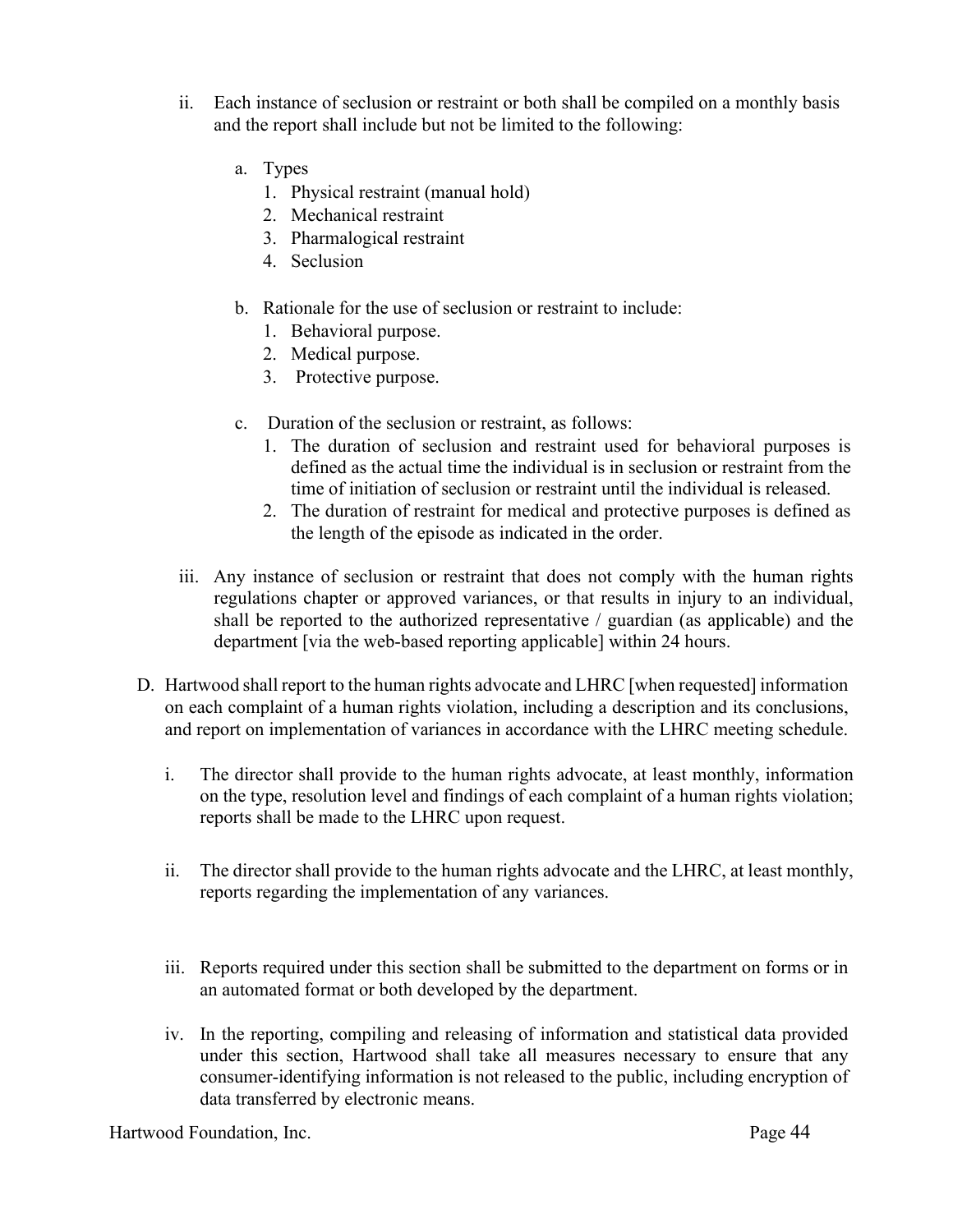- E. Nothing in this section is to be construed as requiring the reporting of proceedings, minutes, records, or reports of any entity that are identified as privileged pursuant to § 8.01 - 581.17 of the Code of Virginia.
- F. Hartwood shall report to the Department of Health Professions, Enforcement Division, violations of the human rights regulations chapter that constitute reportable conditions under state law.

#### PROVIDER AND DEPARTMENT RESPONSIBILITIES

## POLICY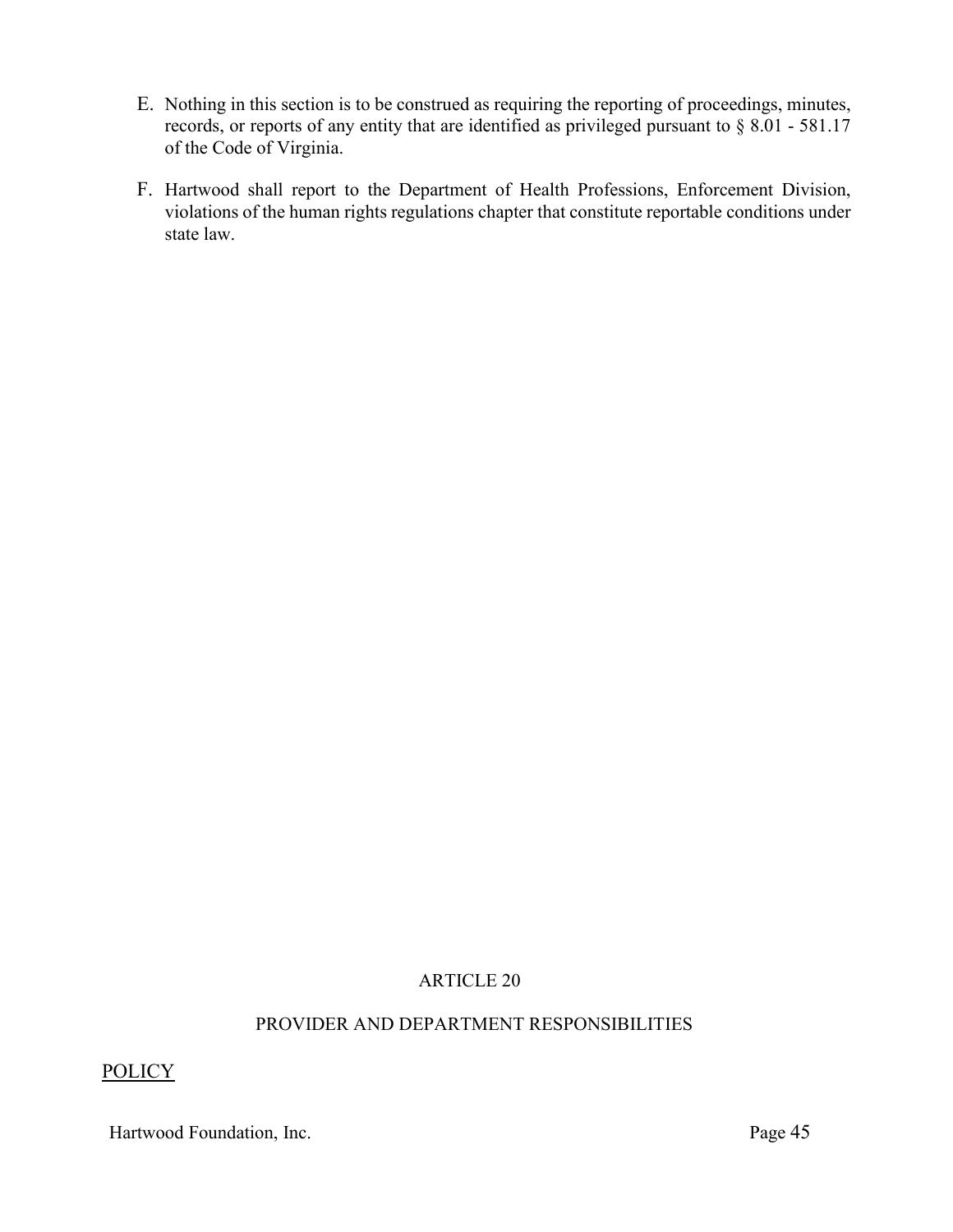Hartwood shall adhere to all requirements, responsibilities, and duties as outlined by the Human Rights regulations chapter and will ensure all individuals and their authorized representatives / guardians (as applicable) are aware of Hartwood's and the Department's responsibilities in protecting individual rights.

- 1. Harwood, through its director, shall:
	- A. Designate a person or persons responsible for helping individuals exercise their rights and resolve complaints regarding services;
	- B. Take all steps necessary to perform duties required by, and ensure compliance with, this chapter in all services provided;
	- C. Post information in program locations about the existence and purpose of the human rights program;
	- D. Communicate information about the availability of a human rights advocate to individuals and authorized representatives, in accordance with 12VAC35-115-40 B 1 and B 2;
	- E. Ensure access, as needed, to the LHRC for all individuals receiving services;
	- F. Provide the human rights advocate unrestricted access to an individual and his services records whenever the advocate deems access is necessary to carry out rights protection, complaint resolution, and advocacy on behalf of the individual;
	- G. Require competency-based training of employees on this chapter upon employment and at least annually thereafter. Documentation of such competency shall be maintained in the employee's personnel file;
	- H. Comply with all state laws governing the reporting of abuse and neglect and all procedures set forth in this chapter for reporting allegations of abuse, neglect, or exploitation;
	- I. Submit to the human rights advocate for review and comment proposed policies, procedures, or practices that may affect individual human rights;
	- J. Ensure appointment of a designated liaison to, and appropriate staff participation with, the LHRC, as required;
	- K. Cooperate with the human rights advocate and the LHRC to investigate and correct conditions or practices interfering with the free exercise of individuals' human rights and make sure that all employees cooperate with the human rights advocate, the LHRC, and the SHRC in carrying out their duties under this chapter;
	- L. Comply with requests by the SHRC, LHRC, or human rights advocate for information, policies, procedures, and written reports regarding compliance with this chapter;
	- M. Ensure the availability of records and employee witnesses upon the request of the LHRC or SHRC;
	- N. Submit applications for variances to this chapter only as a last resort; and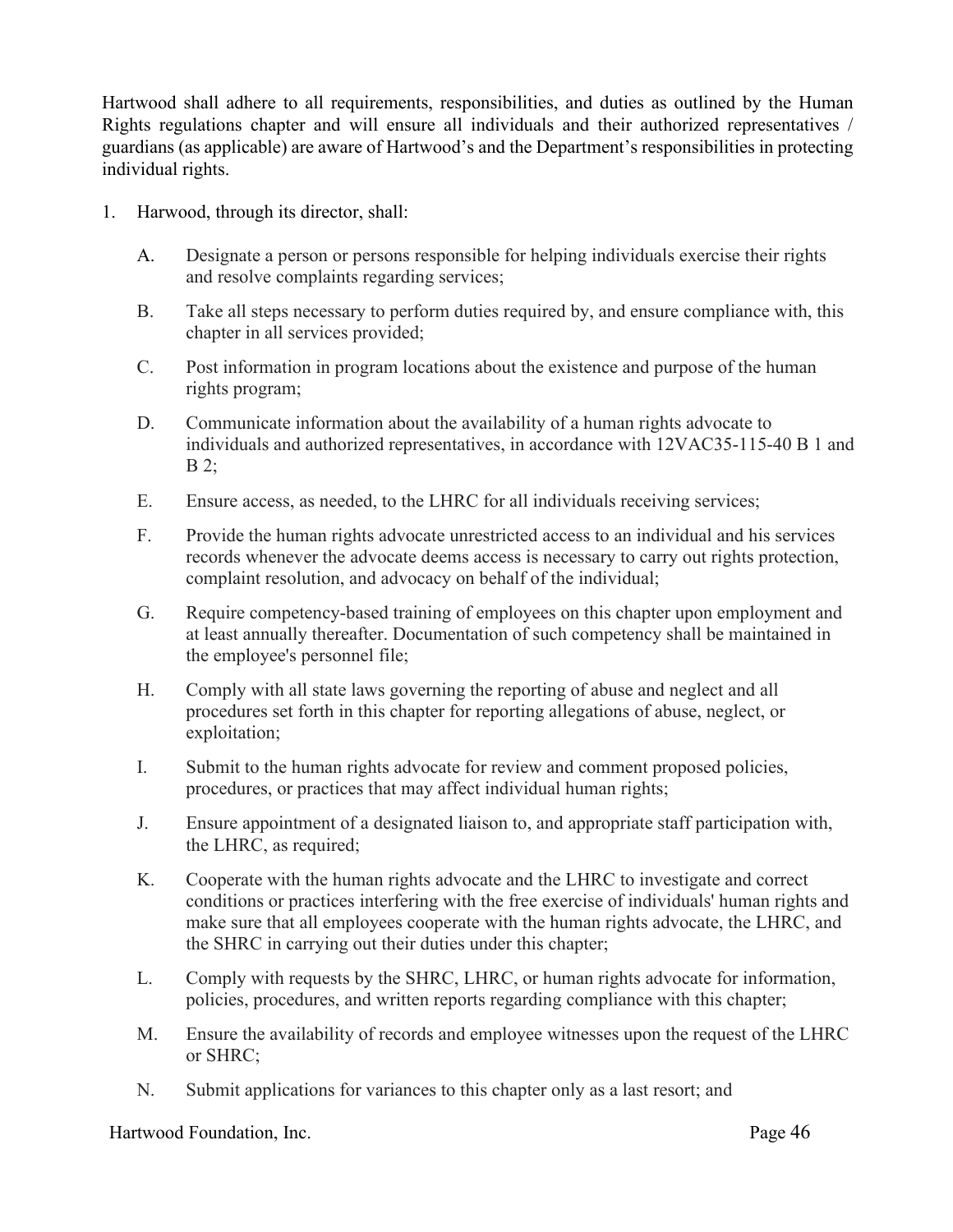- O. Not influence or attempt to influence the appointment of any person to an LHRC affiliated with the provider or director.
- 2. Hartwood shall-require their employees to:
	- A. Become familiar with the human rights regulations, comply with it in all respects, and help individuals understand and assert their rights;
	- B. Protect individuals from any form of abuse, neglect, or exploitation by:
		- i. Not abusing, neglecting, or exploiting any individual;
		- ii. Using the minimum force necessary to restrain an individual;
		- iii. Not permitting or condoning anyone else abusing, neglecting, or exploiting any individual; and
		- iv. Reporting all suspected abuse, neglect, or exploitation to the director; and
		- i Cooperate with any investigation, meeting, hearing, or appeal held under this chapter. Cooperation includes giving statements or sworn testimony.
- 3. Department human rights advocates shall:
	- A. Represent any individual making a complaint or, upon request, consult with and help any other representative the individual chooses;
	- B. Provide training to individuals, family members, and providers on this chapter;
	- C. Investigate and try to prevent or correct any alleged rights violation by interviewing, mediating, negotiating, advising, or consulting with providers and their respective governing bodies, directors, and employees;
	- D. Provide orientation, training, and technical assistance to the LHRCs for which he is responsible; and
	- E. Investigate and examine all conditions or practices that may interfere with the free exercise of individuals' rights.
- 4. The department shall:
	- A. Employ the state human rights director to lead statewide implementation of the human rights program;
	- B. Determine, in consultation with the SHRC, the appropriate number and geographical boundaries of LHRCs;
	- C. Develop information, assistance, training tools, and other resources for individuals and constituents on this chapter;
	- D. Provide for regular monitoring and enforcement of this chapter, including conducting unannounced compliance reviews at any time;
	- E. Cooperate with and provide support to the SHRC and LHRCs, including: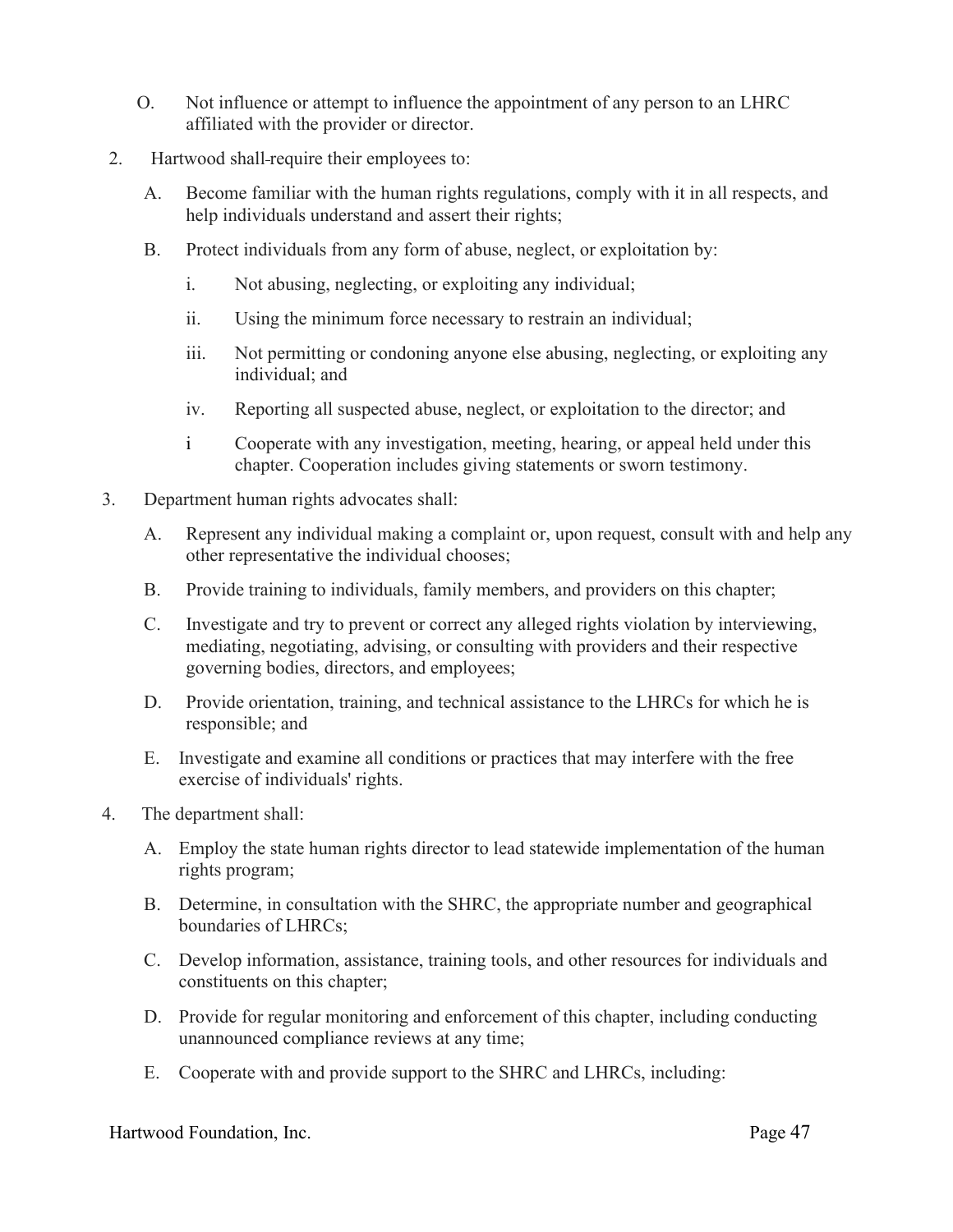- i. Training SHRC and LHRC members on their responsibilities, roles, and functions under this chapter;
- ii. Providing access to topic area consultants as needed to support their fulfilling of their duties under this chapter; and
- iii. Providing necessary support for SHRC and LHRC investigations, meetings, and hearings; and
- F. Maintain current and regularly updated data and perform regular trend analyses to identify the need for corrective action in the areas of abuse, neglect, and exploitation; seclusion and restraint; complaints; deaths and serious injuries; and variance applications.
- 5. State Human Rights Committee and local human rights committees responsibilities.
	- A. Local human rights committees shall:
		- i. Review any restriction on the rights of any individual imposed pursuant to 12VAC35-115-50 or 12VAC35-115-100 that lasts longer than seven days or is imposed [ multiple three or more ] times during a 30-day period for providers within the LHRC's jurisdiction in accordance with 12VAC35-115-100 B 5;
		- ii. Review next friend designations in accordance with 12VAC35-115-146 B 2;
		- iii. Hold hearings according to the procedures set forth in Part V  $(12\nu AC35-115-150)$  et seq.) of this chapter for any individual served by a provider under the LHRC's jurisdiction;
		- iv. Review behavioral treatment plans in accordance with 12VAC35-115-105;
		- v. Receive, review, and act on applications for variances to this chapter in accordance with 12VAC35-115-220;
		- vi. Consist of five or more members appointed by the SHRC.
			- a. Membership shall be broadly representative of professional and consumer interests as required in § 37.2-204 of the Code of Virginia.
			- b. At least one member shall be a health care provider.
			- c. No current employee of the department or a provider shall serve as a member of any LHRC that serves an oversight function for the employing facility or provider.
			- d. Members shall recuse themselves from all cases in which they have a financial or other conflict of interest.
			- e. Initial appointments to an LHRC shall be staggered, with approximately onethird of the members appointed for terms of three years, approximately onethird for terms of two years, and the remainder for a term or terms of one year. After that, all appointments shall be for terms of three years.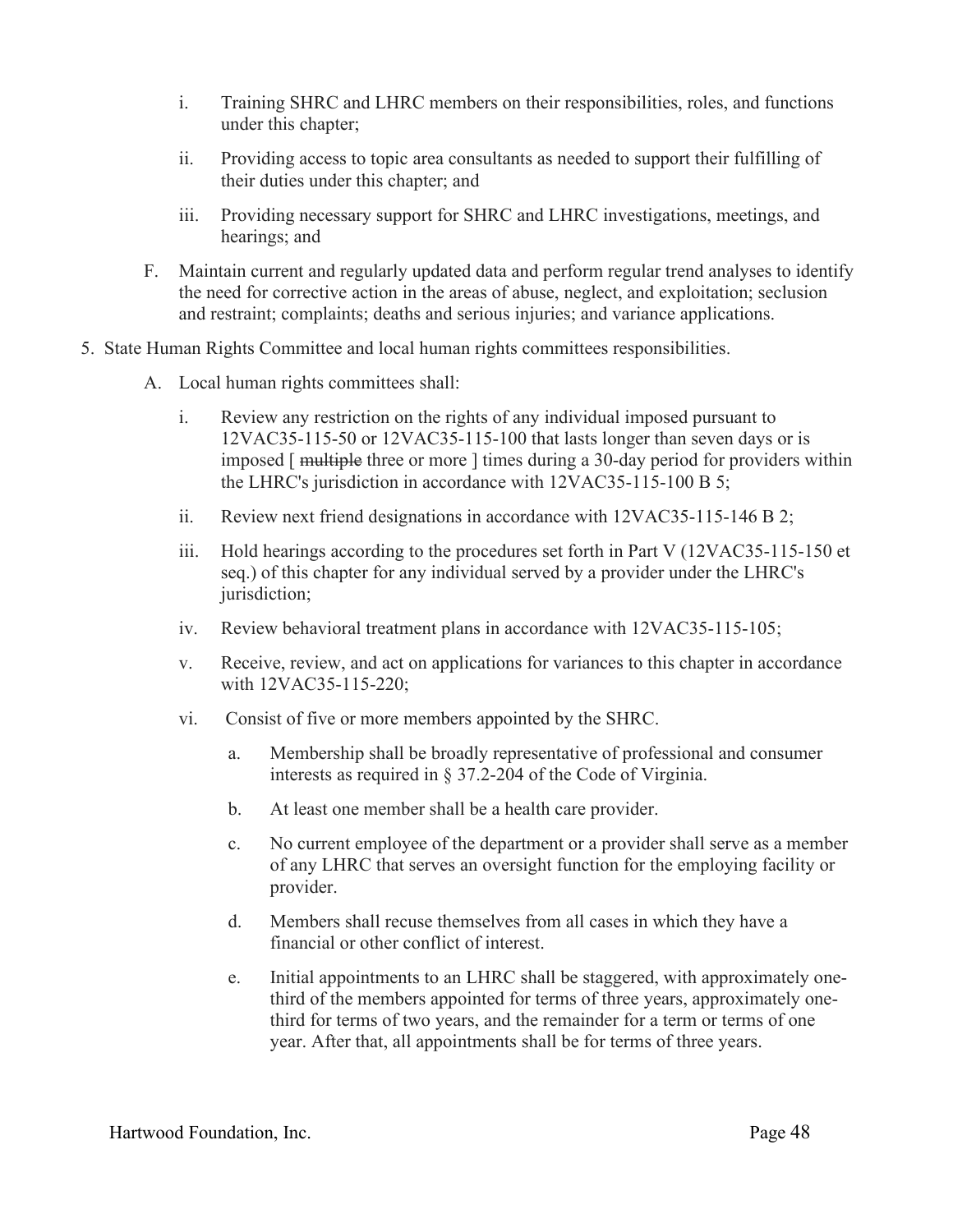- f. A person may be appointed for no more than two consecutive three-year terms. A person appointed to fill a vacancy may serve out that term and then be eligible for two additional consecutive terms.
- g. Nominations for membership to LHRCs shall be submitted directly to the SHRC through the state human rights director at the department's Office of Human Rights;
- vii. Elect a chairperson from its own members who shall:
	- a. Coordinate the activities of the LHRC; and
	- b. Preside at regular meetings and hearings held pursuant to this chapter;
- viii. Meet every quarter or more frequently as necessary to adhere to all timelines as set forth in this chapter; and
- ix. Adopt written bylaws that address procedures for conducting business; electing the chairperson, secretary, and other officers; designating standing committees; and setting the frequency of meetings.
- B. Local human rights committees may delegate authority to a subcommittee when expedited decisions are required before the next scheduled LHRC meeting to avoid seriously compromising an individual's quality of care, habilitation, or quality of life. The decision of the subcommittee shall be reviewed by the full LHRC at its next meeting.
- C. The State Human Rights Committee shall:
	- i. Perform the following responsibilities with respect to the operation of LHRCs:
		- a. Appoint LHRC members with the advice of the respective LHRC, human rights advocate, and the state human rights director;
		- b. Review and approve the bylaws of LHRCs; and
		- c. Provide oversight to and assist LHRCs in the performance of their duties under this chapter, including the development of guidance documents;
		- ii. Review LHRC decisions when required by this chapter and, if appropriate, hold hearings and make recommendations to the commissioner, the board, and providers' governing bodies regarding alleged violations of individuals' rights according to the procedures specified in this chapter;
		- iii. Notify the commissioner and the state human rights director whenever it determines that its recommendations in a particular case are of general interest and applicability to providers, human rights advocates, or LHRCs and ensure that:
			- a. Its recommendations are communicated to providers, human rights advocates, and LHRCs as appropriate; and
			- b. The communication of its recommendations does not identify the name of individuals or employees in a particular case;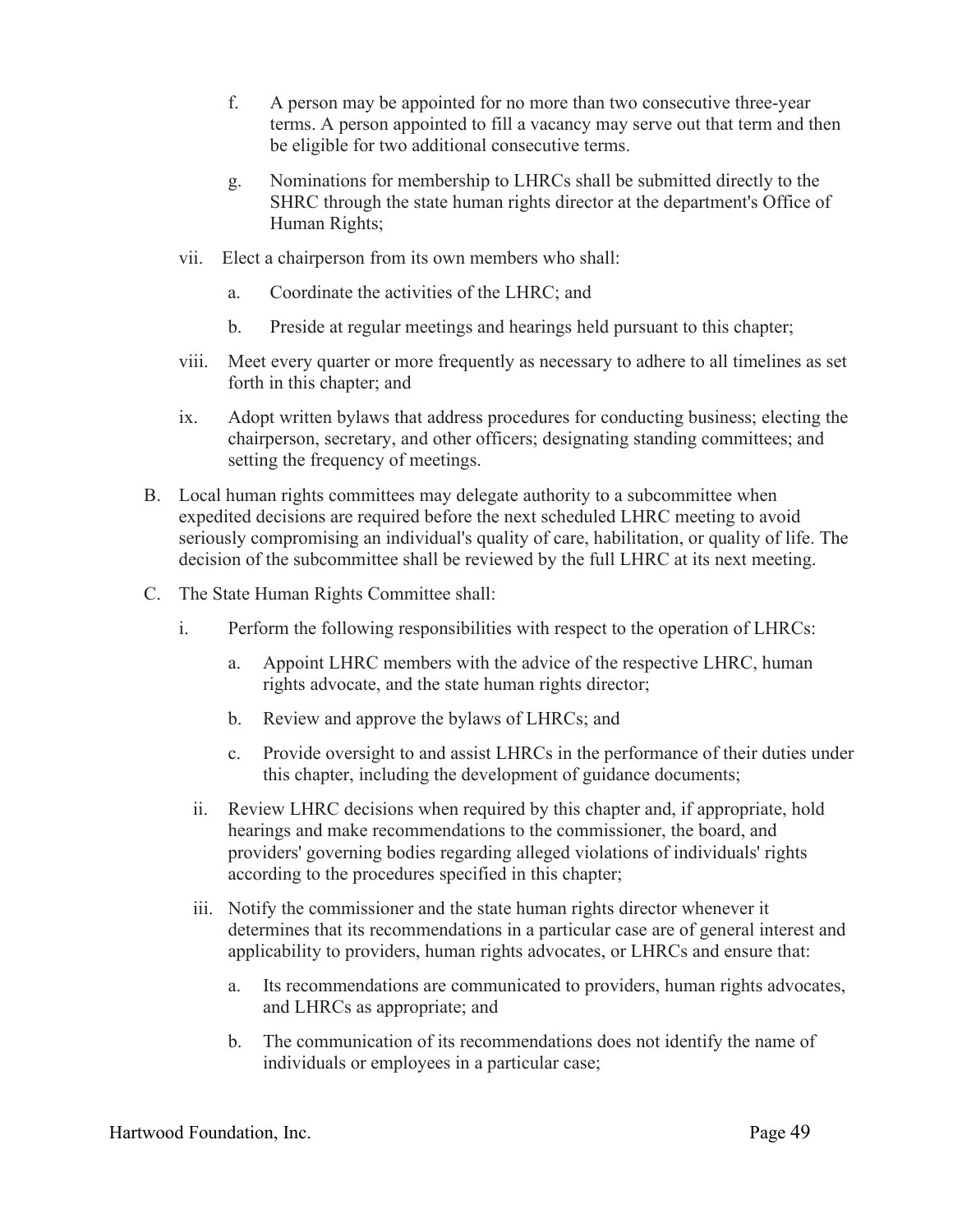- iv. Grant or deny variances according to the procedures specified in Part VI (12VAC35-115-220) of this chapter and review approved variances at least once every year;
- v. Submit to the board and publish an annual report of its activities and the status of human rights in services licensed, funded, or operated by the department and make recommendations for improvement;
- vi. Evaluate the implementation of this chapter and make necessary and appropriate recommendations to the board, the commissioner, and the state human rights director concerning its interpretation and enforcement;
- vii. Review and make recommendations to the department and board, as appropriate, concerning:
	- a. The scope and content of training programs designed by the department to promote responsible performance of the duties assigned under this chapter;
	- b. Existing or proposed policies, procedures, or practices that could jeopardize the rights of individuals receiving services from any provider;
	- c. Proposed revisions to this chapter; and
	- d. Revisions to existing or proposed laws, regulations, policies, procedures, and practices that are needed to ensure the protection of individuals' rights;
- viii. Consist of nine members appointed by the board.
	- a. Members shall be broadly representative of professional and consumer interests as required in § 37.2-204 of the Code of Virginia;
	- b. Members shall recuse themselves from all cases in which they have a financial or other conflict of interest;
	- c. If there is a vacancy, interim appointments may be made by the board for the remainder of the unexpired term;
	- d. A person may be appointed for no more than two consecutive three-year terms. A person appointed to fill a vacancy may serve out that term and then be eligible for two additional consecutive terms; and
	- e. No current employee of the department, a CSB, or a behavioral health authority may serve as a member of the SHRC;
- ix. Elect a chairperson from its own members who shall:
	- a. Coordinate the activities of the SHRC;
	- b. Preside at regular meetings, hearings, and appeals; and
	- c. Have direct access to the commissioner and the board in carrying out these duties;
- x. Conduct at least eight regular meetings per year; and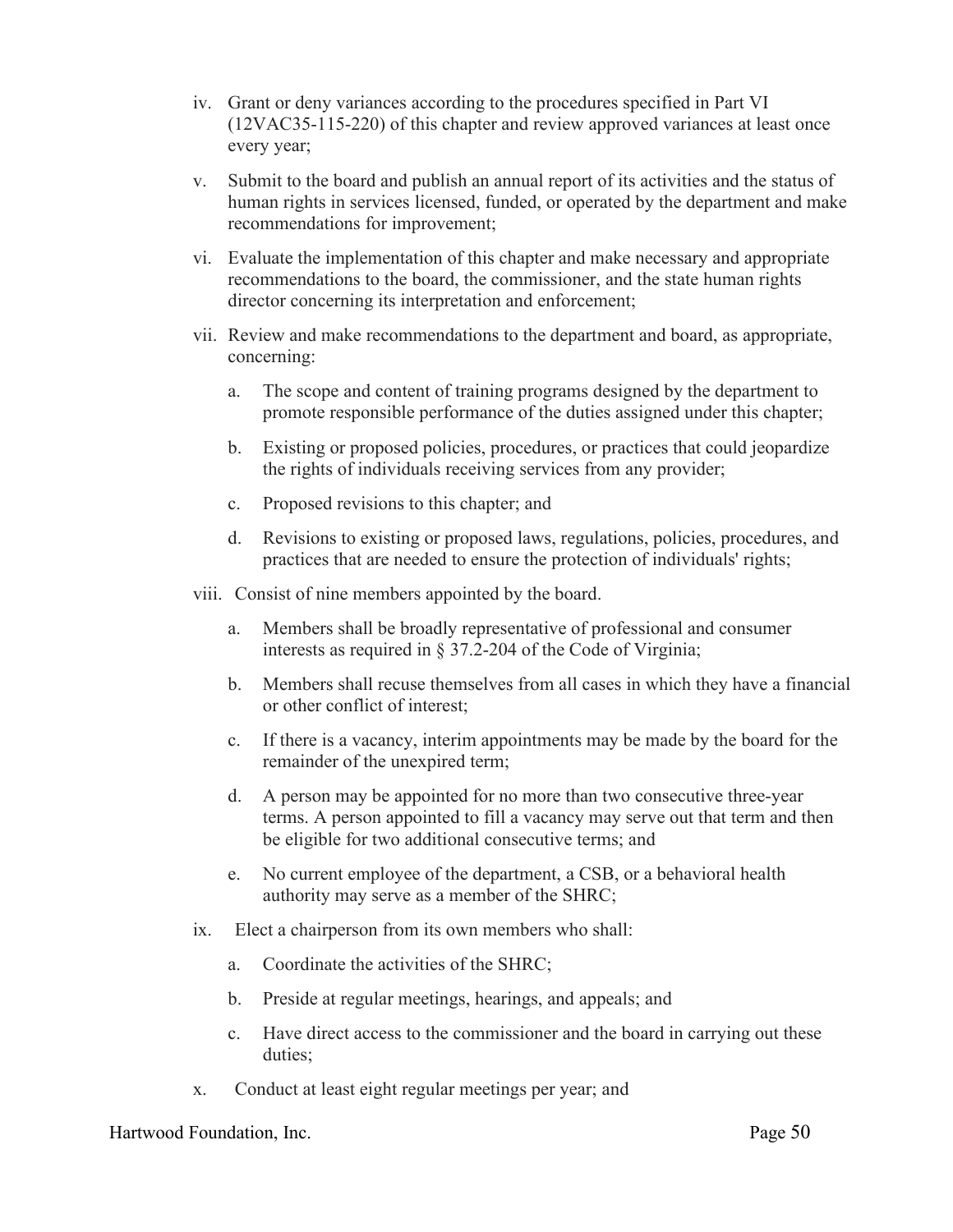xi. Adopt written bylaws that address procedures for conducting business; making membership recommendations to the board; electing a chairperson, vice chairperson, secretary, and other officers; appointing members of LHRCs; designating standing committees and their responsibilities; establishing ad hoc committees; and setting the frequency of meetings.

# **DEFINITIONS**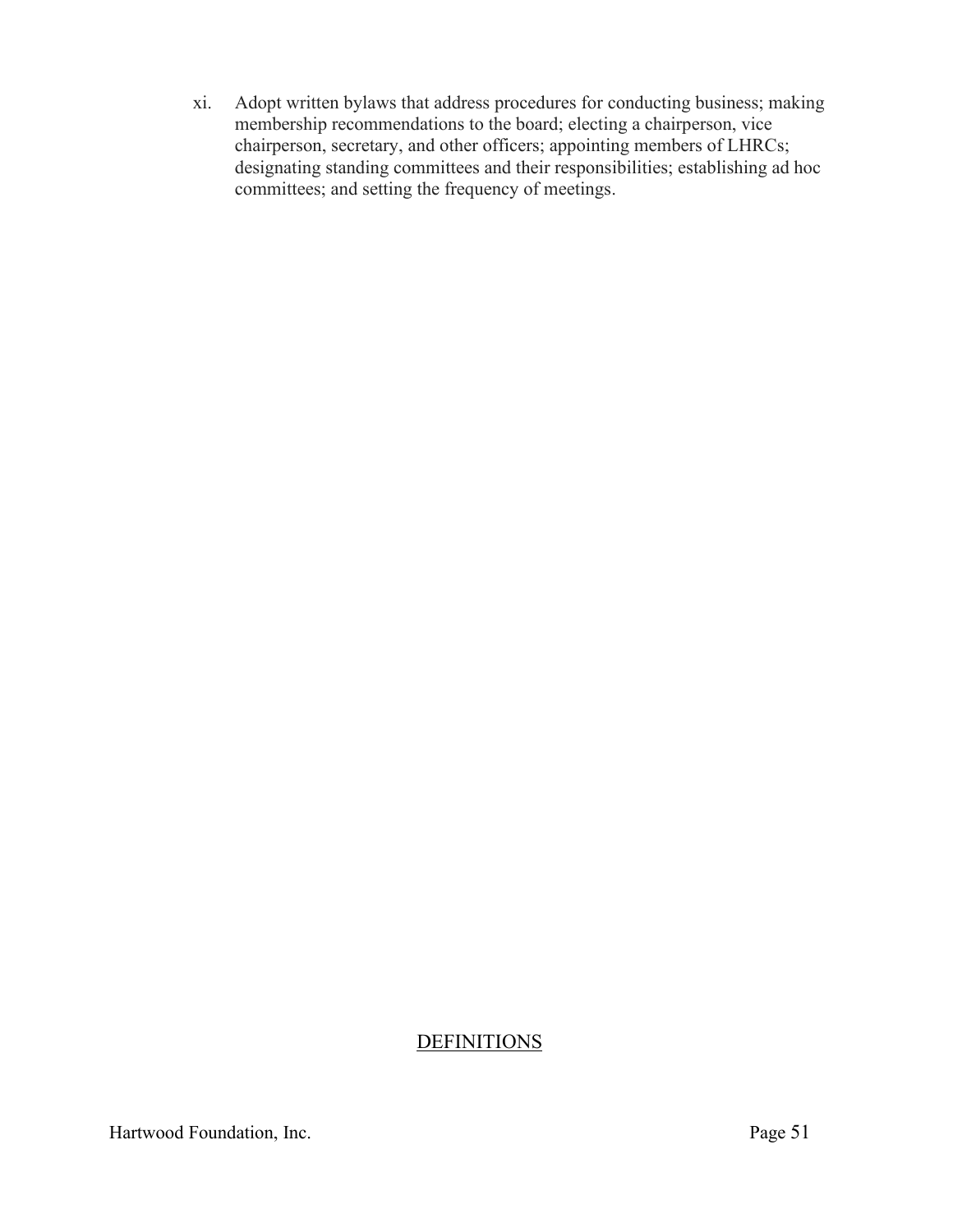The following words and terms when used in the previous text shall have the following meanings, unless the context clearly indicates otherwise:

"Abuse" means any act or failure to act by an employee or other person responsible for the care of an individual in a facility or program operated, licensed, or funded by the department, excluding those operated by the Department of Corrections, that was performed or was failed to be performed knowingly, recklessly, or intentionally, and that caused or might have caused physical or psychological harm, injury, or death to a person receiving care or treatment for mental illness, mental retardation intellectual disability, or substance abuse. Examples of abuse include acts such as:

- 1. Rape, sexual assault, or other criminal sexual behavior;
- 2. Assault or battery;
- 3. Use of language that demeans, threatens, intimidates, or humiliates the person;
- 4. Misuse or misappropriation of the person's assets, goods, or property;
- 5. Use of excessive force when placing a person in physical or mechanical restraint;
- 6. Use of physical or mechanical restraints on a person that is not in compliance with federal and state laws, regulations, and policies,; professionally accepted standards of practice,; or the person's individualized services plan; and
- 7. Use of more restrictive or intensive services or denial of services to punish the person or that is not consistent with his individualized services plan. See  $\S 37.2$ -100 of the Code of Virginia.

"Administrative hearing" means an administrative proceeding held pursuant to Chapter 40 (§ 2.2- 4000 et seq.) of Title 2.2 of the Code of Virginia.

"Advance directive" means a document voluntarily executed in accordance with § 54.1-2983 of the Code of Virginia or the laws of another state where executed (§ 54.1-2993 of the Code of Virginia). This may include a wellness recovery action plan (WRAP) or similar document as long as it is executed in accordance with § 54.1-2983 of the Code of Virginia or the laws of another state. A WRAP or similar document may identify the health care agent who is authorized to act as the individual's substitute decision maker.

"Authorization" means a document signed by the individual receiving services or that individual's authorized representative that authorizes the provider to disclose identifying information about the individual. An authorization shall be voluntary. To be voluntary, the authorization must shall be given by the individual receiving services or his authorized representative freely and without undue inducement,; any element of force, fraud, deceit, or duress,; or any form of constraint or coercion.

"Authorized representative" means a person permitted by law to authorize the disclosure of information or to consent to treatment and services or participation in human research by an individual. The decision-making authority of an authorized representative recognized or designated under the human rights regulations is limited to decisions pertaining to the designating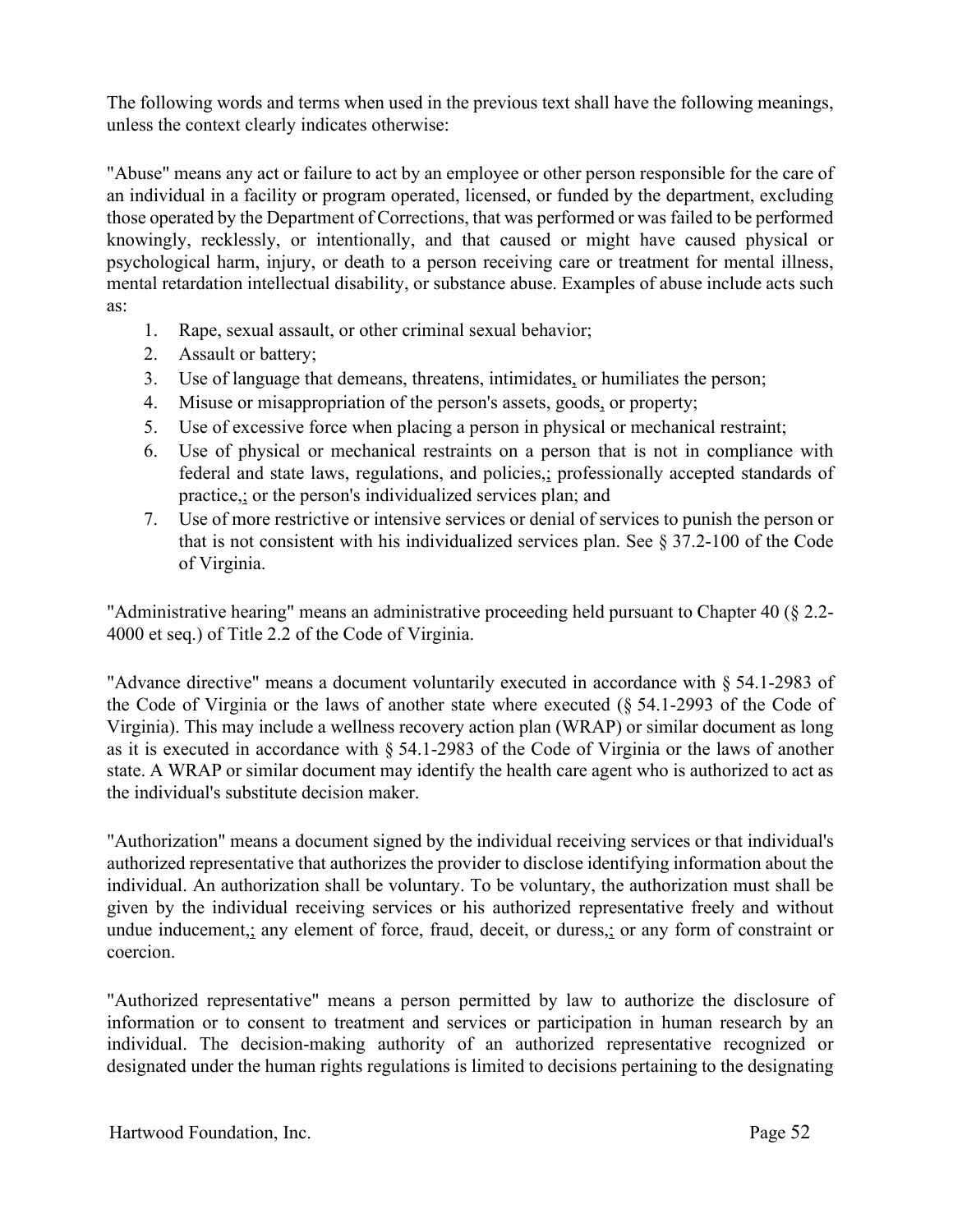provider. Legal guardians, attorneys-in-fact, or health care agents appointed pursuant to § 54.1- 2983 of the Code of Virginia may have decision-making authority beyond such provider.

"Behavior intervention" means those principles and methods employed by a provider to help an individual to achieve a positive outcome and to address challenging behavior in a constructive and safe manner. Behavior management principles and methods must be employed in accordance with the individualized services plan / plan for supports and written policies and procedures governing service expectations, treatment goals, safety, and security.

"Behavioral treatment plan," "functional plan," or "behavioral support plan" means any set of documented procedures that are an integral part of the individualized services plan / plan for supports and are developed on the basis of a systematic data collection, such as a functional assessment, for the purpose of assisting an individual to achieve the following:

- 1. Improved behavioral functioning and effectiveness;
- 2. Alleviation of symptoms of psychopathology; or
- 3. Reduction of challenging behaviors.

"Board" means the Board of Behavioral Health and Developmental Services.

"Caregiver" means an employee or contractor who provides care and support services; medical services; or other treatment, rehabilitation, or habilitation services.

"Commissioner" means the Commissioner of the Department of Behavioral Health and Developmental Services.

"Community services board" or "CSB" means the public body established pursuant to § 37.2-501 of the Code of Virginia that provides mental health, mental retardation developmental, and substance abuse services to individuals within each city and county that established it. For the purpose of these regulations, community services board also includes a behavioral health authority established pursuant to § 37.2-602 of the Code of Virginia.

"Complaint" means an allegation of a violation of the human rights regulations or a Hartwood's policies and procedures related to the regulations.

"Consent" means the voluntary agreement of an individual or that individual's authorized representative to specific services. Consent shall be given freely and without undue inducement; any element of force, fraud, deceit, or duress,; or any form of constraint or coercion. Consent may be expressed through any means appropriate for the individual, including verbally, through physical gestures or behaviors, in Braille or American Sign Language, in writing, or through other methods.

"Department" means the Department of Behavioral Health and Developmental Services.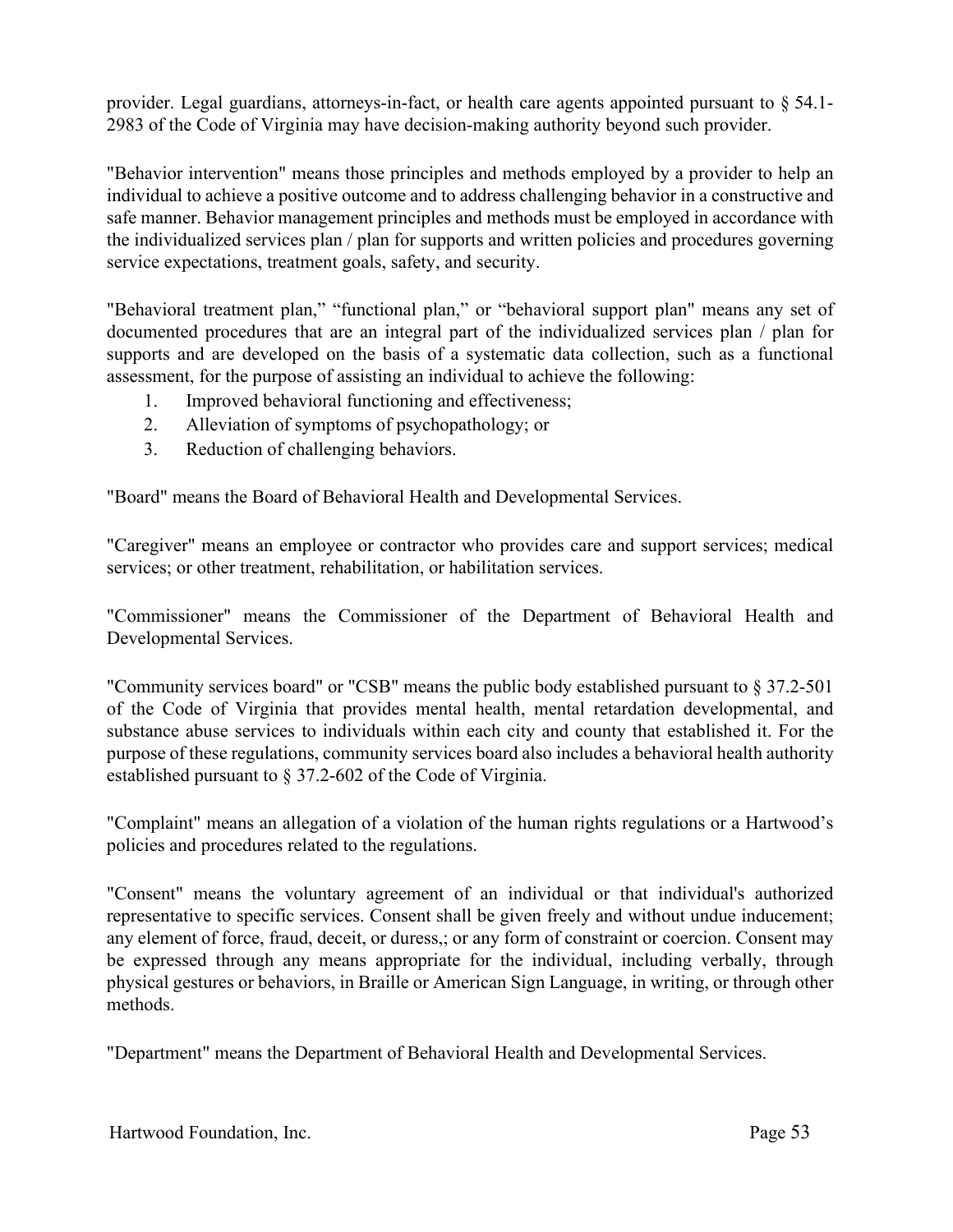"Director" means the chief executive officer of any provider delivering services. In organizations that also include services not covered by the human rights regulations, the director is the chief executive officer of the services or services licensed, funded, or operated by the department.

"Discharge plan" means the written plan that establishes the criteria for an individual's discharge from a service and identifies and coordinates delivery of any services needed after discharge.

"Disclosure" means the release by a provider of information identifying an individual. "Emergency" means a situation that requires a person to take immediate action to avoid harm, injury, or death to an individual or to others.

"Exploitation" means the misuse or misappropriation of the individual's assets, goods, or property. Exploitation is a type of abuse. (See § 37.2-100 of the Code of Virginia.) Exploitation also includes the use of a position of authority to extract personal gain from an individual. Exploitation includes violations of 12VAC35-115-120 (Work) and 12VAC35-115-130 (Research). Exploitation does not include the billing of an individual's third party payer for services. Exploitation also does not include instances of use or appropriation of an individual's assets, goods or property when permission is given by the individual or his authorized representative:

- 1. With full knowledge of the consequences;
- 2. With no inducements; and
- 3. Without force, misrepresentation, fraud, deceit, duress of any form, constraint, or coercion.

"Governing body of the provider" means the person or group of persons with final authority to establish policy. For the purpose of these regulations, the governing body of a CSB means the public body established according to Chapter 5 (§ 37.2-500 et seq.) or Chapter 6 (§ 37.2-600 et seq.) of Title 37.2 of the Code of Virginia, and shall include administrative policy community services boards, operating community services boards, local government departments with policyadvisory boards, and the board of a behavioral health authority.

"Habilitation" means the provision of individualized services conforming to current acceptable professional practice that enhance the strengths of, teach functional skills to, or reduce or eliminate challenging behaviors of an individual. These services occur in an environment that suits the individual's needs, responds to his preferences, and promotes social interaction and adaptive behaviors.

"Health care operations" means any activities of the provider to the extent that the activities are related to its provision of health care services. Examples include:

- 1. Conducting quality assessment and improvement activities, case management and care coordination, contacting of health care providers and patients with information about treatment alternatives, and related functions that do not include treatment;
- 2. Reviewing the competence or qualifications of health care professionals, evaluating practitioner and provider performance, and training, licensing or credentialing activities;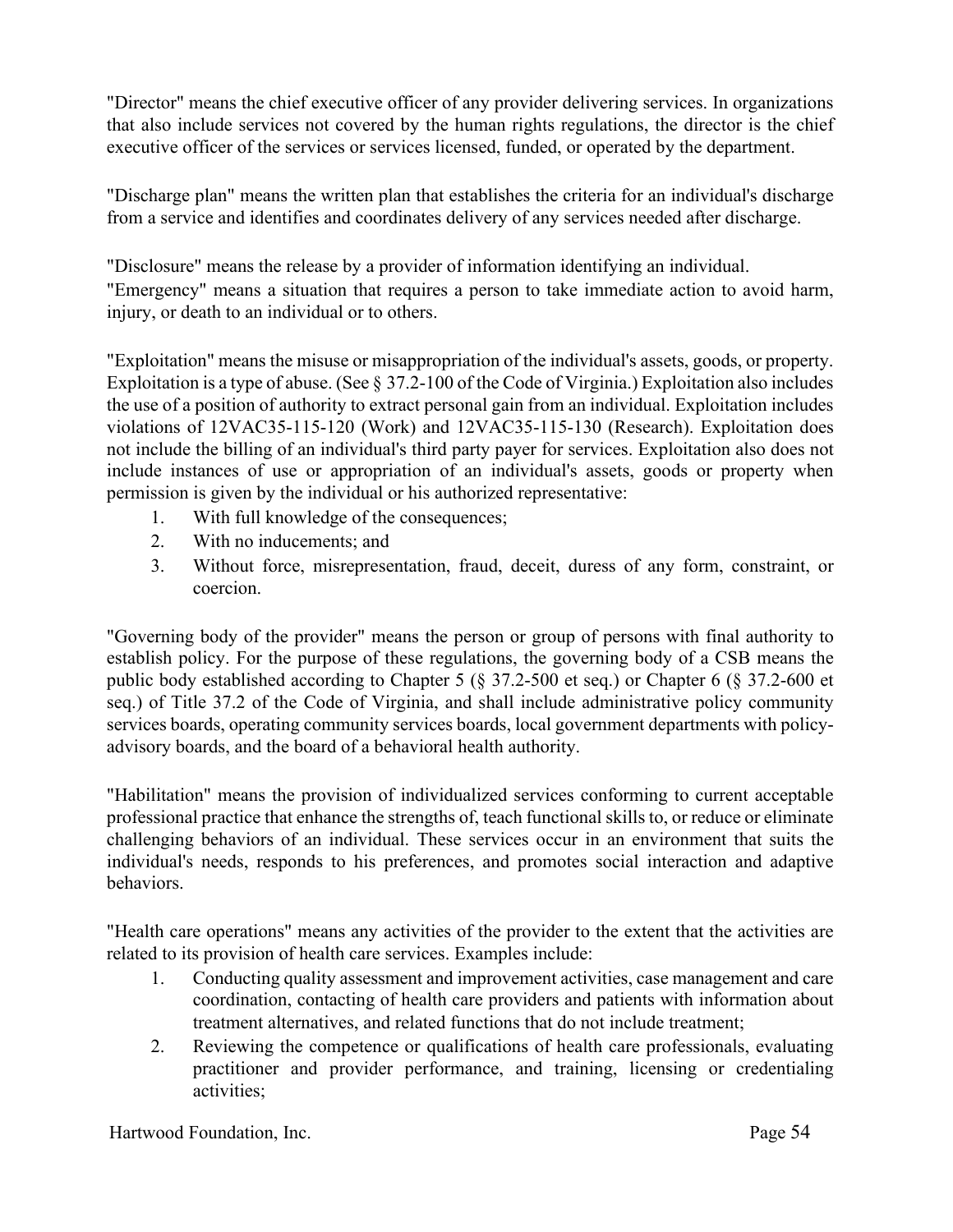- 3. Conducting or arranging for medical review, legal services, and auditing functions, including fraud and abuse detection and compliance programs; and
- 4. Other activities contained within the definition of health care operations in the Standards for Privacy of Individually Identifiable Health Information, 45 CFR 164.501.

"Health plan" means an individual or group plan that provides or pays the cost of medical care, including any entity that meets the definition of "health plan" in the Standards for Privacy of Individually Identifiable Health Information, 45 CFR 160.103.

"Historical research" means the review of information that identifies individuals receiving services for the purpose of evaluating or otherwise collecting data of general historical significance. [See 12VAC35-115-80 B (Confidentiality).]

"Human research" means any systematic investigation, including research development, testing, and evaluation, utilizing human subjects, that is designed to develop or contribute to generalized knowledge. Human research shall not include research exempt from federal research regulations pursuant to 45 CFR 46.101(b).

"Human rights advocate" means a person employed by the commissioner upon recommendation of the State Human Rights Director to help individuals receiving services exercise their rights under this chapter. [See 12VAC35-115-250 12VAC35-115-260 C.]

"Independent review committee" means a committee appointed or accessed by a provider to review and approve the clinical efficacy of the provider's behavioral treatment plans and associated data collection procedures. An independent review committee shall be composed of professionals with training and experience in applied behavioral analysis who are not involved in the development of the plan or directly providing services to the individual.

"Individual" means a person who is receiving services. This term includes the terms "consumer," "patient," "resident," "recipient," and "client."

"Individualized services plan" or "ISP" means a comprehensive and regularly updated plan for supports that describes the individual's needs, the measurable goals and objectives to address those needs, and strategies to reach the individual's goals. An ISP is person-centered, empowers the individual, and is designed to meet the needs and preferences of the individual. The ISP is developed through a partnership between the individual and the provider and includes an individual's treatment plan, habilitation plan, person-centered plan, or plan of care.

"Informed consent" means the voluntary written agreement of an individual, or that individual's authorized representative to surgery, electroconvulsive treatment, use of psychotropic medications, or any other treatment or service that poses a risk of harm greater than that ordinarily encountered in daily life or for participation in human research. To be voluntary, informed consent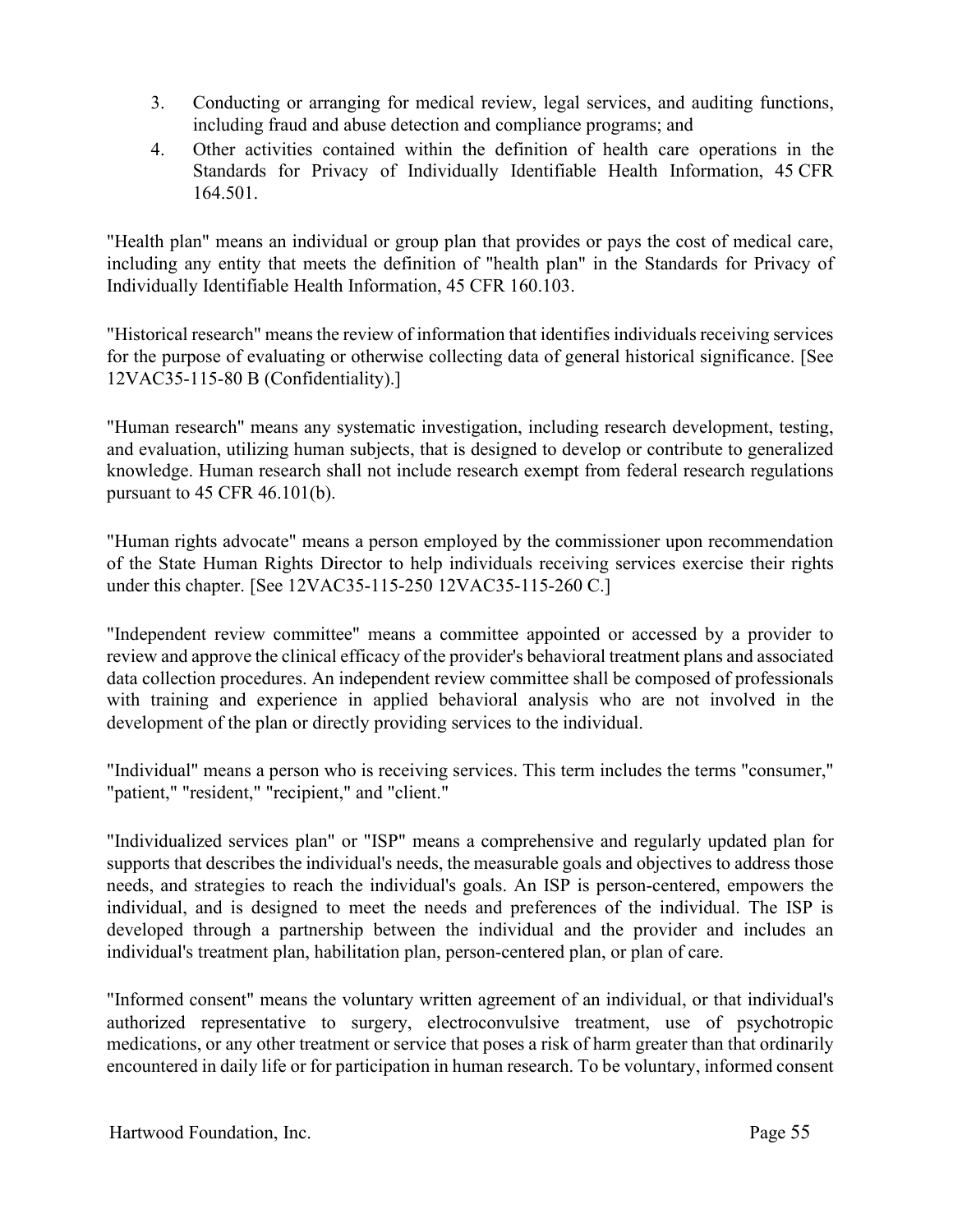must be given freely and without undue inducement, any element of force, fraud, deceit, or duress,; or any form of constraint or coercion.

"Inspector general" means a person appointed by the Governor to provide oversight by inspecting, monitoring, and reviewing the quality of services that providers deliver.

"Investigating authority" means any person or entity that is approved by the provider to conduct investigations of abuse and neglect.

"Licensed professional" means a [licensed] physician, licensed clinical psychologist, licensed professional counselor, licensed clinical social worker, licensed or certified substance abuse treatment practitioner, or certified [licensed] psychiatric nurse specialist practitioner.

"Local Human Rights Committee human rights committee" or "LHRC" means a group of at least five people appointed by the State Human Rights Committee. [See 12VAC35-115-250 D 12VAC35-115-270 A for membership and duties.]

"Neglect" means failure by a person, program, or facility operated, licensed, or funded by the department, excluding those operated by the Department of Corrections, responsible for providing services to do so, including nourishment, treatment, care, goods, or services necessary to the health, safety, or welfare of a person an individual receiving care or treatment for mental illness, mental retardation intellectual disability, or substance abuse. See § 37.2-100 of the Code of Virginia.

"Next friend" means a person designated in accordance with 12VAC35-115-146 B to serve as the authorized representative of an individual who has been determined to lack capacity to consent or authorize the disclosure of identifying information, when required under the human rights regulations.

"Peer-on-peer aggression" means a physical act, verbal threat, or demeaning expression by an individual against or to another individual that causes physical or emotional harm to that individual. Examples include hitting, kicking, scratching, and other threatening behavior. Such instances may constitute potential neglect.

"Person centered" means focusing on the needs and preferences of the individual, empowering and supporting the individual in defining the direction for his life, and promoting selfdetermination, community involvement, and recovery.

"Program rules" means the operational rules and expectations that providers establish to promote the general safety and well-being of all individuals in the program and to set standards for how individuals will interact with one another in the program. Program rules include any expectation that produces a consequence for the individual within the program. Program rules may be included in a handbook or policies and shall be available to the individual.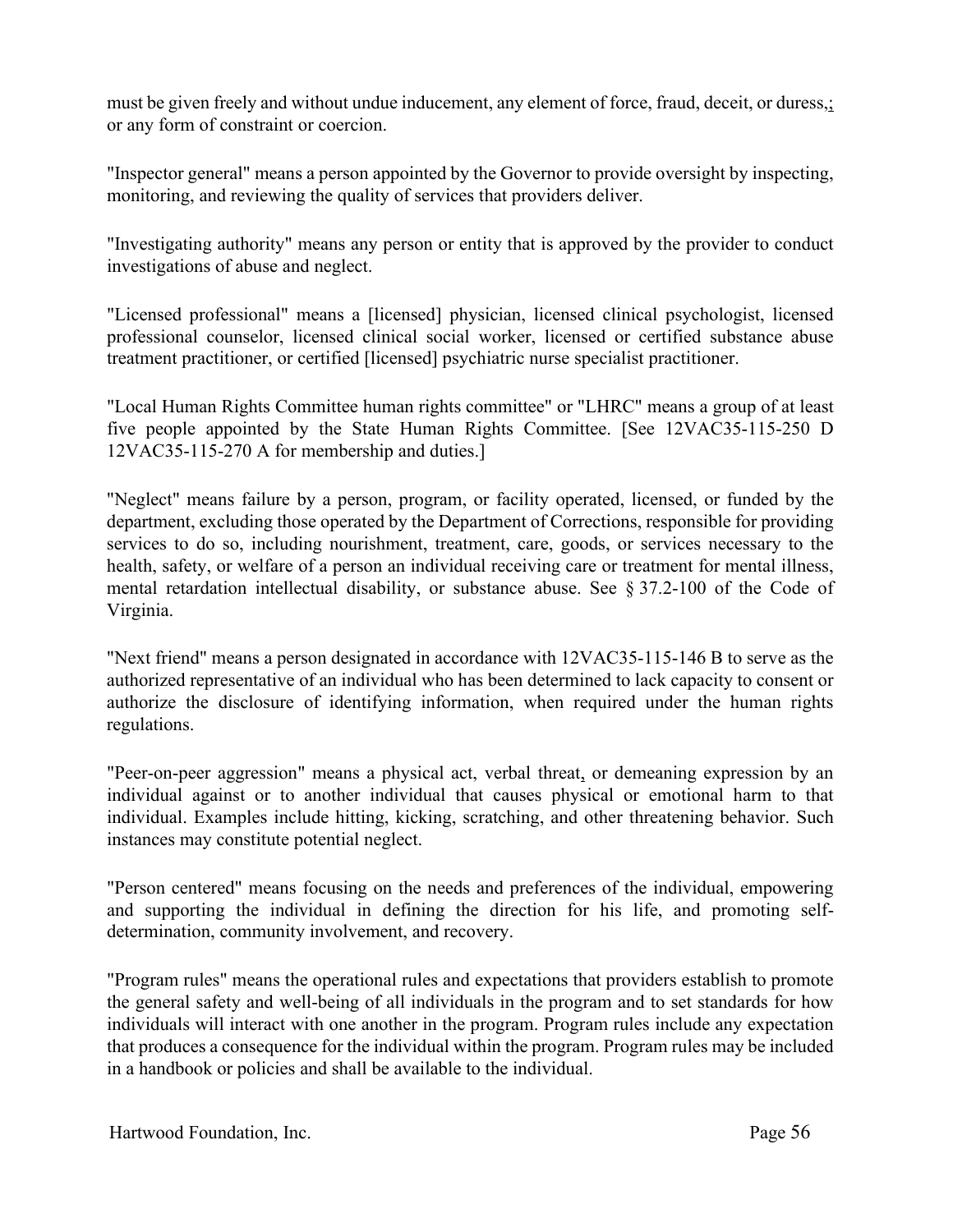"Protection and advocacy agency" means the state agency designated under the federal Protection and Advocacy for Individuals with Mental Illness Act (PAIMI) Act and the Developmental Disabilities Assistance and Bill of Rights Act (DD) Act. The protection and advocacy agency is the Virginia Office for Protection and Advocacy disAbility Law Center of Virginia (dLCV).

"Provider" means any person, entity, or organization offering services that is licensed, funded, or operated by the department.

"Psychotherapy notes" means comments, recorded in any medium by a health care provider who is a mental health professional, documenting and analyzing the contents of conversation during a private counseling session with an individual or a group, joint, or family counseling session that are separated from the rest of the individual's health record. "Psychotherapy notes" shall not include annotations relating to medication and prescription monitoring, counseling session start and stop times, treatment modalities and frequencies, clinical test results, or any summary of any symptoms, diagnosis, prognosis, functional status, treatment plan, or the individual's progress to date.

"Research review committee" or "institutional review board" means a committee of professionals that provides complete and adequate review of research activities. The committee shall be sufficiently qualified through maturity, experience, and diversity of its members, including consideration of race, gender, and cultural background, to promote respect for its advice and counsel in safeguarding the rights and welfare of participants in human research. [See § 37.2-402 of the Code of Virginia and 12VAC35-180.]

"Restraint" means the use of a mechanical device, medication, physical intervention, or hands-on hold to prevent an individual from moving his body to engage in a behavior that places him or others at imminent risk. There are three kinds of restraints:

- 1. Mechanical restraint means the use of a mechanical device that cannot be removed by the individual to restrict the freedom of movement or functioning of a limb or a portion of an individual's body when that behavior places him or others at imminent risk.
- 2. Pharmacological restraint means the use of a medication that is administered involuntarily for the emergency control of an individual's behavior when that individual's behavior places him or others at imminent risk and the administered medication is not a standard treatment for the individual's medical or psychiatric condition.
- 3. Physical restraint, also referred to as manual hold, means the use of a physical intervention or hands-on hold to prevent an individual from moving his body when that individual's behavior places him or others at imminent risk.

"Restraints for behavioral purposes" means using a physical hold, medication, or a mechanical device to control behavior or involuntarily restrict the freedom of movement of an individual in an instance when all of the following conditions are met: (i) there is an emergency, (ii) nonphysical interventions are not viable, and (iii) safety issues require an immediate response.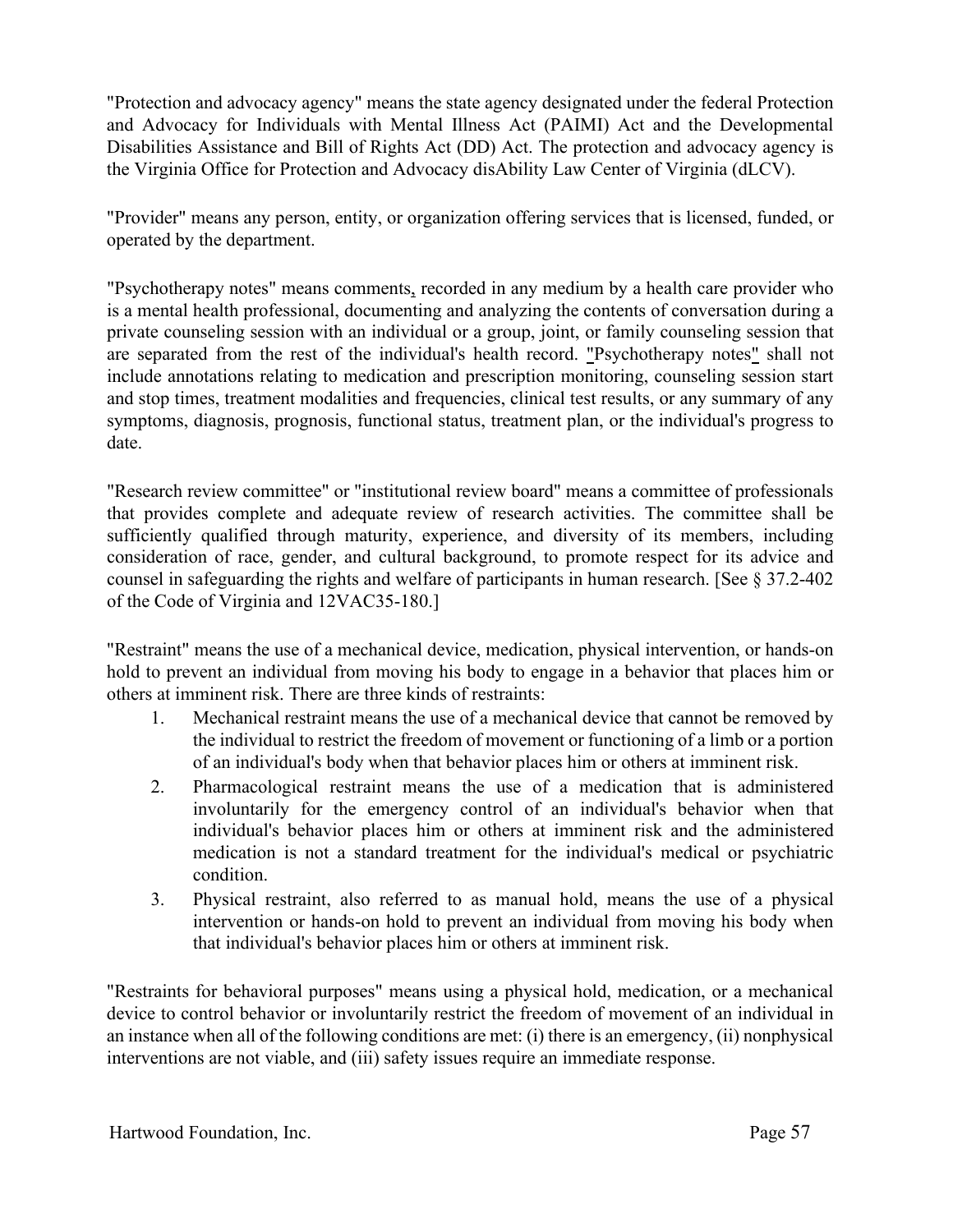"Restraints for medical purposes" means using a physical hold, medication, or mechanical device to limit the mobility of an individual for medical, diagnostic, or surgical purposes, such as routine dental care or radiological procedures and related post-procedure care processes, when use of the restraint is not the accepted clinical practice for treating the individual's condition.

"Restraints for protective purposes" means using a mechanical device to compensate for a physical or cognitive deficit when the individual does not have the option to remove the device. The device may limit an individual's movement, for example, bed rails or a geri-chair, and prevent possible harm to the individual or it may create a passive barrier, such as a helmet to protect the individual.

"Restriction" means anything that limits or prevents an individual from freely exercising his rights and privileges.

"SCC" means a specially constituted committee serving an intermediate care facility [for individuals with intellectual disabilities] as described in the Centers for Medicare and Medicaid Services (CMS) Conditions of Participation (42 CFR 483.440(f)(3)).

"Seclusion" means the involuntary placement of an individual alone in an area secured by a door that is locked or held shut by a staff person, by physically blocking the door, or by any other physical or verbal means, so that the individual cannot leave it.

"Serious injury" means any injury resulting in bodily hurt, damage, harm, or loss that requires medical attention by a licensed physician.

"Services" means care, treatment, training, habilitation, interventions, or other supports, including medical care, delivered by a provider licensed, operated or funded by the department.

"Services record" means all written and electronic information that a provider keeps about an individual who receives services.

"State Human Rights Committee" or "SHRC" means a committee of nine members appointed by the board that is accountable for the duties prescribed in 12VAC35-115-250 E 12VAC35-115- 270 C. [ See12VAC35-115-250 E, 12VAC35-115-270 C8 for membership and duties .]

"State Human Rights Director human rights director" means the person employed by and reporting to the commissioner who is responsible for carrying out the functions prescribed [for the position] in 12VAC35-115-250 F 12VAC35-115-260 D.

"Time out" means the involuntary removal of an individual by a staff person from a source of reinforcement to a different, open location for a specified period of time or until the problem behavior has subsided to discontinue or reduce the frequency of problematic behavior.

"Treatment" means the individually planned, sound, and therapeutic interventions that are intended to improve or maintain functioning of an individual receiving services delivered by providers